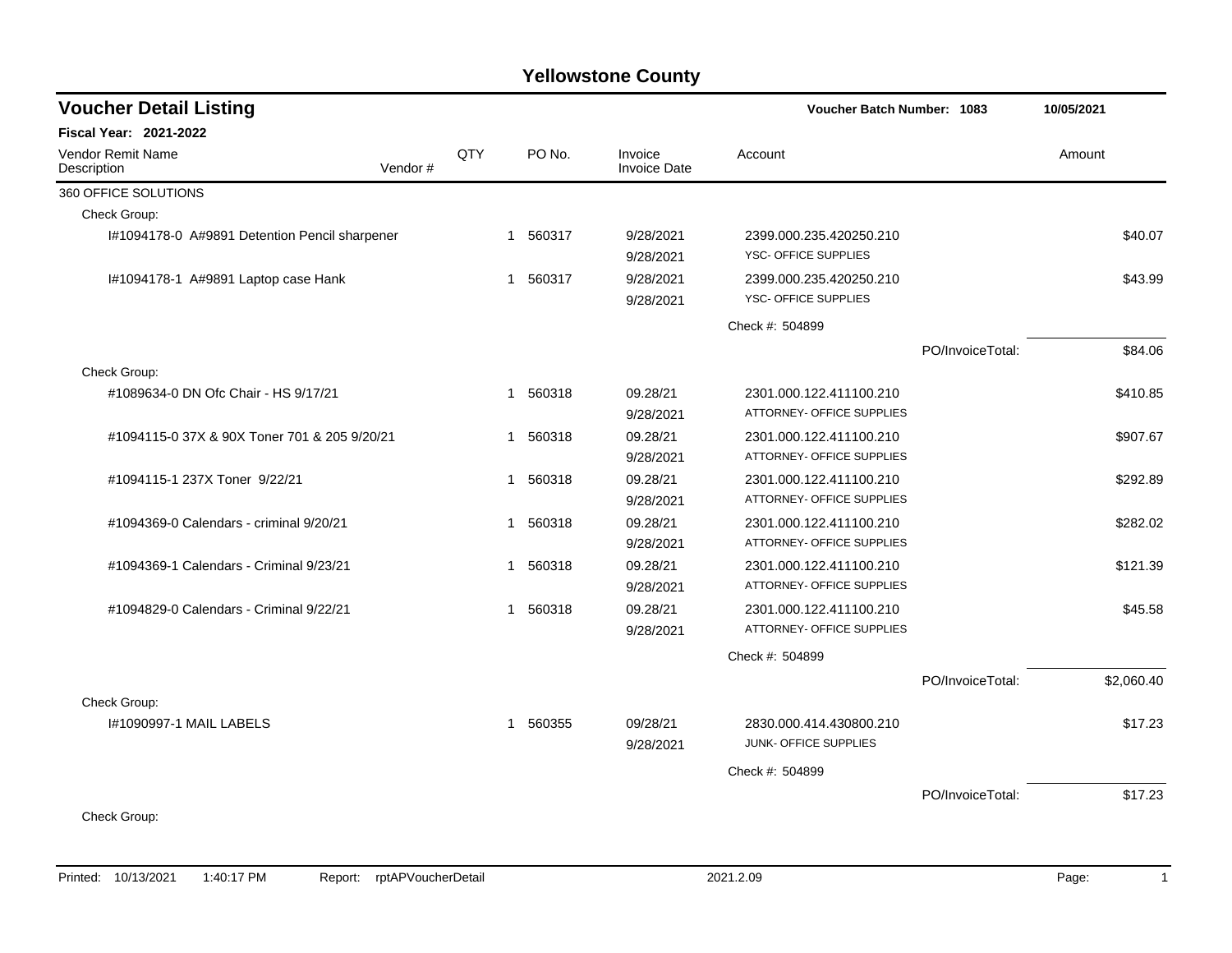| <b>Voucher Detail Listing</b>            |                            |     |              |          |                         | <b>Voucher Batch Number: 1083</b>                            | 10/05/2021       |        |          |
|------------------------------------------|----------------------------|-----|--------------|----------|-------------------------|--------------------------------------------------------------|------------------|--------|----------|
| <b>Fiscal Year: 2021-2022</b>            |                            |     |              |          |                         |                                                              |                  |        |          |
| Vendor Remit Name<br>Description         | Vendor#                    | QTY |              | PO No.   | Invoice<br>Invoice Date | Account                                                      |                  | Amount |          |
| I#1092817-1; Pens                        |                            |     |              | 1 560356 | 09/28/2021<br>9/28/2021 | 2300.000.130.420110.210<br><b>ADMIN- OFFICE SUPPLIES</b>     |                  |        | \$14.28  |
| I#1094317-0; paper fasteners/compressors |                            |     | 1            | 560356   | 09/28/2021<br>9/28/2021 | 2300.000.130.420110.210<br><b>ADMIN- OFFICE SUPPLIES</b>     |                  |        | \$50.20  |
|                                          |                            |     |              |          |                         | Check #: 504899                                              |                  |        |          |
| Check Group:                             |                            |     |              |          |                         |                                                              | PO/InvoiceTotal: |        | \$64.48  |
| I#1094960-0 SHARPIE MARKER               |                            |     | 1            | 560357   | 9/28/21<br>9/28/2021    | 2830.000.414.430800.210<br>JUNK- OFFICE SUPPLIES             |                  |        | \$8.33   |
|                                          |                            |     |              |          |                         | Check #: 504899                                              |                  |        |          |
|                                          |                            |     |              |          |                         |                                                              | PO/InvoiceTotal: |        | \$8.33   |
| Check Group:                             |                            |     |              |          |                         |                                                              |                  |        |          |
| I#1094979-0, chair mat A#11975           |                            |     | 1            | 560358   | 09.28/2021<br>9/28/2021 | 1000.000.144.410800.210<br><b>HR- OFFICE SUPPLIES</b>        |                  |        | \$62.01  |
|                                          |                            |     |              |          |                         | Check #: 504899                                              |                  |        |          |
|                                          |                            |     |              |          |                         |                                                              | PO/InvoiceTotal: |        | \$62.01  |
| Check Group:                             |                            |     |              |          |                         |                                                              |                  |        |          |
| I#1090860-0 paper                        |                            |     |              | 1 560385 | 09/29/21<br>9/29/2021   | 2290.000.410.450400.210<br><b>EXTENSION- OFFICE SUPPLIES</b> |                  |        | \$52.85  |
|                                          |                            |     |              |          |                         | Check #: 504899                                              |                  |        |          |
|                                          |                            |     |              |          |                         |                                                              | PO/InvoiceTotal: |        | \$52.85  |
| Check Group:                             |                            |     |              |          |                         |                                                              |                  |        |          |
| I#IN197141 Kyocera copies 9/24/21        |                            |     | $\mathbf{1}$ | 560386   | 09/29/2021<br>9/29/2021 | 2290.000.410.450400.363<br><b>EXTENSION- MACHINE MAINT</b>   |                  |        | \$423.30 |
|                                          |                            |     |              |          |                         | Check #: 504899                                              |                  |        |          |
|                                          |                            |     |              |          |                         |                                                              | PO/InvoiceTotal: |        | \$423.30 |
| Check Group:                             |                            |     |              |          |                         |                                                              |                  |        |          |
| I#IN197006 Maint 9/24/21                 |                            |     | $\mathbf{1}$ | 560387   | 9/29/21<br>9/29/2021    | 1000.000.100.410100.362<br><b>BOCC-MAINT &amp; REPAIRS</b>   |                  |        | \$96.10  |
|                                          |                            |     |              |          |                         | Check #: 504899                                              |                  |        |          |
| Printed: 10/13/2021<br>1:40:17 PM        | Report: rptAPVoucherDetail |     |              |          |                         | 2021.2.09                                                    |                  | Page:  | 2        |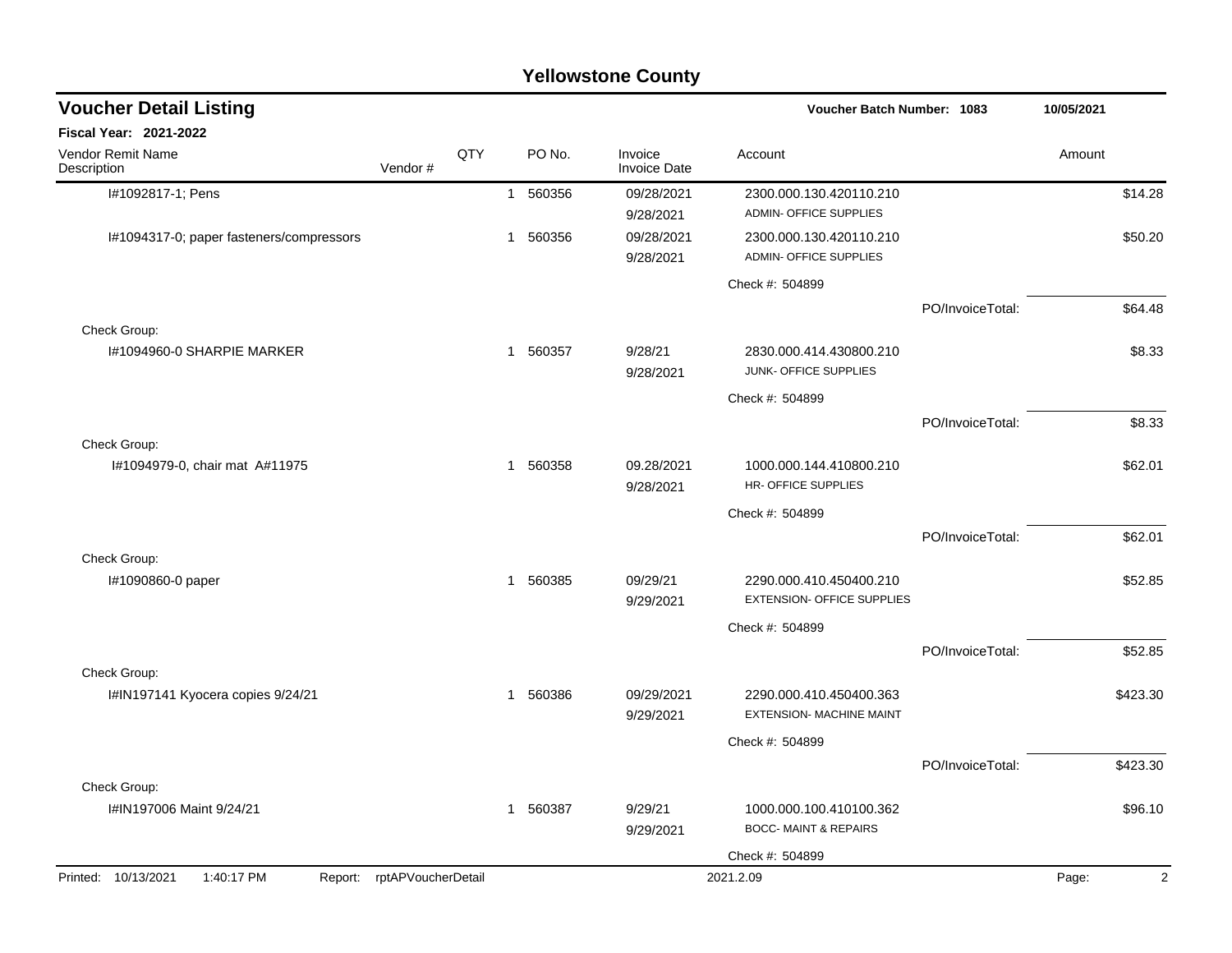| <b>Voucher Detail Listing</b>                                   |                               |     |                        |                                | Voucher Batch Number: 1083                                      | 10/05/2021 |
|-----------------------------------------------------------------|-------------------------------|-----|------------------------|--------------------------------|-----------------------------------------------------------------|------------|
| Fiscal Year: 2021-2022                                          |                               |     |                        |                                |                                                                 |            |
| Vendor Remit Name<br>Description                                | Vendor#                       | QTY | PO No.                 | Invoice<br><b>Invoice Date</b> | Account                                                         | Amount     |
|                                                                 |                               |     |                        |                                | PO/InvoiceTotal:                                                | \$96.10    |
| A & I DISTRIBUTORS                                              | 001000                        |     |                        |                                | Vendor Total:                                                   | \$2,868.76 |
| Check Group:<br>I#3689675/Shop supplies                         |                               |     | 1 560336               | 09/28/21<br>9/28/2021          | 2140.000.403.431100.230<br>WEED- REPAIR & MAINT SUPPLIES        | \$151.60   |
|                                                                 |                               |     |                        |                                | Check #: 504900                                                 |            |
|                                                                 |                               |     |                        |                                | PO/InvoiceTotal:                                                | \$151.60   |
|                                                                 |                               |     |                        |                                | Vendor Total:                                                   | \$151.60   |
| ACE HARDWARE.<br>Check Group:                                   | 002250                        |     |                        |                                |                                                                 |            |
| 1#217815/1 TRAILER CHOCKS TIE DOWNS & LOCKS                     |                               |     | 560323<br>$\mathbf 1$  | 09/28/21<br>9/28/2021          | 5810.000.552.460442.220<br>METRA FACILITIES- OPERATING SUPPLIES | \$105.95   |
| I#218093/1 CONCESSIONS EXT                                      |                               |     | 560323<br>-1           | 09/28/21                       | 5810.000.553.460442.220                                         | \$181.87   |
| CORDS/ADAPTORS/TOOL KIT                                         |                               |     |                        | 9/28/2021                      | METRA CONCESSIONS- OPERATING SUPPLIES                           |            |
|                                                                 |                               |     |                        |                                | Check #: 504901                                                 |            |
|                                                                 |                               |     |                        |                                | PO/InvoiceTotal:                                                | \$287.82   |
|                                                                 |                               |     |                        |                                | Vendor Total:                                                   | \$287.82   |
| ALLIANT INSURANCE SERVICES INC - 8377                           |                               |     |                        |                                |                                                                 |            |
| Check Group:<br>I#1760937 Consulting Fee Sep 2021 A#YELLCOU-02, |                               |     | 560372<br>$\mathbf{1}$ | 09/28/21<br>9/28/2021          | 6050.000.601.500700.398<br>HEALTH INSUR- ADVISOR CONTRACT       | \$5,000.00 |
| I#1760937 Alliant Analytics Sep 2021 A#YELLCOU-02,              |                               |     | 560372<br>$\mathbf 1$  | 09/28/21<br>9/28/2021          | 6050.000.601.500700.350<br>HEALTH INSUR- PROFESSIONAL SERVICES  | \$810.00   |
|                                                                 |                               |     |                        |                                | Check #: 504902                                                 |            |
|                                                                 |                               |     |                        |                                | PO/InvoiceTotal:                                                | \$5,810.00 |
|                                                                 |                               |     |                        |                                | Vendor Total:                                                   | \$5,810.00 |
| <b>ALTERNATIVES INC</b><br>Check Group:                         | 001245                        |     |                        |                                |                                                                 |            |
| Printed: 10/13/2021<br>1:40:17 PM                               | rptAPVoucherDetail<br>Report: |     |                        |                                | 2021.2.09                                                       | Page:<br>3 |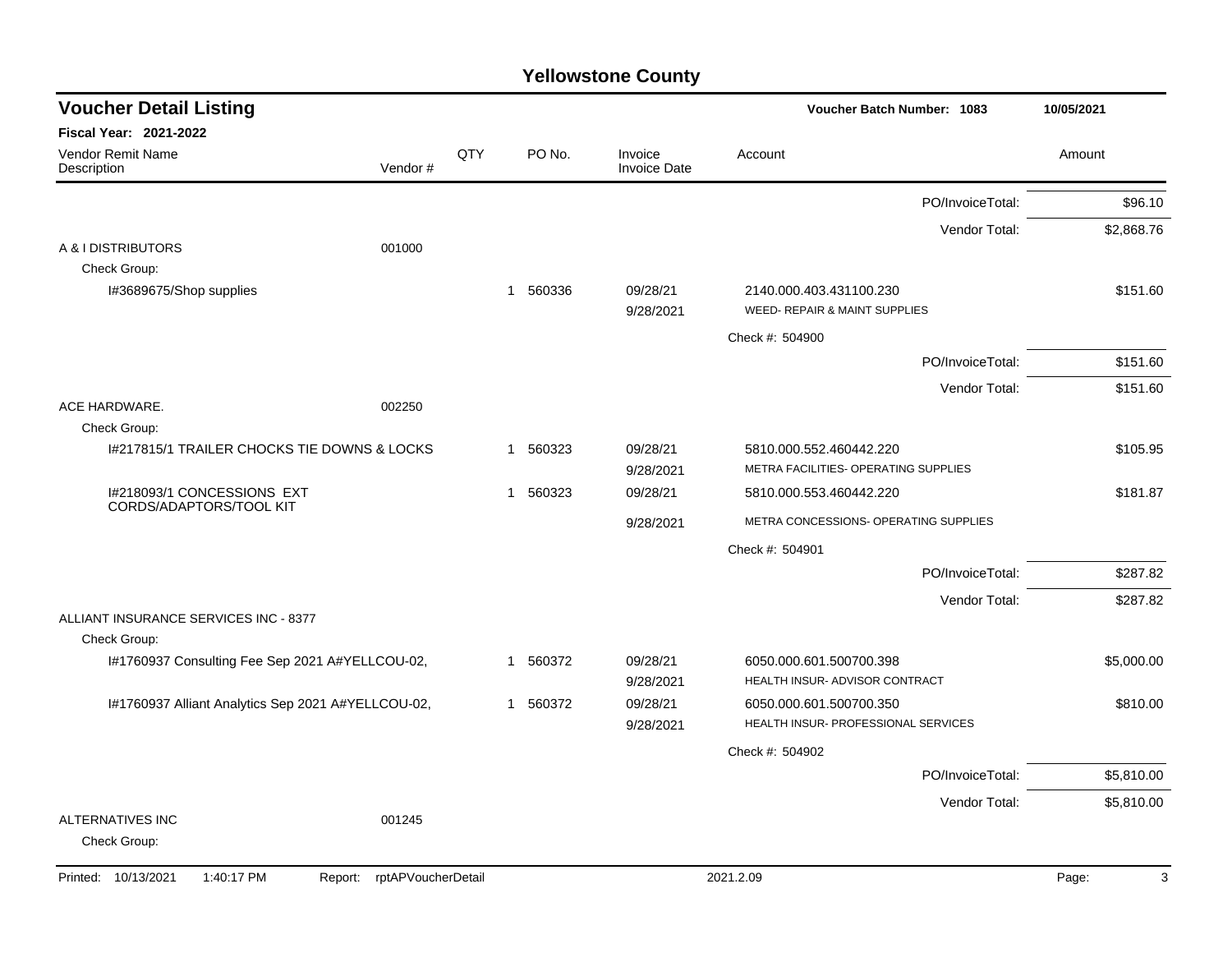| <b>Voucher Detail Listing</b>          |         |     |           |                                | <b>Voucher Batch Number: 1083</b>               | 10/05/2021 |
|----------------------------------------|---------|-----|-----------|--------------------------------|-------------------------------------------------|------------|
| Fiscal Year: 2021-2022                 |         |     |           |                                |                                                 |            |
| Vendor Remit Name<br>Description       | Vendor# | QTY | PO No.    | Invoice<br><b>Invoice Date</b> | Account                                         | Amount     |
| Alden, Kristy; GPS; August 2021        |         |     | 31 560378 | 09/29/21<br>9/29/2021          | 1000.000.121.410340.398<br>JP- FELONY SUBSIDIES | \$279.00   |
| Andrews, Michael; GPS; August 2021     |         |     | 22 560378 | 09/29/21<br>9/29/2021          | 1000.000.121.410340.398<br>JP- FELONY SUBSIDIES | \$198.00   |
| Angel, James; GPS; August 2021         |         | 31  | 560378    | 09/29/21<br>9/29/2021          | 1000.000.121.410340.398<br>JP- FELONY SUBSIDIES | \$279.00   |
| Benton, Timothy; GPS; August 2021      |         | 18  | 560378    | 09/29/21<br>9/29/2021          | 1000.000.121.410340.398<br>JP- FELONY SUBSIDIES | \$162.00   |
| Blackhawk, Vincent; SCRAM; August 2021 |         |     | 27 560378 | 09/29/21<br>9/29/2021          | 1000.000.121.410340.398<br>JP- FELONY SUBSIDIES | \$243.00   |
| Booth, Kammille; GPS; August 2021      |         | 24  | 560378    | 09/29/21<br>9/29/2021          | 1000.000.121.410340.398<br>JP- FELONY SUBSIDIES | \$216.00   |
| Bradley, Bobbi; GPS; August 2021       |         |     | 31 560378 | 09/29/21<br>9/29/2021          | 1000.000.121.410340.398<br>JP- FELONY SUBSIDIES | \$279.00   |
| Burshia, Rainy; GPS; August 2021       |         |     | 7 560378  | 09/29/21<br>9/29/2021          | 1000.000.121.410340.398<br>JP- FELONY SUBSIDIES | \$63.00    |
| Chesmore, Mason; GPS; August 2021      |         |     | 31 560378 | 09/29/21<br>9/29/2021          | 1000.000.121.410340.398<br>JP- FELONY SUBSIDIES | \$279.00   |
| Church, Tressa; GPS; August 2021       |         | 31  | 560378    | 09/29/21<br>9/29/2021          | 1000.000.121.410340.398<br>JP- FELONY SUBSIDIES | \$279.00   |
| Farmer, Latasha; GPS; August 2021      |         |     | 7 560378  | 09/29/21<br>9/29/2021          | 1000.000.121.410340.398<br>JP- FELONY SUBSIDIES | \$63.00    |
| Ferguson, Barbara; GPS; August 2021    |         |     | 6 560378  | 09/29/21<br>9/29/2021          | 1000.000.121.410340.398<br>JP- FELONY SUBSIDIES | \$54.00    |
| Gonzales, Joseph; GPS; August 2021     |         | 14  | 560378    | 09/29/21<br>9/29/2021          | 1000.000.121.410340.398<br>JP- FELONY SUBSIDIES | \$126.00   |
| Grayson, Brian; GPS; August 2021       |         | 31  | 560378    | 09/29/21<br>9/29/2021          | 1000.000.121.410340.398<br>JP- FELONY SUBSIDIES | \$279.00   |
| Hall, Stephen; GPS; August 2021        |         | 6   | 560378    | 09/29/21<br>9/29/2021          | 1000.000.121.410340.398<br>JP- FELONY SUBSIDIES | \$54.00    |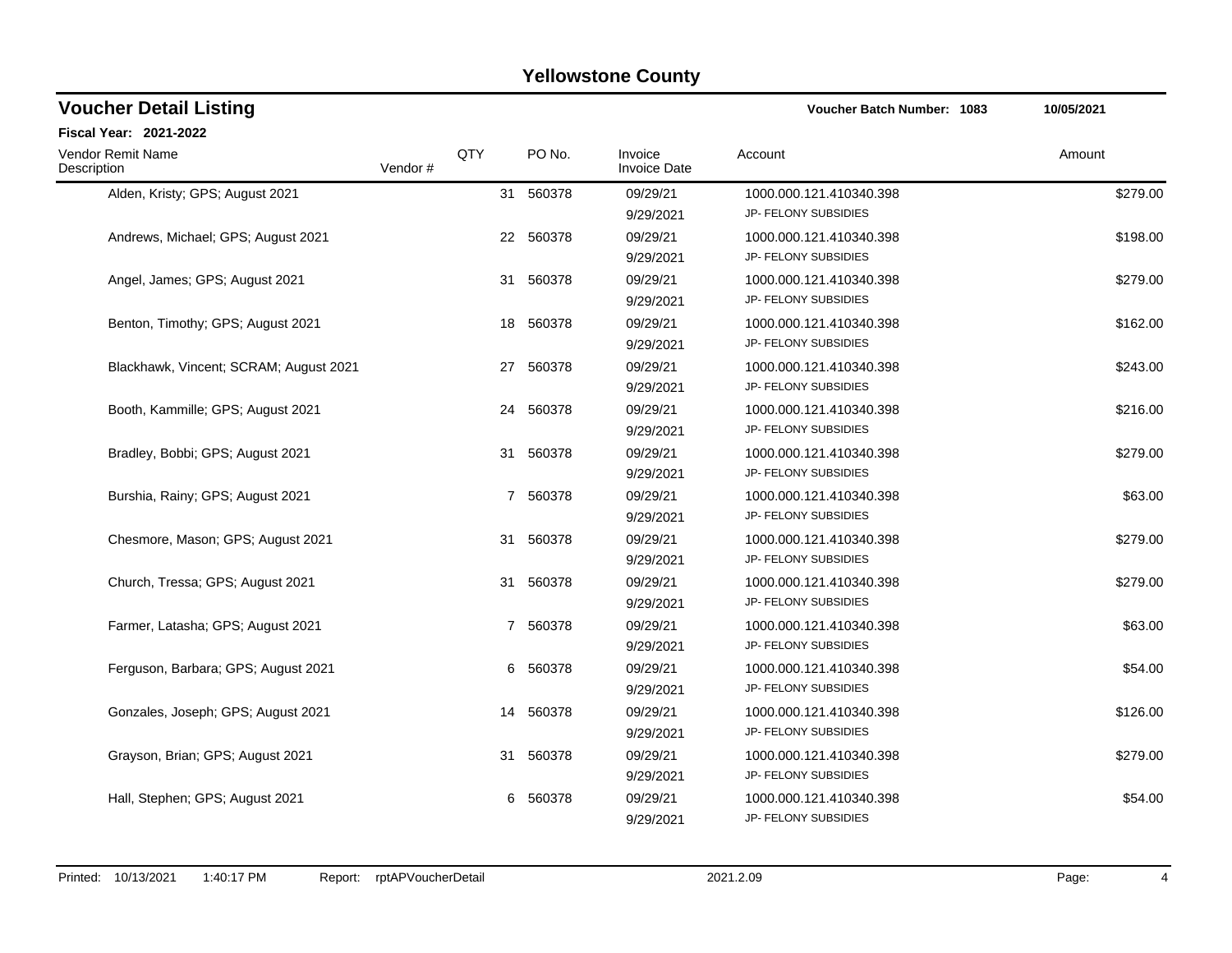| <b>Voucher Detail Listing</b>                  |         |     |           |                                | Voucher Batch Number: 1083                      | 10/05/2021 |
|------------------------------------------------|---------|-----|-----------|--------------------------------|-------------------------------------------------|------------|
| Fiscal Year: 2021-2022                         |         |     |           |                                |                                                 |            |
| Vendor Remit Name<br>Description               | Vendor# | QTY | PO No.    | Invoice<br><b>Invoice Date</b> | Account                                         | Amount     |
| Hammond, Cleve; GPS; August 2021               |         |     | 5 560378  | 09/29/21<br>9/29/2021          | 1000.000.121.410340.398<br>JP- FELONY SUBSIDIES | \$45.00    |
| Hayes, Rodney; SCRAM; August 2021              |         | 31  | 560378    | 09/29/21<br>9/29/2021          | 1000.000.121.410340.398<br>JP- FELONY SUBSIDIES | \$279.00   |
| Horsechief, Ivory; GPS; August 2021            |         |     | 23 560378 | 09/29/21<br>9/29/2021          | 1000.000.121.410340.398<br>JP- FELONY SUBSIDIES | \$207.00   |
| Hudson, Levi; GPS; August 2021                 |         | 31  | 560378    | 09/29/21<br>9/29/2021          | 1000.000.121.410340.398<br>JP- FELONY SUBSIDIES | \$279.00   |
| Laughery, Preston; GPS; August 2021            |         |     | 26 560378 | 09/29/21<br>9/29/2021          | 1000.000.121.410340.398<br>JP- FELONY SUBSIDIES | \$234.00   |
| LeBrun, Wade; SCRAM; August 2021               |         |     | 2 560378  | 09/29/21<br>9/29/2021          | 1000.000.121.410340.398<br>JP- FELONY SUBSIDIES | \$18.00    |
| Limberhand, Douglas; SCRAM; August 2021        |         |     | 13 560378 | 09/29/21<br>9/29/2021          | 1000.000.121.410340.398<br>JP- FELONY SUBSIDIES | \$117.00   |
| Maguire, Jay; GPS; August 2021                 |         | 31  | 560378    | 09/29/21<br>9/29/2021          | 1000.000.121.410340.398<br>JP- FELONY SUBSIDIES | \$279.00   |
| Mapel, Jeffrey; GPS; August 2021               |         |     | 7 560378  | 09/29/21<br>9/29/2021          | 1000.000.121.410340.398<br>JP- FELONY SUBSIDIES | \$63.00    |
| McKeen, Christopher; GPS; August 2021          |         | 31  | 560378    | 09/29/21<br>9/29/2021          | 1000.000.121.410340.398<br>JP- FELONY SUBSIDIES | \$279.00   |
| Mora, James; SCRAM; August 2021                |         | 20  | 560378    | 09/29/21<br>9/29/2021          | 1000.000.121.410340.398<br>JP- FELONY SUBSIDIES | \$180.00   |
| Morado, Michael, GPS; August 2021              |         |     | 5 560378  | 09/29/21<br>9/29/2021          | 1000.000.121.410340.398<br>JP- FELONY SUBSIDIES | \$45.00    |
| Moser, Richard; GPS; August 2021               |         |     | 4 560378  | 09/29/21<br>9/29/2021          | 1000.000.121.410340.398<br>JP- FELONY SUBSIDIES | \$36.00    |
| Murchison, Richard; Remote Breath; August 2021 |         | 16  | 560378    | 09/29/21<br>9/29/2021          | 1000.000.121.410340.398<br>JP- FELONY SUBSIDIES | \$104.00   |
| Northam, Michael; GPS; August 2021             |         |     | 12 560378 | 09/29/21<br>9/29/2021          | 1000.000.121.410340.398<br>JP- FELONY SUBSIDIES | \$108.00   |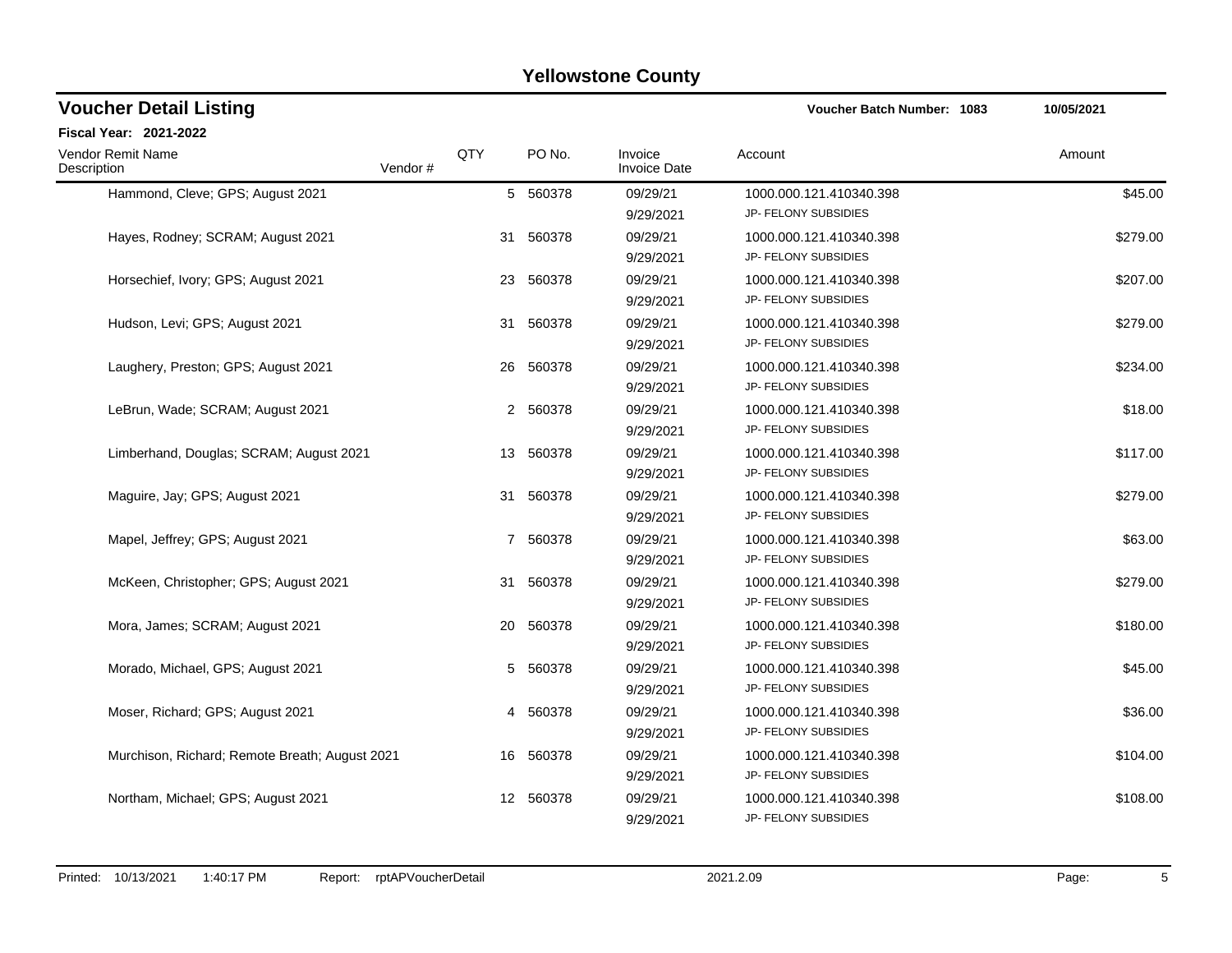| <b>Voucher Detail Listing</b>                                   |     |           |                                | Voucher Batch Number: 1083 | 10/05/2021 |
|-----------------------------------------------------------------|-----|-----------|--------------------------------|----------------------------|------------|
| Fiscal Year: 2021-2022                                          |     |           |                                |                            |            |
| Vendor Remit Name<br>Description<br>Vendor#                     | QTY | PO No.    | Invoice<br><b>Invoice Date</b> | Account                    | Amount     |
| Ortiz Zavala, Jennifer; GPS; August 2021                        | 31  | 560378    | 09/29/21                       | 1000.000.121.410340.398    | \$279.00   |
|                                                                 |     |           | 9/29/2021                      | JP- FELONY SUBSIDIES       |            |
| Plentyhawk-Morning, Elisha; Remote Breath; August 2021          | 31  | 560378    | 09/29/21                       | 1000.000.121.410340.398    | \$201.50   |
|                                                                 |     |           | 9/29/2021                      | JP- FELONY SUBSIDIES       |            |
| Poitra, Dexter; SCRAM; August 2021                              | 8   | 560378    | 09/29/21                       | 1000.000.121.410340.398    | \$72.00    |
|                                                                 |     |           | 9/29/2021                      | JP- FELONY SUBSIDIES       |            |
| Pope, Thomas; GPS; August 2021                                  | 31  | 560378    | 09/29/21                       | 1000.000.121.410340.398    | \$279.00   |
|                                                                 |     |           | 9/29/2021                      | JP- FELONY SUBSIDIES       |            |
| Prettyweasel, Jerry; SCRAM; August 2021                         | 3   | 560378    | 09/29/21                       | 1000.000.121.410340.398    | \$27.00    |
|                                                                 |     |           | 9/29/2021                      | JP- FELONY SUBSIDIES       |            |
| Ramirez, Julio; GPS; August 2021                                |     | 31 560378 | 09/29/21                       | 1000.000.121.410340.398    | \$279.00   |
|                                                                 |     |           | 9/29/2021                      | JP- FELONY SUBSIDIES       |            |
| Redbird-Whiteman, Darlyn; GPS; August 2021                      | 21  | 560378    | 09/29/21                       | 1000.000.121.410340.398    | \$189.00   |
|                                                                 |     |           | 9/29/2021                      | JP- FELONY SUBSIDIES       |            |
| Simon, Corey; GPS; August 2021                                  | 31  | 560378    | 09/29/21                       | 1000.000.121.410340.398    | \$279.00   |
|                                                                 |     |           | 9/29/2021                      | JP- FELONY SUBSIDIES       |            |
| Voyles, Michael; GPS; August 2021                               | 31  | 560378    | 09/29/21                       | 1000.000.121.410340.398    | \$279.00   |
|                                                                 |     |           | 9/29/2021                      | JP- FELONY SUBSIDIES       |            |
| Werhonig, William; GPS; August 2021                             | 31  | 560378    | 09/29/21                       | 1000.000.121.410340.398    | \$279.00   |
|                                                                 |     |           | 9/29/2021                      | JP- FELONY SUBSIDIES       |            |
| Whiteclay-Lefrance, Taylor; SCRAM; August 2021                  | 31  | 560378    | 09/29/21                       | 1000.000.121.410340.398    | \$279.00   |
|                                                                 |     |           | 9/29/2021                      | JP- FELONY SUBSIDIES       |            |
| Wilks, Chaz; GPS; August 2021                                   | 31  | 560378    | 09/29/21                       | 1000.000.121.410340.398    | \$279.00   |
|                                                                 |     |           | 9/29/2021                      | JP- FELONY SUBSIDIES       |            |
| Williams, Dalton; GPS; August 2021                              | 2   | 560378    | 09/29/21                       | 1000.000.121.410340.398    | \$18.00    |
|                                                                 |     |           | 9/29/2021                      | JP- FELONY SUBSIDIES       |            |
| Winkler, Keith; GPS; August 2021                                | 2   | 560378    | 09/29/21                       | 1000.000.121.410340.398    | \$18.00    |
|                                                                 |     |           | 9/29/2021                      | JP- FELONY SUBSIDIES       |            |
| Winkler, Keith; GPS; August 2021                                | 11  | 560378    | 09/29/21                       | 1000.000.121.410340.398    | \$99.00    |
|                                                                 |     |           | 9/29/2021                      | JP- FELONY SUBSIDIES       |            |
|                                                                 |     |           |                                | Check #: 504903            |            |
| Printed: 10/13/2021<br>1:40:17 PM<br>Report: rptAPVoucherDetail |     |           |                                | 2021.2.09                  | 6<br>Page: |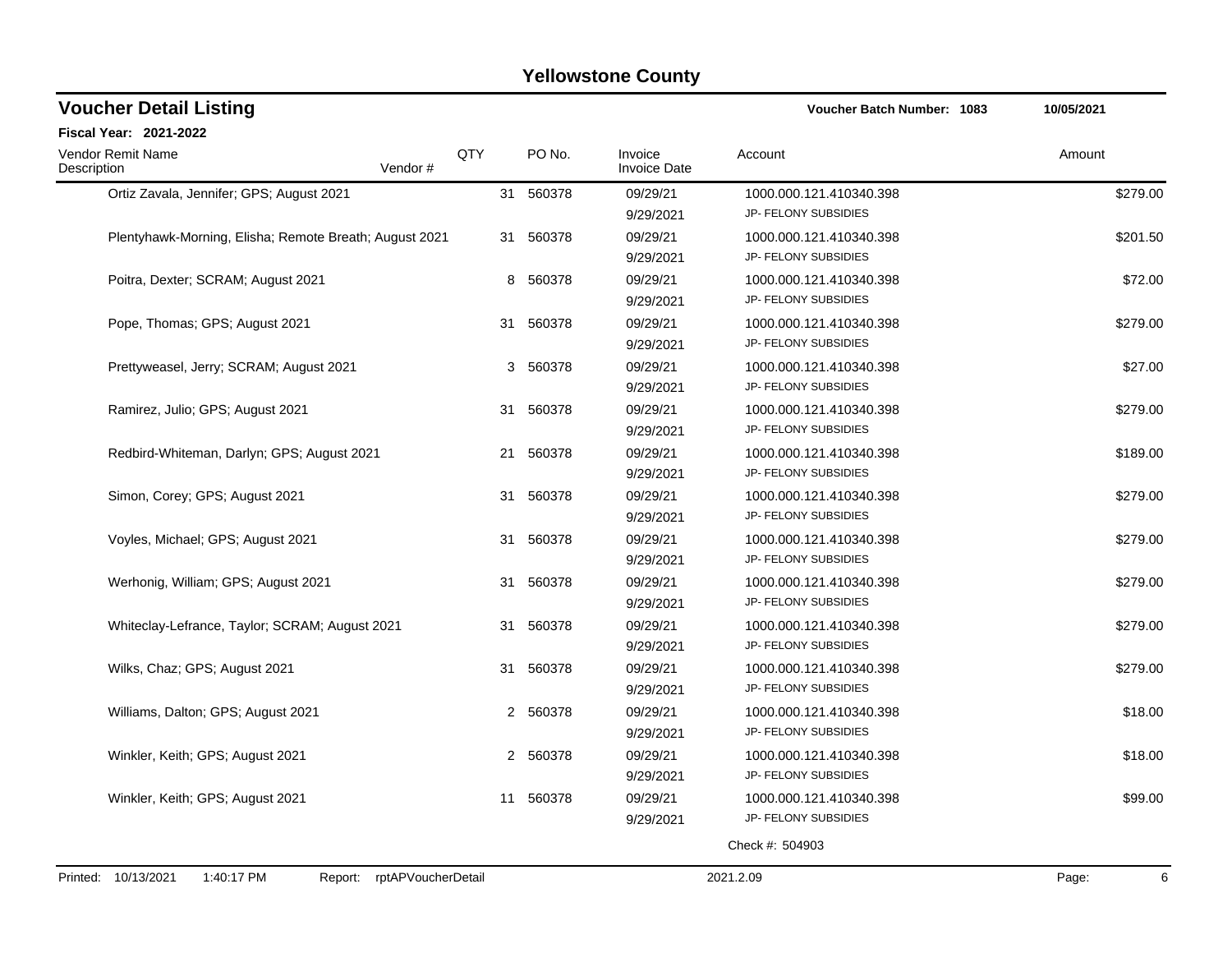| <b>Fiscal Year: 2021-2022</b><br>QTY<br>PO No.<br><b>Vendor Remit Name</b><br>Invoice<br>Amount<br>Account<br>Vendor#<br><b>Invoice Date</b><br>Description<br>PO/InvoiceTotal:<br>Vendor Total:<br><b>AMROCK INC</b> | \$5.50                   |
|-----------------------------------------------------------------------------------------------------------------------------------------------------------------------------------------------------------------------|--------------------------|
|                                                                                                                                                                                                                       | \$7,982.50<br>\$7,982.50 |
|                                                                                                                                                                                                                       |                          |
|                                                                                                                                                                                                                       |                          |
|                                                                                                                                                                                                                       |                          |
|                                                                                                                                                                                                                       |                          |
| Check Group:<br>1 560370<br>Mailback Refund #21-19435<br>09/28/21<br>1000.000.000.341040.000                                                                                                                          |                          |
| <b>GENERAL CLERK &amp; RECORDER FEES</b><br>9/28/2021                                                                                                                                                                 |                          |
| Check #: 504904                                                                                                                                                                                                       |                          |
| PO/InvoiceTotal:                                                                                                                                                                                                      | \$5.50                   |
| Vendor Total:                                                                                                                                                                                                         | \$5.50                   |
| ANGEL LIND'S DAIRY INC<br>Check Group:                                                                                                                                                                                |                          |
| I#8011934 A#YOUTHS Dairy<br>1 560315<br>09/28/21<br>2399.000.235.420250.223<br>YSC-FOOD<br>9/28/2021                                                                                                                  | \$119.44                 |
| Check #: 504905                                                                                                                                                                                                       |                          |
| PO/InvoiceTotal:                                                                                                                                                                                                      | \$119.44                 |
| Vendor Total:                                                                                                                                                                                                         | \$119.44                 |
| ARCHIE COCHRANE MOTORS<br>001410<br>Check Group:                                                                                                                                                                      |                          |
| 1 560337<br>09/28/21<br>2300.000.132.420150.361<br>I#793120/1; Car #18 new tires<br>PATROL- VEHICLE REPAIRS<br>9/28/2021                                                                                              | \$714.04                 |
| Check #: 504906                                                                                                                                                                                                       |                          |
| PO/InvoiceTotal:                                                                                                                                                                                                      | \$714.04                 |
| Vendor Total:                                                                                                                                                                                                         | \$714.04                 |
| <b>ART SIGNS</b>                                                                                                                                                                                                      |                          |
| Check Group:<br>I#1223 ART SIGNS, 9/22/21, INSTALLED 7 SIGNS<br>1 560352<br>09/28/21<br>2699.821.000.430200.362                                                                                                       | \$3,704.00               |
| 821M BLACK ROCK EST ROAD MAINT & REPAIRS<br>9/28/2021                                                                                                                                                                 |                          |
| Check #: 504907                                                                                                                                                                                                       |                          |
| PO/InvoiceTotal:                                                                                                                                                                                                      | \$3,704.00               |
| 1:40:17 PM<br>rptAPVoucherDetail<br>2021.2.09<br>Printed: 10/13/2021<br>Page:<br>Report:                                                                                                                              | $\overline{7}$           |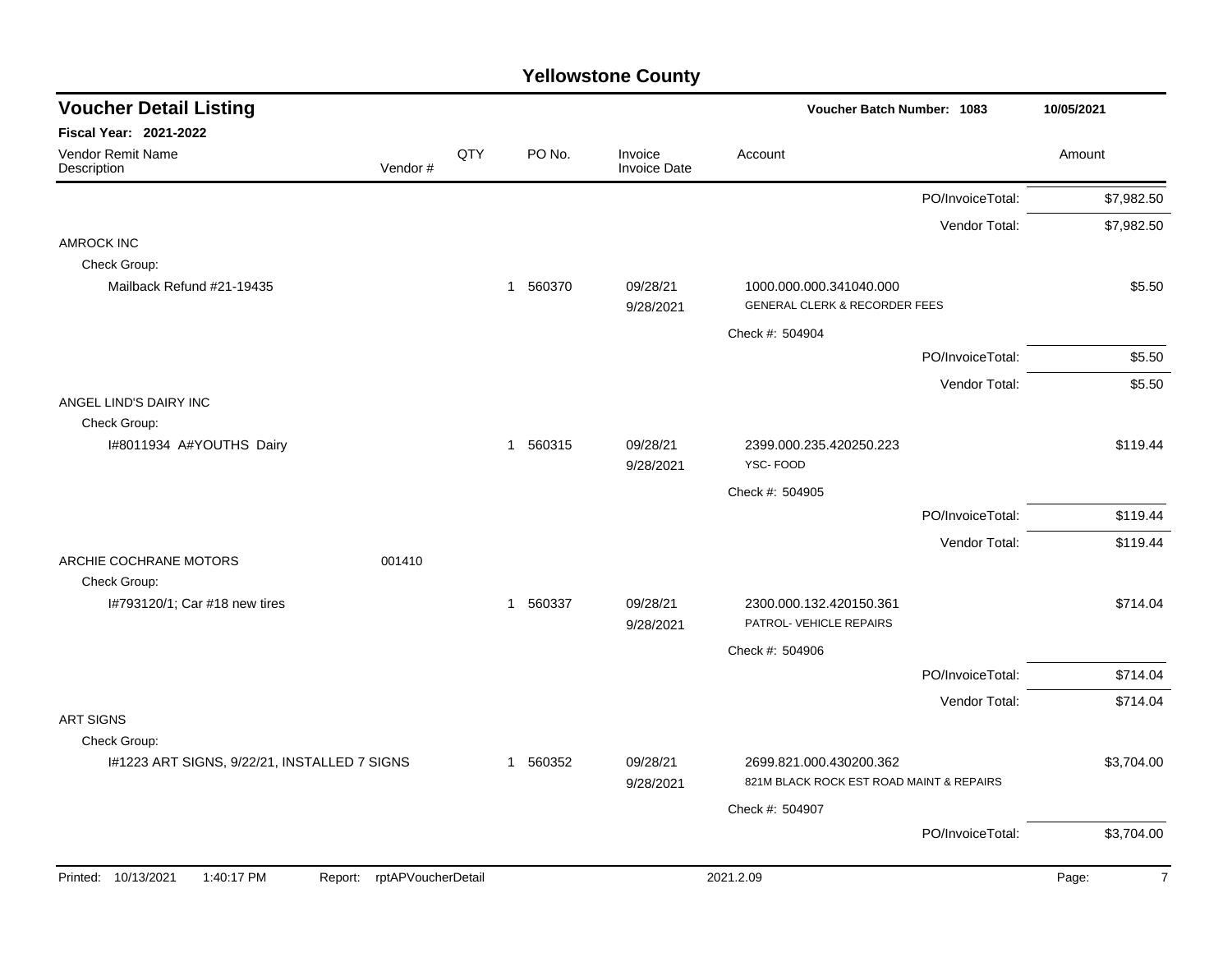| <b>Voucher Detail Listing</b>          |                            |     |             |                                | <b>Voucher Batch Number: 1083</b>            |                  | 10/05/2021 |
|----------------------------------------|----------------------------|-----|-------------|--------------------------------|----------------------------------------------|------------------|------------|
| Fiscal Year: 2021-2022                 |                            |     |             |                                |                                              |                  |            |
| Vendor Remit Name<br>Description       | Vendor#                    | QTY | PO No.      | Invoice<br><b>Invoice Date</b> | Account                                      |                  | Amount     |
|                                        |                            |     |             |                                |                                              | Vendor Total:    | \$3,704.00 |
| BAILEY, DUNNY                          |                            |     |             |                                |                                              |                  |            |
| Check Group:                           |                            |     |             |                                |                                              |                  |            |
| I#PER DIEM FBI COM 10/20-10/24/21      |                            |     | 1 560384    | 09/29/21<br>9/29/2021          | 2300.000.136.420200.370<br>DETENTION- TRAVEL |                  | \$96.00    |
|                                        |                            |     |             |                                | Check #: 504908                              |                  |            |
|                                        |                            |     |             |                                |                                              | PO/InvoiceTotal: | \$96.00    |
|                                        |                            |     |             |                                |                                              | Vendor Total:    | \$96.00    |
| <b>BAKER, RONI</b>                     | 041925                     |     |             |                                |                                              |                  |            |
| Check Group:                           |                            |     |             |                                |                                              |                  |            |
| Aug 2021 mileage                       |                            |     | 1 560375    | 09/29/21                       | 2290.000.410.450400.370                      |                  | \$132.38   |
|                                        |                            |     |             | 9/29/2021                      | <b>EXTENSION- TRAVEL</b>                     |                  |            |
| July 2021 mileage                      |                            |     | 1 560375    | 09/29/21                       | 2290.000.410.450400.370                      |                  | \$89.32    |
|                                        |                            |     |             | 9/29/2021                      | <b>EXTENSION- TRAVEL</b>                     |                  |            |
| Mileage 4-H Fndn Mtg Bozeman 9/1/21 RB |                            |     | 1 560375    | 09/29/21                       | 2290.000.410.450400.370                      |                  | \$161.28   |
|                                        |                            |     |             | 9/29/2021                      | <b>EXTENSION- TRAVEL</b>                     |                  |            |
|                                        |                            |     |             |                                | Check #: 504909                              |                  |            |
|                                        |                            |     |             |                                |                                              | PO/InvoiceTotal: | \$382.98   |
|                                        |                            |     |             |                                |                                              | Vendor Total:    | \$382.98   |
| <b>BALCO UNIFORM CO INC</b>            | 041513                     |     |             |                                |                                              |                  |            |
| Check Group:                           |                            |     |             |                                |                                              |                  |            |
| I#63944-2: Duty pants new hire TO      |                            |     | 2 560326    | 09/28/21                       | 2300.000.130.420110.226                      |                  | \$124.50   |
|                                        |                            |     |             | 9/28/2021                      | ADMIN- CLOTHING & UNIFORMS                   |                  |            |
| I#63636: Duty pants new hire MS        |                            |     | 560326<br>1 | 09/28/21                       | 2300.000.130.420110.226                      |                  | \$65.50    |
|                                        |                            |     |             | 9/28/2021                      | ADMIN- CLOTHING & UNIFORMS                   |                  |            |
| 1#62404 PDU RAPID SHIRS XL             |                            |     | 2 560326    | 09/28/21                       | 2300.000.130.420110.226                      |                  | \$123.00   |
|                                        |                            |     |             | 9/28/2021                      | ADMIN- CLOTHING & UNIFORMS                   |                  |            |
| I#11847 Twill Cargo Blk Pants Returned |                            |     | 560326<br>3 | 09/28/21                       | 2300.000.130.420110.226                      |                  | (\$150.00) |
|                                        |                            |     |             | 9/28/2021                      | ADMIN- CLOTHING & UNIFORMS                   |                  |            |
|                                        |                            |     |             |                                | Check #: 504910                              |                  |            |
| Printed: 10/13/2021<br>1:40:17 PM      | Report: rptAPVoucherDetail |     |             |                                | 2021.2.09                                    |                  | Page:<br>8 |
|                                        |                            |     |             |                                |                                              |                  |            |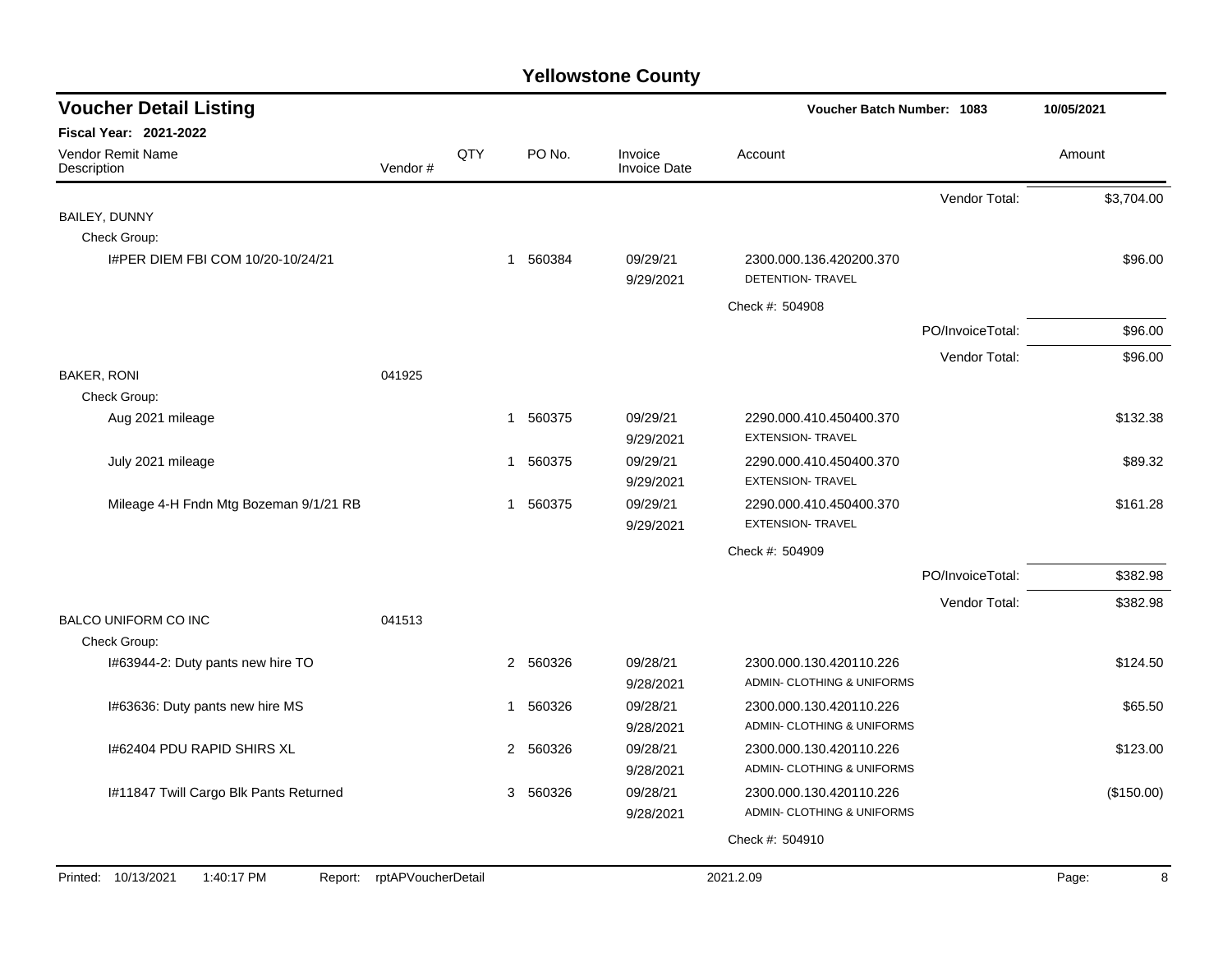| <b>Voucher Detail Listing</b>                              |                    |     |             |                                | Voucher Batch Number: 1083                                | 10/05/2021       |            |
|------------------------------------------------------------|--------------------|-----|-------------|--------------------------------|-----------------------------------------------------------|------------------|------------|
| Fiscal Year: 2021-2022                                     |                    |     |             |                                |                                                           |                  |            |
| Vendor Remit Name<br>Description                           | Vendor#            | QTY | PO No.      | Invoice<br><b>Invoice Date</b> | Account                                                   |                  | Amount     |
|                                                            |                    |     |             |                                |                                                           | PO/InvoiceTotal: | \$163.00   |
|                                                            |                    |     |             |                                |                                                           | Vendor Total:    | \$163.00   |
| <b>BIG SKY LINEN SUPPLY</b><br>Check Group:                | 001710             |     |             |                                |                                                           |                  |            |
| I#0505889 - A#6295-00000 Floor mats                        |                    |     | 1 560338    | 09/28/21<br>9/28/2021          | 2140.000.403.431100.366<br>WEED- REPAIR & MAINT BUILDINGS |                  | \$35.12    |
|                                                            |                    |     |             |                                | Check #: 504911                                           |                  |            |
|                                                            |                    |     |             |                                |                                                           | PO/InvoiceTotal: | \$35.12    |
|                                                            |                    |     |             |                                |                                                           | Vendor Total:    | \$35.12    |
| <b>BILLINGS ANESTHESIOLOGY</b>                             | 044268             |     |             |                                |                                                           |                  |            |
| Check Group:<br>I#622102Z58672 MEDICAL SERVICE (WR) 8/9/21 |                    |     | 560380<br>1 | 09/29/21<br>9/29/2021          | 2300.000.136.420200.356<br>DETENTION- DOCTORS/HOSPITALS   |                  | \$406.70   |
|                                                            |                    |     |             |                                | Check #: 504912                                           |                  |            |
|                                                            |                    |     |             |                                |                                                           | PO/InvoiceTotal: | \$406.70   |
|                                                            |                    |     |             |                                |                                                           | Vendor Total:    | \$406.70   |
| <b>BOB SMITH LINCOLN MERCURY</b><br>Check Group:           | 001980             |     |             |                                |                                                           |                  |            |
| I#6054526/1; Car #37 wire repair                           |                    |     | 560339<br>1 | 09/28/21<br>9/28/2021          | 2300.000.132.420150.361<br>PATROL- VEHICLE REPAIRS        |                  | \$114.99   |
|                                                            |                    |     |             |                                | Check #: 504913                                           |                  |            |
|                                                            |                    |     |             |                                |                                                           | PO/InvoiceTotal: | \$114.99   |
|                                                            |                    |     |             |                                |                                                           | Vendor Total:    | \$114.99   |
| BOFTO, SAM                                                 |                    |     |             |                                |                                                           |                  |            |
| Check Group:<br>PER DIEM JAIL COM MTG BZ 10/18-20/21 SB    |                    |     | 1 560390    | 09/29/21<br>9/29/2021          | 2300.000.136.420200.370<br><b>DETENTION- TRAVEL</b>       |                  | \$72.00    |
|                                                            |                    |     |             |                                | Check #: 504914                                           |                  |            |
|                                                            |                    |     |             |                                |                                                           | PO/InvoiceTotal: | \$72.00    |
| 1:40:17 PM<br>Printed: 10/13/2021<br>Report:               | rptAPVoucherDetail |     |             |                                | 2021.2.09                                                 |                  | 9<br>Page: |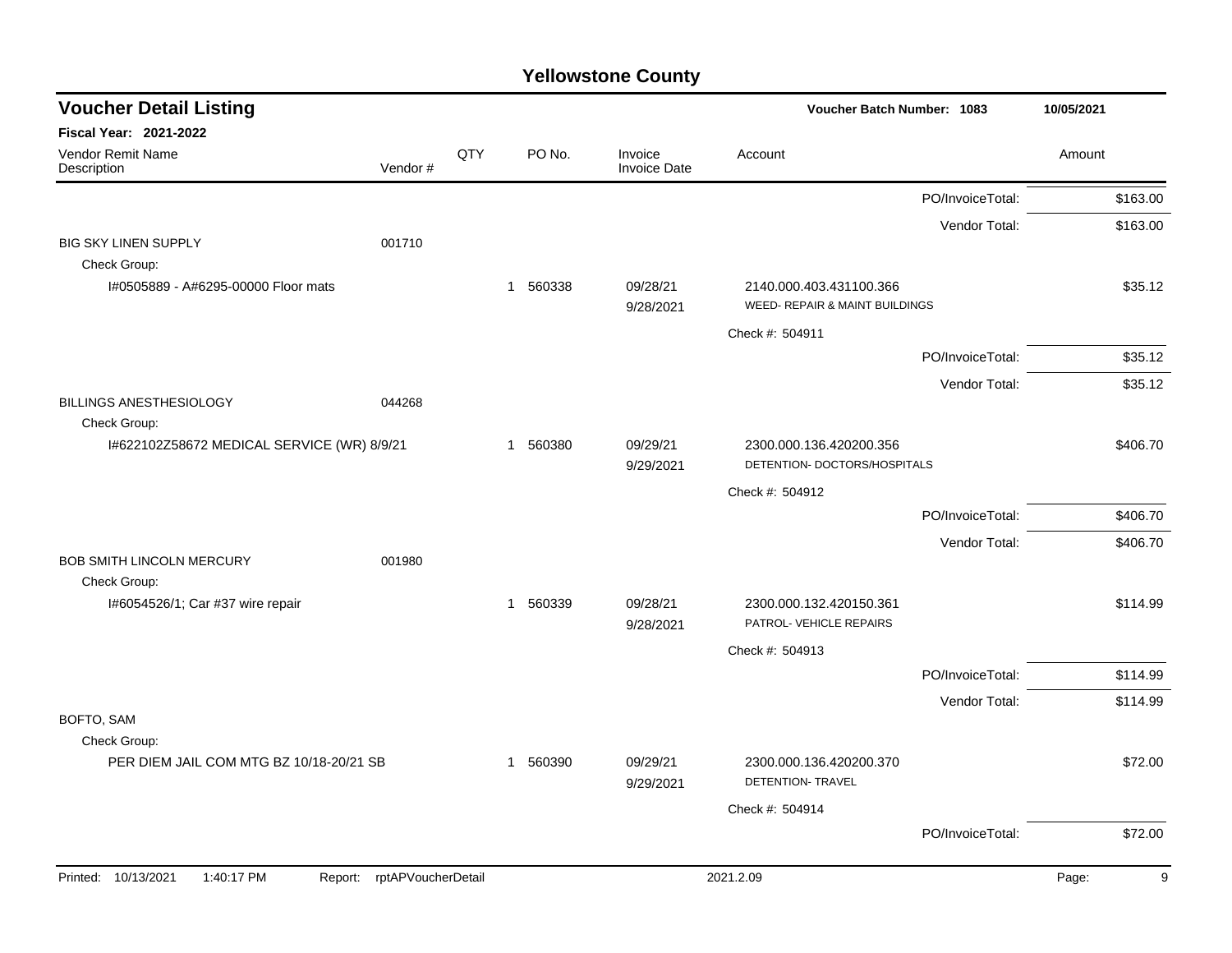| <b>Voucher Detail Listing</b>                                |         |     |                        |                                | Voucher Batch Number: 1083      |                  | 10/05/2021   |
|--------------------------------------------------------------|---------|-----|------------------------|--------------------------------|---------------------------------|------------------|--------------|
| Fiscal Year: 2021-2022                                       |         |     |                        |                                |                                 |                  |              |
| Vendor Remit Name<br>Description                             | Vendor# | QTY | PO No.                 | Invoice<br><b>Invoice Date</b> | Account                         |                  | Amount       |
|                                                              |         |     |                        |                                |                                 | Vendor Total:    | \$72.00      |
| BROWN'S AUTO SERVICE INC                                     | 034065  |     |                        |                                |                                 |                  |              |
| Check Group:                                                 |         |     |                        |                                |                                 |                  |              |
| I#157042; Car #8 transmission svc.                           |         |     | 560343<br>1            | 09/28/21                       | 2300.000.132.420150.361         |                  | \$306.08     |
|                                                              |         |     |                        | 9/28/2021                      | PATROL- VEHICLE REPAIRS         |                  |              |
| I#157061; Car #29 transmission svc.                          |         |     | 1 560343               | 09/28/21                       | 2300.000.132.420150.361         |                  | \$306.08     |
|                                                              |         |     |                        | 9/28/2021                      | PATROL- VEHICLE REPAIRS         |                  |              |
|                                                              |         |     |                        |                                | Check #: 504915                 |                  |              |
|                                                              |         |     |                        |                                |                                 | PO/InvoiceTotal: | \$612.16     |
|                                                              |         |     |                        |                                |                                 | Vendor Total:    | \$612.16     |
| CHARTER COMMUNICATIONS.                                      |         |     |                        |                                |                                 |                  |              |
| Check Group:                                                 |         |     |                        |                                |                                 |                  |              |
| I#2088374091521; Internet svc. 9/15/21<br>A#8313200012088374 |         |     | 560361<br>$\mathbf{1}$ | 09/28/21                       | 2300.000.126.420800.345         |                  | \$109.99     |
|                                                              |         |     |                        | 9/28/2021                      | CORONER- TELEPHONE & TECHNOLOGY |                  |              |
|                                                              |         |     |                        |                                | Check #: 504916                 |                  |              |
|                                                              |         |     |                        |                                |                                 | PO/InvoiceTotal: | \$109.99     |
|                                                              |         |     |                        |                                |                                 | Vendor Total:    | \$109.99     |
| <b>CLAUDETTE HENRY</b>                                       |         |     |                        |                                |                                 |                  |              |
| Check Group:                                                 |         |     |                        |                                |                                 |                  |              |
| I#14; Inquest transcript invoice                             |         |     | 560368<br>$\mathbf{1}$ | 09/28/21                       | 2190.000.429.510200.352         |                  | \$554.40     |
|                                                              |         |     |                        | 9/28/2021                      | DEFENSE COSTS- LEGAL SERVICES   |                  |              |
|                                                              |         |     |                        |                                | Check #: 504917                 |                  |              |
|                                                              |         |     |                        |                                |                                 | PO/InvoiceTotal: | \$554.40     |
|                                                              |         |     |                        |                                |                                 | Vendor Total:    | \$554.40     |
| CORRECTIONAL HEALTH PARTNERS LLC                             |         |     |                        |                                |                                 |                  |              |
| Check Group:                                                 |         |     |                        |                                |                                 |                  |              |
| I#2021-09 MTYCJ SEPT ADMIN                                   |         |     | 560405<br>$\mathbf 1$  | 09/29/21                       | 2300.000.136.420200.399         |                  | \$190,623.00 |
|                                                              |         |     |                        | 9/29/2021                      | DETENTION- CHP MEDICAL          |                  |              |
|                                                              |         |     |                        |                                |                                 |                  |              |
|                                                              |         |     |                        |                                |                                 |                  |              |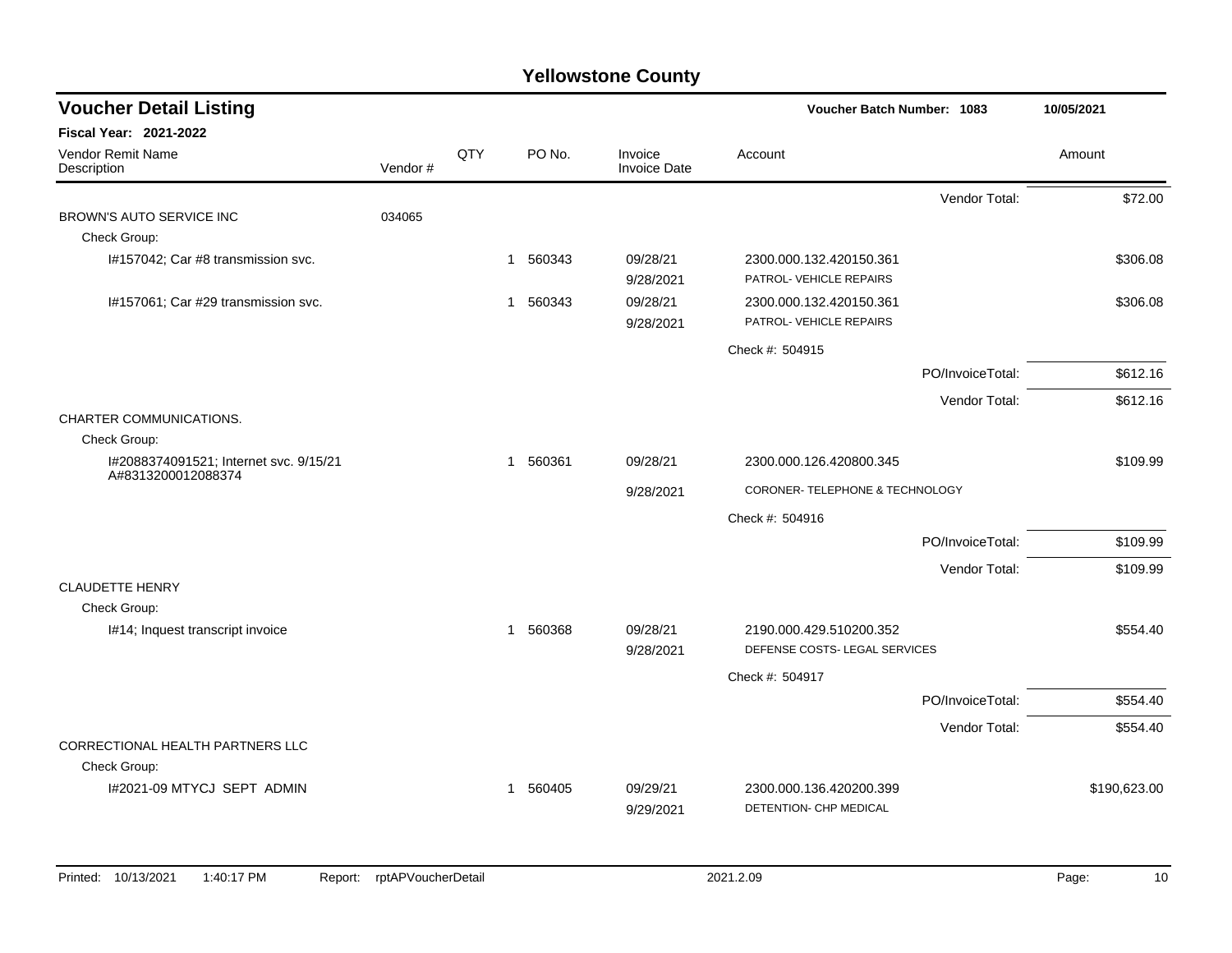|                                                                 |     |              |        | <b>Yellowstone County</b>      |                                                               |                  |              |
|-----------------------------------------------------------------|-----|--------------|--------|--------------------------------|---------------------------------------------------------------|------------------|--------------|
| <b>Voucher Detail Listing</b>                                   |     |              |        |                                | Voucher Batch Number: 1083                                    |                  | 10/05/2021   |
| Fiscal Year: 2021-2022                                          |     |              |        |                                |                                                               |                  |              |
| Vendor Remit Name<br>Vendor#<br>Description                     | QTY |              | PO No. | Invoice<br><b>Invoice Date</b> | Account                                                       |                  | Amount       |
| I#2021-09 MTYCJ MH COORD SEPT                                   |     | $\mathbf{1}$ | 560405 | 09/29/21                       | 2272.000.199.440400.398                                       |                  | \$9,337.67   |
|                                                                 |     |              |        | 9/29/2021                      | MH- OTHER CONTRACT SERVICES                                   |                  |              |
| I#2021-09 MTYCJ SAPPHIRE AUG                                    |     | 1            | 560405 | 09/29/21<br>9/29/2021          | 2300.000.136.420200.368<br>DETENTION- SOFTWARE/HARDWARE MAINT |                  | \$1,097.45   |
| I#2021-09.MTYCJ BSI AUG                                         |     | 1            | 560405 | 09/29/21<br>9/29/2021          | 2300.000.136.420200.356<br>DETENTION- DOCTORS/HOSPITALS       |                  | \$1,568.89   |
|                                                                 |     |              |        |                                | Check #: 504918                                               |                  |              |
|                                                                 |     |              |        |                                |                                                               | PO/InvoiceTotal: | \$202,627.01 |
|                                                                 |     |              |        |                                |                                                               | Vendor Total:    | \$202,627.01 |
| <b>CROWLEY FLECK PLLP</b><br>Check Group:                       |     |              |        |                                |                                                               |                  |              |
| Mailback Refund #21-21520 Doc #3986999                          |     | 1            | 560362 | 09/28/21<br>9/28/2021          | 1000.000.000.341040.000<br>GENERAL CLERK & RECORDER FEES      |                  | \$3.00       |
|                                                                 |     |              |        |                                | Check #: 504919                                               |                  |              |
|                                                                 |     |              |        |                                |                                                               | PO/InvoiceTotal: | \$3.00       |
|                                                                 |     |              |        |                                |                                                               | Vendor Total:    | \$3.00       |
| DEAN, ANDY<br>048354<br>Check Group:                            |     |              |        |                                |                                                               |                  |              |
| Per Diem Annual Snow Rodeo Helena, 9/28-30/21 AD                |     | 1            | 560292 | 09/23/2021<br>9/23/2021        | 2130.000.402.430244.370<br><b>BRIDGE-TRAVEL</b>               |                  | \$72.00      |
|                                                                 |     |              |        |                                | Check #: 504920                                               |                  |              |
|                                                                 |     |              |        |                                |                                                               | PO/InvoiceTotal: | \$72.00      |
|                                                                 |     |              |        |                                |                                                               | Vendor Total:    | \$72.00      |
| EAGLE AMBULANCE SERVICE INC<br>Check Group:                     |     |              |        |                                |                                                               |                  |              |
| 1#64036 TRANSPORT R.P. 8/20/21                                  |     | 1            | 560406 | 09/29/21<br>9/29/2021          | 1000.000.199.420050.372<br>INVOL COMMITMENT TRANSPORTATION    |                  | \$3,000.00   |
|                                                                 |     |              |        |                                | Check #: 504921                                               |                  |              |
|                                                                 |     |              |        |                                |                                                               | PO/InvoiceTotal: | \$3,000.00   |
|                                                                 |     |              |        |                                |                                                               | Vendor Total:    | \$3,000.00   |
| Printed: 10/13/2021<br>1:40:17 PM<br>Report: rptAPVoucherDetail |     |              |        |                                | 2021.2.09                                                     |                  | 11<br>Page:  |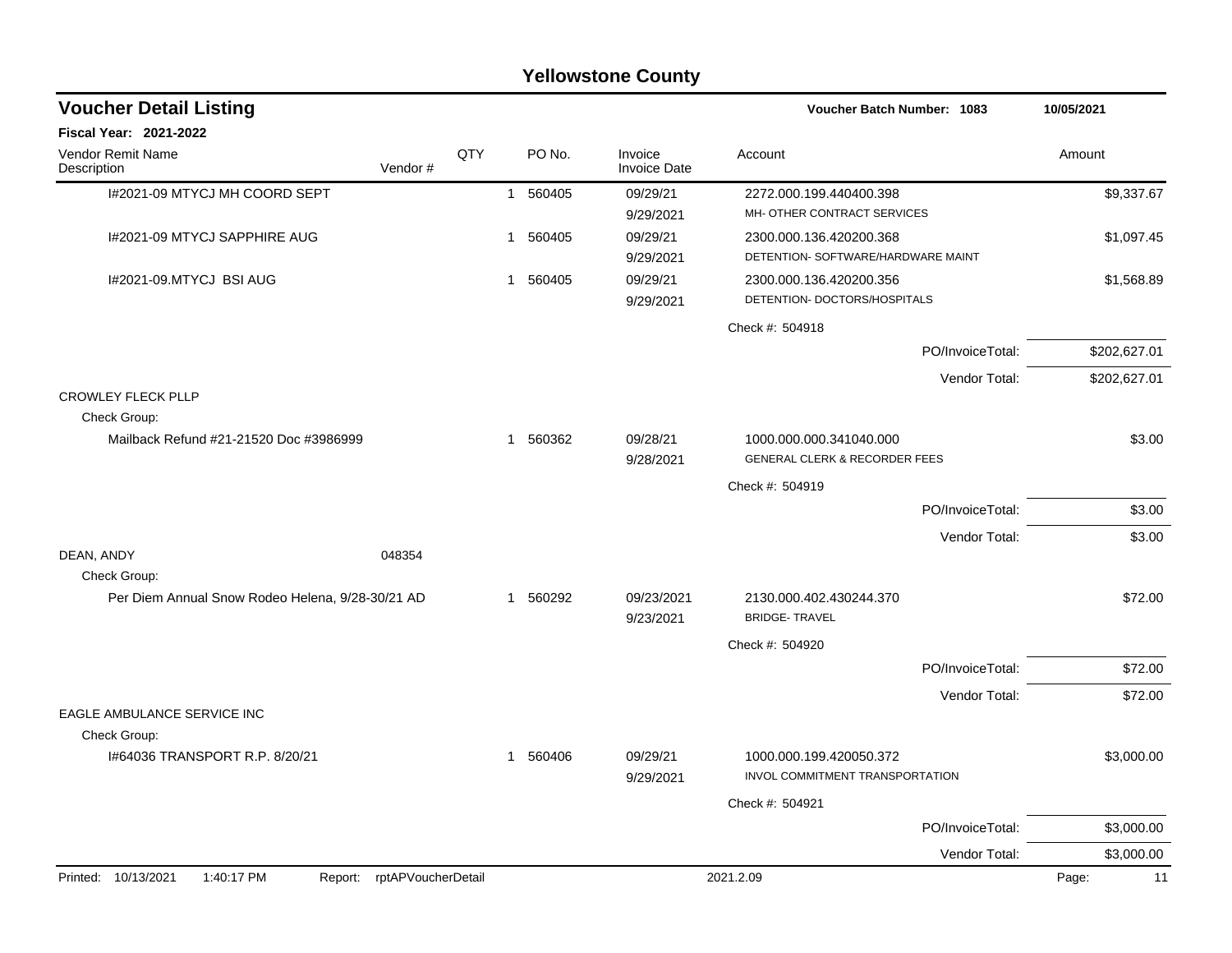| <b>Voucher Detail Listing</b>                       |                    |            |                        |                                |                                                     | <b>Voucher Batch Number: 1083</b><br>10/05/2021 |        |          |  |  |
|-----------------------------------------------------|--------------------|------------|------------------------|--------------------------------|-----------------------------------------------------|-------------------------------------------------|--------|----------|--|--|
| <b>Fiscal Year: 2021-2022</b>                       |                    |            |                        |                                |                                                     |                                                 |        |          |  |  |
| <b>Vendor Remit Name</b><br>Description             | Vendor#            | <b>QTY</b> | PO No.                 | Invoice<br><b>Invoice Date</b> | Account                                             |                                                 | Amount |          |  |  |
| <b>EARTH FIRST AID</b>                              |                    |            |                        |                                |                                                     |                                                 |        |          |  |  |
| Check Group:                                        |                    |            |                        |                                |                                                     |                                                 |        |          |  |  |
| I#73122 - Quarterly Recycling Charges 10/1/21       |                    |            | 1 560349               | V844677<br>9/28/2021           | 1000.000.199.411800.397<br>MISC- CONTRACT SERVICES  |                                                 |        | \$165.00 |  |  |
|                                                     |                    |            |                        |                                | Check #: 504922                                     |                                                 |        |          |  |  |
|                                                     |                    |            |                        |                                |                                                     | PO/InvoiceTotal:                                |        | \$165.00 |  |  |
|                                                     |                    |            |                        |                                |                                                     | Vendor Total:                                   |        | \$165.00 |  |  |
| ECOLAB PEST ELIMINATION DIVISION                    |                    |            |                        |                                |                                                     |                                                 |        |          |  |  |
| Check Group:                                        |                    |            |                        |                                |                                                     |                                                 |        |          |  |  |
| I#5331155 Pest elimin 410 S 26th St A#YOUT0001-0001 |                    |            | 1 560319               | 09/28/21<br>9/28/2021          | 2399.000.235.420250.224<br>YSC- JANITORIAL SUPPLIES |                                                 |        | \$106.22 |  |  |
| I#5331156 Ant program 16 & 17 s. 27th               |                    |            | 560319<br>$\mathbf{1}$ | 09/28/21                       | 2399.000.235.420250.224                             |                                                 |        | \$82.76  |  |  |
| A#YOUT0001-0002                                     |                    |            |                        | 9/28/2021                      | YSC- JANITORIAL SUPPLIES                            |                                                 |        |          |  |  |
|                                                     |                    |            |                        |                                | Check #: 504923                                     |                                                 |        |          |  |  |
|                                                     |                    |            |                        |                                |                                                     | PO/InvoiceTotal:                                |        | \$188.98 |  |  |
|                                                     |                    |            |                        |                                |                                                     | Vendor Total:                                   |        | \$188.98 |  |  |
| FIREMASTER.                                         | 002893             |            |                        |                                |                                                     |                                                 |        |          |  |  |
| Check Group:                                        |                    |            |                        |                                |                                                     |                                                 |        |          |  |  |
| I#0000887470; Car #11 recharge                      |                    |            | 1 560348               | 09/28/21                       | 2300.000.132.420150.361                             |                                                 |        | \$47.00  |  |  |
|                                                     |                    |            |                        | 9/28/2021                      | PATROL- VEHICLE REPAIRS                             |                                                 |        |          |  |  |
|                                                     |                    |            |                        |                                | Check #: 504924                                     |                                                 |        |          |  |  |
|                                                     |                    |            |                        |                                |                                                     | PO/InvoiceTotal:                                |        | \$47.00  |  |  |
|                                                     |                    |            |                        |                                |                                                     | Vendor Total:                                   |        | \$47.00  |  |  |
| <b>FRIEDEL LLC</b>                                  |                    |            |                        |                                |                                                     |                                                 |        |          |  |  |
| Check Group:                                        |                    |            |                        |                                |                                                     |                                                 |        |          |  |  |
| Bosick, Isaiah; INV 29106; GPS; August 2021         |                    | 29         | 560396                 | 09/29/21<br>9/29/2021          | 1000.000.121.410340.398<br>JP- FELONY SUBSIDIES     |                                                 |        | \$261.00 |  |  |
|                                                     |                    |            |                        |                                |                                                     |                                                 |        |          |  |  |
| Cosgrove, Paddy; INV 29278; GPS; August 2021        |                    | 20         | 560396                 | 09/29/21<br>9/29/2021          | 1000.000.121.410340.398<br>JP- FELONY SUBSIDIES     |                                                 |        | \$180.00 |  |  |
|                                                     |                    |            |                        |                                |                                                     |                                                 |        |          |  |  |
| Printed: 10/13/2021<br>1:40:17 PM<br>Report:        | rptAPVoucherDetail |            |                        |                                | 2021.2.09                                           |                                                 | Page:  | 12       |  |  |
|                                                     |                    |            |                        |                                |                                                     |                                                 |        |          |  |  |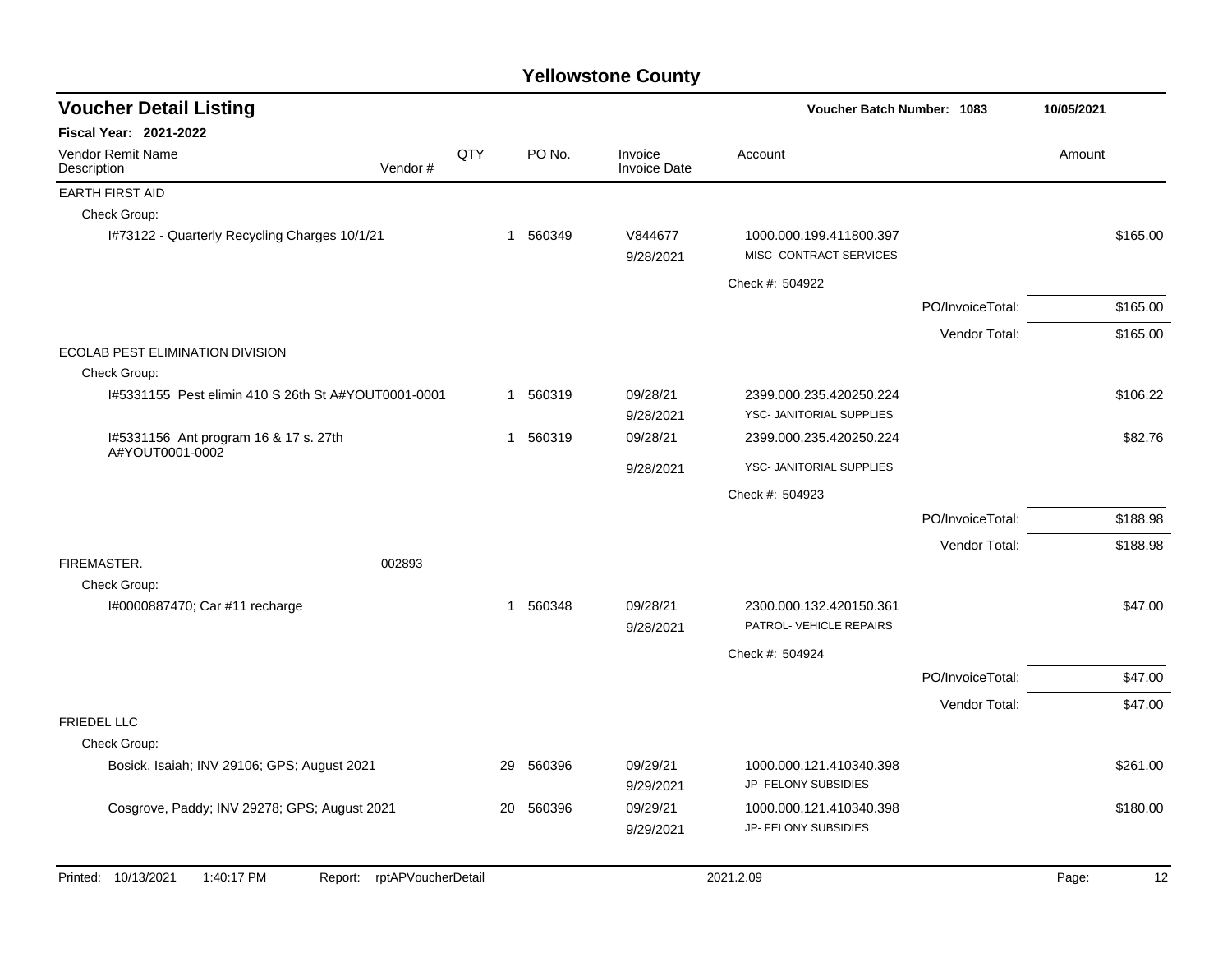| <b>Voucher Detail Listing</b>                         |         |     | Voucher Batch Number: 1083 | 10/05/2021                     |                                                        |          |
|-------------------------------------------------------|---------|-----|----------------------------|--------------------------------|--------------------------------------------------------|----------|
| <b>Fiscal Year: 2021-2022</b>                         |         |     |                            |                                |                                                        |          |
| Vendor Remit Name<br>Description                      | Vendor# | QTY | PO No.                     | Invoice<br><b>Invoice Date</b> | Account                                                | Amount   |
| Cox, Travis; INV 29086; GPS; August 2021              |         |     | 26 560396                  | 09/29/21<br>9/29/2021          | 1000.000.121.410340.398<br>JP- FELONY SUBSIDIES        | \$234.00 |
| Dupree, Raymond; INV 28871; GPS; August 2021          |         |     | 31 560396                  | 09/29/21<br>9/29/2021          | 1000.000.121.410340.398<br>JP- FELONY SUBSIDIES        | \$279.00 |
| Flippin, Lebron; INV 28765; GPS; August 2021          |         | 31  | 560396                     | 09/29/21<br>9/29/2021          | 1000.000.121.410340.398<br>JP- FELONY SUBSIDIES        | \$279.00 |
| Greer, Jason; INV 28873; GPS; August 2021             |         | 9   | 560396                     | 09/29/21<br>9/29/2021          | 1000.000.121.410340.398<br>JP- FELONY SUBSIDIES        | \$81.00  |
| Gustafson, Madelynn; INV 28769; GPS; August 2021      |         | 31  | 560396                     | 09/29/21<br>9/29/2021          | 1000.000.121.410340.398<br>JP- FELONY SUBSIDIES        | \$279.00 |
| Hartley, Brittany; INV 28908; SCRAM; August 2021      |         | 23  | 560396                     | 09/29/21<br>9/29/2021          | 1000.000.121.410340.398<br>JP- FELONY SUBSIDIES        | \$207.00 |
| Holdstheenemy, Shirley; INV 29088; GPS; August 2021   |         | 10  | 560396                     | 09/29/21<br>9/29/2021          | 1000.000.121.410340.398<br>JP- FELONY SUBSIDIES        | \$90.00  |
| Killsnight, Christopher; INV 28883; GPS; August 2021  |         | 10  | 560396                     | 09/29/21<br>9/29/2021          | 1000.000.121.410340.398<br>JP- FELONY SUBSIDIES        | \$90.00  |
| Madison, Sean; INV 28964; GPS; August 2021            |         | 31  | 560396                     | 09/29/21<br>9/29/2021          | 1000.000.121.410340.398<br>JP- FELONY SUBSIDIES        | \$279.00 |
| Manuelito, Darylyn; INV 29267; Soberlink; August 2021 |         | 9   | 560396                     | 09/29/21<br>9/29/2021          | 1000.000.121.410340.398<br>JP- FELONY SUBSIDIES        | \$81.00  |
| Monson, Riley; INV 28951; GPS; August 2021            |         | 31  | 560396                     | 09/29/21<br>9/29/2021          | 1000.000.121.410340.398<br>JP- FELONY SUBSIDIES        | \$279.00 |
| Nelson, Damon; INV 28875; GPS; August 2021            |         | 31  | 560396                     | 09/29/21<br>9/29/2021          | 1000.000.121.410340.398<br>JP- FELONY SUBSIDIES        | \$279.00 |
| Old Crow, Wade; INV 29105; GPS; August 2021           |         | 31  | 560396                     | 09/29/21<br>9/29/2021          | 1000.000.121.410340.398<br>JP- FELONY SUBSIDIES        | \$279.00 |
| Pearson, Christopher; INV 28878; GPS; August 2021     |         | 31  | 560396                     | 09/29/21<br>9/29/2021          | 1000.000.121.410340.398<br>JP- FELONY SUBSIDIES        | \$279.00 |
| Roberts, Bobby; INV 29087; GPS; August 2021           |         | 23  | 560396                     | 09/29/21<br>9/29/2021          | 1000.000.121.410340.398<br><b>JP- FELONY SUBSIDIES</b> | \$207.00 |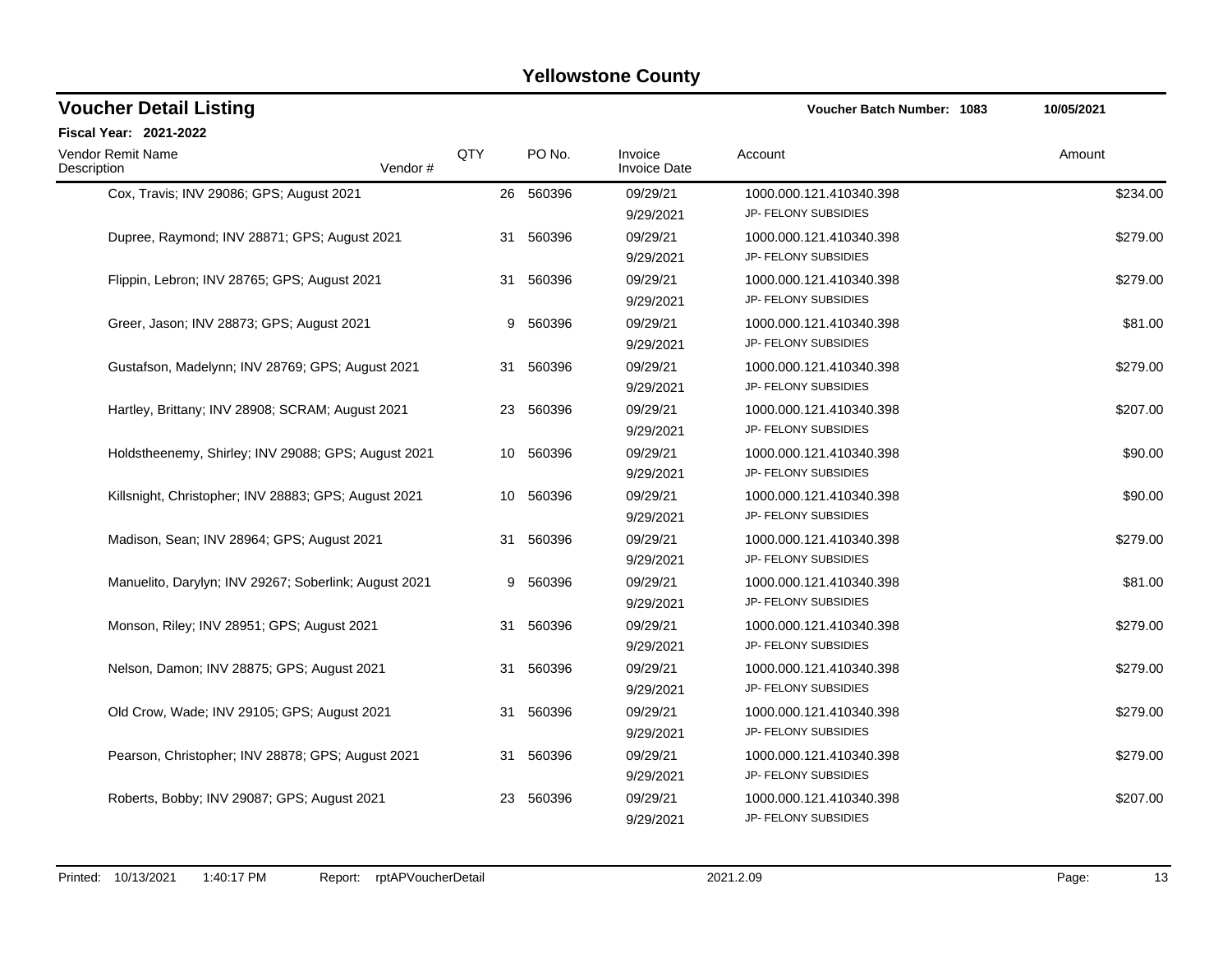|                                                                 | <b>Yellowstone County</b> |          |                                |                                                        |                  |             |  |  |  |  |  |  |
|-----------------------------------------------------------------|---------------------------|----------|--------------------------------|--------------------------------------------------------|------------------|-------------|--|--|--|--|--|--|
| <b>Voucher Detail Listing</b>                                   |                           |          |                                | Voucher Batch Number: 1083                             |                  | 10/05/2021  |  |  |  |  |  |  |
| Fiscal Year: 2021-2022                                          |                           |          |                                |                                                        |                  |             |  |  |  |  |  |  |
| Vendor Remit Name<br>Description<br>Vendor#                     | QTY                       | PO No.   | Invoice<br><b>Invoice Date</b> | Account                                                |                  | Amount      |  |  |  |  |  |  |
| Rounds, Gregory; INV 28910; SCRAM; August 2021                  |                           | 9 560396 | 09/29/21<br>9/29/2021          | 1000.000.121.410340.398<br>JP- FELONY SUBSIDIES        |                  | \$81.00     |  |  |  |  |  |  |
| Spotted, Dalerion; INV 28820; Soberlink; August 2021            | 31                        | 560396   | 09/29/21<br>9/29/2021          | 1000.000.121.410340.398<br>JP- FELONY SUBSIDIES        |                  | \$279.00    |  |  |  |  |  |  |
|                                                                 |                           |          |                                | Check #: 504925                                        |                  |             |  |  |  |  |  |  |
|                                                                 |                           |          |                                |                                                        | PO/InvoiceTotal: | \$4,023.00  |  |  |  |  |  |  |
|                                                                 |                           |          |                                |                                                        | Vendor Total:    | \$4,023.00  |  |  |  |  |  |  |
| G.W. INC<br>Check Group:                                        |                           |          |                                |                                                        |                  |             |  |  |  |  |  |  |
| I#1135209 A#777280 Glock G45-9mm pistols                        | 3                         | 560354   | 09/28/21<br>9/28/2021          | 2300.000.132.420150.227<br>PATROL- FIREARMS SUPPLIES   |                  | \$1,443.00  |  |  |  |  |  |  |
|                                                                 |                           |          |                                | Check #: 504926                                        |                  |             |  |  |  |  |  |  |
|                                                                 |                           |          |                                |                                                        | PO/InvoiceTotal: | \$1,443.00  |  |  |  |  |  |  |
|                                                                 |                           |          |                                |                                                        | Vendor Total:    | \$1,443.00  |  |  |  |  |  |  |
| GALLAND, MIKE<br>Check Group:                                   |                           |          |                                |                                                        |                  |             |  |  |  |  |  |  |
| Per Diem Annual Snow Rodeo Helena, 9/28-30/21 MG                |                           | 1 560306 | 09/23/2021<br>9/23/2021        | 2110.000.401.430200.370<br>ROAD-TRAVEL                 |                  | \$72.00     |  |  |  |  |  |  |
|                                                                 |                           |          |                                | Check #: 504927                                        |                  |             |  |  |  |  |  |  |
|                                                                 |                           |          |                                |                                                        | PO/InvoiceTotal: | \$72.00     |  |  |  |  |  |  |
|                                                                 |                           |          |                                |                                                        | Vendor Total:    | \$72.00     |  |  |  |  |  |  |
| <b>GLOVER, JAMES</b><br>Check Group:                            |                           |          |                                |                                                        |                  |             |  |  |  |  |  |  |
| 9/20/21 DC 20-0508 St v Letherman - Sentencing                  | 1                         | 560399   | 09/29/21<br>9/29/2021          | 2301.000.122.411100.202<br>ATTORNEY- EXPENSE OF INVEST |                  | \$13.50     |  |  |  |  |  |  |
|                                                                 |                           |          |                                | Check #: 504928                                        |                  |             |  |  |  |  |  |  |
|                                                                 |                           |          |                                |                                                        | PO/InvoiceTotal: | \$13.50     |  |  |  |  |  |  |
|                                                                 |                           |          |                                |                                                        | Vendor Total:    | \$13.50     |  |  |  |  |  |  |
| <b>GUARDIAN TAX MT LLC</b><br>Check Group:                      |                           |          |                                |                                                        |                  |             |  |  |  |  |  |  |
| Printed: 10/13/2021<br>1:40:17 PM<br>Report: rptAPVoucherDetail |                           |          |                                | 2021.2.09                                              |                  | Page:<br>14 |  |  |  |  |  |  |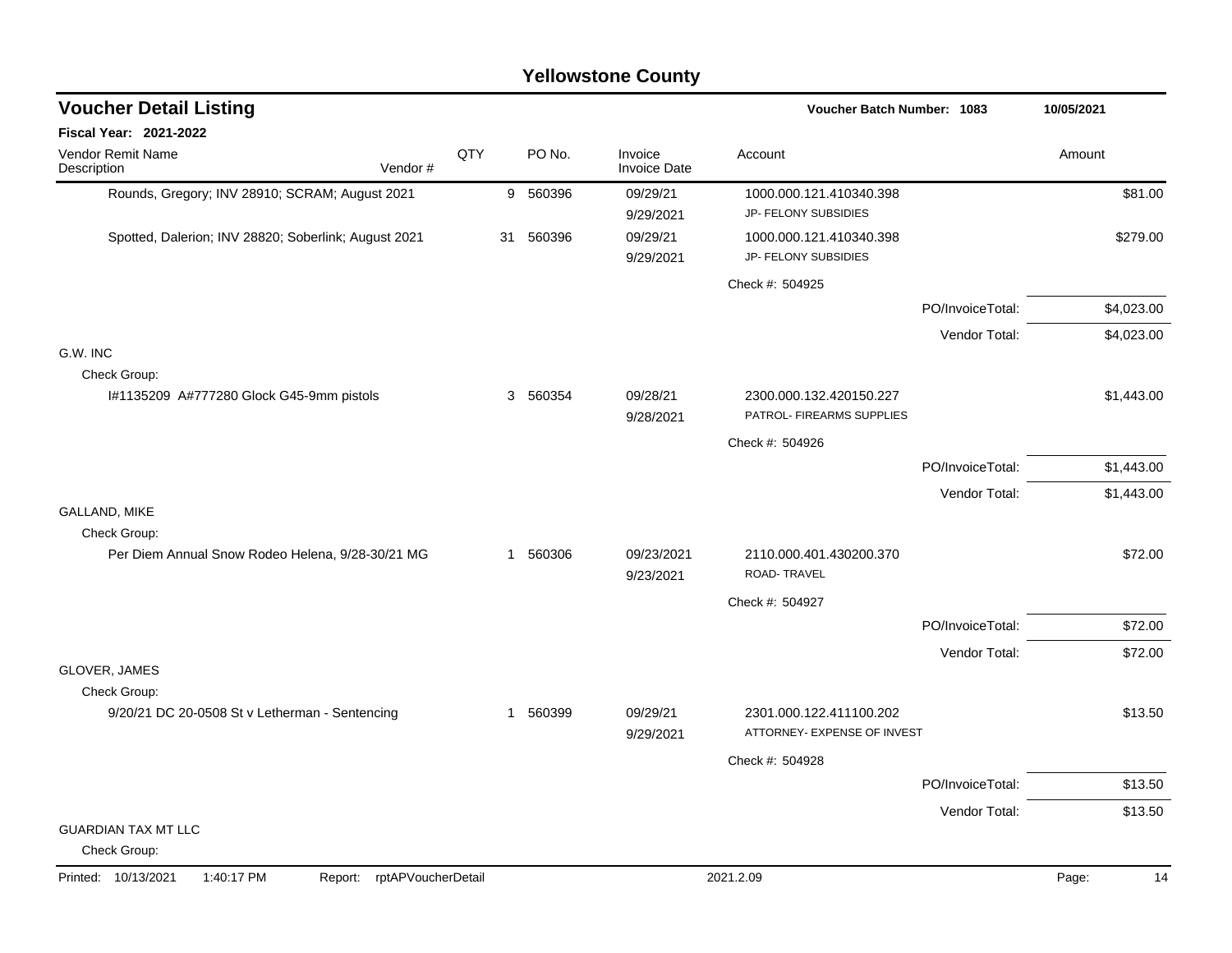|                                                                 |     |             | <b>Yellowstone County</b>      |                                                     |                  |             |
|-----------------------------------------------------------------|-----|-------------|--------------------------------|-----------------------------------------------------|------------------|-------------|
| <b>Voucher Detail Listing</b>                                   |     |             |                                | <b>Voucher Batch Number: 1083</b>                   |                  | 10/05/2021  |
| Fiscal Year: 2021-2022                                          |     |             |                                |                                                     |                  |             |
| Vendor Remit Name<br>Vendor#<br>Description                     | QTY | PO No.      | Invoice<br><b>Invoice Date</b> | Account                                             |                  | Amount      |
| A36407B Redemption (299)                                        |     | 560366<br>1 | 09/28/21                       | 7150.000.000.021250.000                             |                  | \$1,492.11  |
|                                                                 |     |             | 9/28/2021                      | REDEMPTION DUE TO OTHERS                            |                  |             |
| A17357Q Redemption (300)                                        |     | 560366<br>1 | 09/28/21                       | 7150.000.000.021250.000                             |                  | \$1,419.68  |
|                                                                 |     |             | 9/28/2021                      | REDEMPTION DUE TO OTHERS                            |                  |             |
| B01531 Redemption (301)                                         |     | 560366<br>1 | 09/28/21                       | 7150.000.000.021250.000                             |                  | \$991.12    |
|                                                                 |     |             | 9/28/2021                      | REDEMPTION DUE TO OTHERS                            |                  |             |
| A01587 Redemption (302)                                         |     | 560366<br>1 | 09/28/21                       | 7150.000.000.021250.000                             |                  | \$630.85    |
|                                                                 |     |             | 9/28/2021                      | REDEMPTION DUE TO OTHERS                            |                  |             |
| A25018 Redemption (303)                                         |     | 560366<br>1 | 09/28/21                       | 7150.000.000.021250.000                             |                  | \$2,231.28  |
|                                                                 |     |             | 9/28/2021                      | REDEMPTION DUE TO OTHERS                            |                  |             |
| C05161 Redemption (304)                                         |     | 560366<br>1 | 09/28/21<br>9/28/2021          | 7150.000.000.021250.000<br>REDEMPTION DUE TO OTHERS |                  | \$573.96    |
|                                                                 |     |             |                                | Check #: 504929                                     |                  |             |
|                                                                 |     |             |                                |                                                     | PO/InvoiceTotal: | \$7,339.00  |
|                                                                 |     |             |                                |                                                     | Vendor Total:    | \$7,339.00  |
| HARRIS, BRANDON                                                 |     |             |                                |                                                     |                  |             |
| Check Group:                                                    |     |             |                                |                                                     |                  |             |
| Per Diem Annual Snow Rodeo Helena, 9/28-30/21 BH                |     | 560309<br>1 | 09/23/2021<br>9/23/2021        | 2110.000.401.430200.370<br>ROAD-TRAVEL              |                  | \$72.00     |
|                                                                 |     |             |                                | Check #: 504930                                     |                  |             |
|                                                                 |     |             |                                |                                                     | PO/InvoiceTotal: | \$72.00     |
|                                                                 |     |             |                                |                                                     | Vendor Total:    | \$72.00     |
| <b>HIGH POINT NETWORKS</b>                                      |     |             |                                |                                                     |                  |             |
| Check Group:                                                    |     |             |                                |                                                     |                  |             |
| I#189559, REMOTE ASSISTANCE DOMAIN MIGRATION                    |     | 560400<br>1 | 09/29/21<br>9/29/2021          | 1000.000.115.410580.380<br>IT-TRAINING              |                  | \$175.00    |
|                                                                 |     |             |                                | Check #: 504931                                     |                  |             |
|                                                                 |     |             |                                |                                                     | PO/InvoiceTotal: | \$175.00    |
|                                                                 |     |             |                                |                                                     | Vendor Total:    | \$175.00    |
| K <sub>2</sub> CIVIL INC                                        |     |             |                                |                                                     |                  |             |
| Printed: 10/13/2021<br>1:40:17 PM<br>Report: rptAPVoucherDetail |     |             |                                | 2021.2.09                                           |                  | 15<br>Page: |
|                                                                 |     |             |                                |                                                     |                  |             |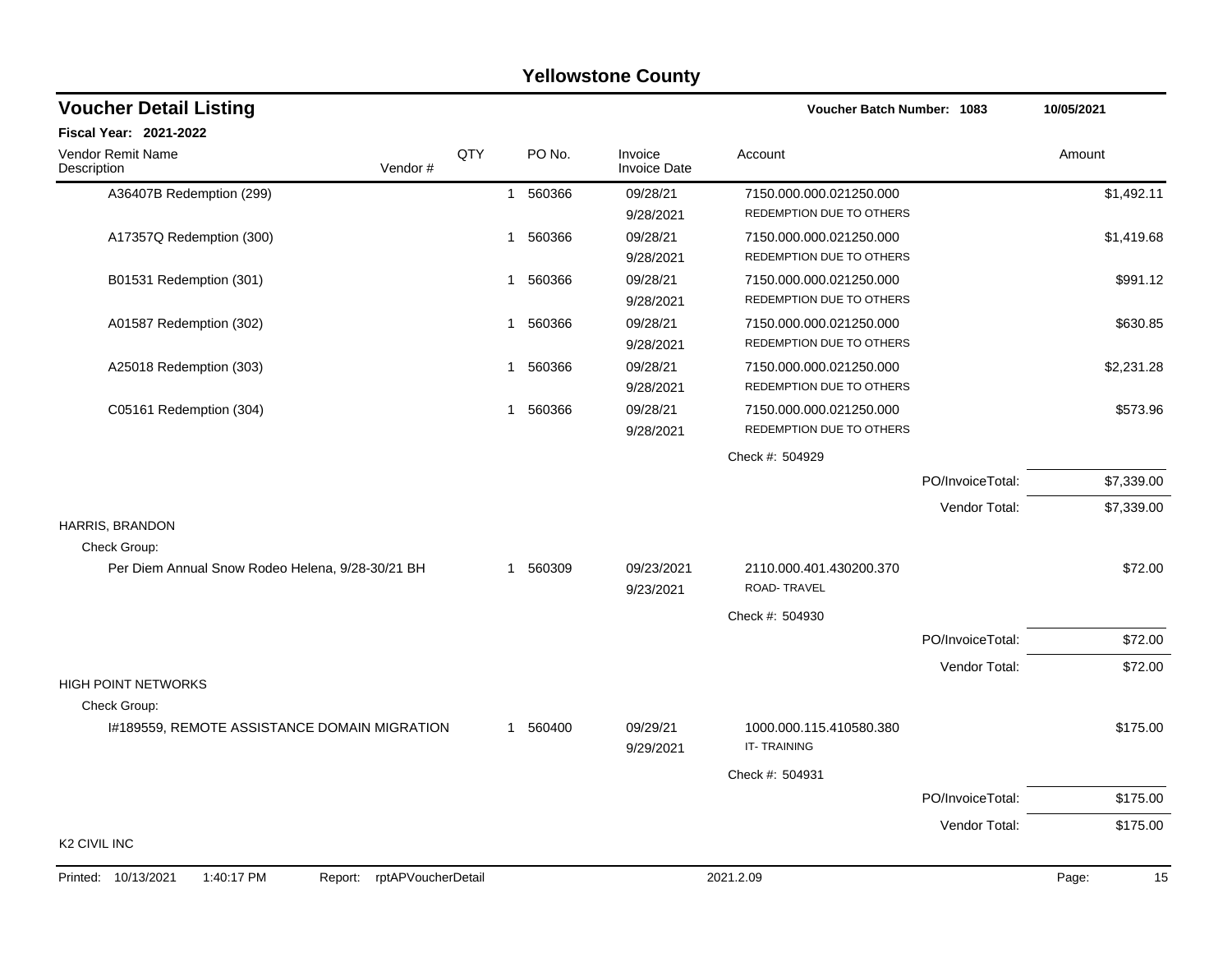| <b>Voucher Detail Listing</b><br>Voucher Batch Number: 1083 |         | 10/05/2021 |             |        |                                |                                                                |            |
|-------------------------------------------------------------|---------|------------|-------------|--------|--------------------------------|----------------------------------------------------------------|------------|
| <b>Fiscal Year: 2021-2022</b>                               |         |            |             |        |                                |                                                                |            |
| Vendor Remit Name<br>Description                            | Vendor# | QTY        |             | PO No. | Invoice<br><b>Invoice Date</b> | Account                                                        | Amount     |
| Check Group:                                                |         |            |             |        |                                |                                                                |            |
| I#434 1 1/2" gravel 628.68 @ 5.05 85015                     |         |            | 1           | 560291 | 09/23/2021<br>9/23/2021        | 2110.000.401.430200.450<br>ROAD-RAW MATERIALS- GAS TAX         | \$3,174.81 |
| I#477 1 1/2" gravel 319.22 @5.05 81088                      |         |            | 1           | 560291 | 09/23/2021<br>9/23/2021        | 2110.000.401.430200.450<br>ROAD- RAW MATERIALS- GAS TAX        | \$1,612.06 |
| I#477 1 1/2" gravel 573.72 @ 5.05 82015                     |         |            | 1           | 560291 | 09/23/2021<br>9/23/2021        | 2110.000.401.430200.450<br>ROAD-RAW MATERIALS- GAS TAX         | \$2,897.30 |
|                                                             |         |            |             |        |                                | Check #: 504932                                                |            |
|                                                             |         |            |             |        |                                | PO/InvoiceTotal:                                               | \$7,684.17 |
|                                                             |         |            |             |        |                                | Vendor Total:                                                  | \$7,684.17 |
| <b>KONE PASADENA</b>                                        |         |            |             |        |                                |                                                                |            |
| Check Group:                                                |         |            |             |        |                                |                                                                |            |
| #1158209002 FREIGHT ELEV REPAIR                             |         |            | $\mathbf 1$ | 560332 | 09/28/21<br>9/28/2021          | 5811.000.552.460442.369<br><b>FACILITIES- BUILDING REPAIRS</b> | \$1,854.05 |
|                                                             |         |            |             |        |                                | Check #: 504933                                                |            |
|                                                             |         |            |             |        |                                | PO/InvoiceTotal:                                               | \$1,854.05 |
|                                                             |         |            |             |        |                                | Vendor Total:                                                  | \$1,854.05 |
| LAUWERS, ADAM                                               |         |            |             |        |                                |                                                                |            |
| Check Group:                                                |         |            |             |        |                                |                                                                |            |
| Office Depot CIT name tag holders 9/8/21                    |         |            | 1           | 560350 | 09/28/21<br>9/28/2021          | 2300.000.130.420110.220<br>ADMIN- CIT TRAINING SUPPLIES        | \$27.87    |
| Costco CIT refreshments 9/9/21                              |         |            | 1           | 560350 | 09/28/21<br>9/28/2021          | 2300.000.130.420110.220<br>ADMIN- CIT TRAINING SUPPLIES        | \$196.60   |
| Office Depot CITstudent books 9/10/21                       |         |            | 1           | 560350 | 09/28/21<br>9/28/2021          | 2300.000.130.420110.220<br>ADMIN- CIT TRAINING SUPPLIES        | \$305.13   |
| Costco CITsnacks /water 9/15/21                             |         |            | 1           | 560350 | 09/28/21<br>9/28/2021          | 2300.000.130.420110.220<br>ADMIN- CIT TRAINING SUPPLIES        | \$48.82    |
| Holiday CITrefreshments 9/15/21                             |         |            | 1           | 560350 | 09/28/21<br>9/28/2021          | 2300.000.130.420110.220<br>ADMIN- CIT TRAINING SUPPLIES        | \$19.96    |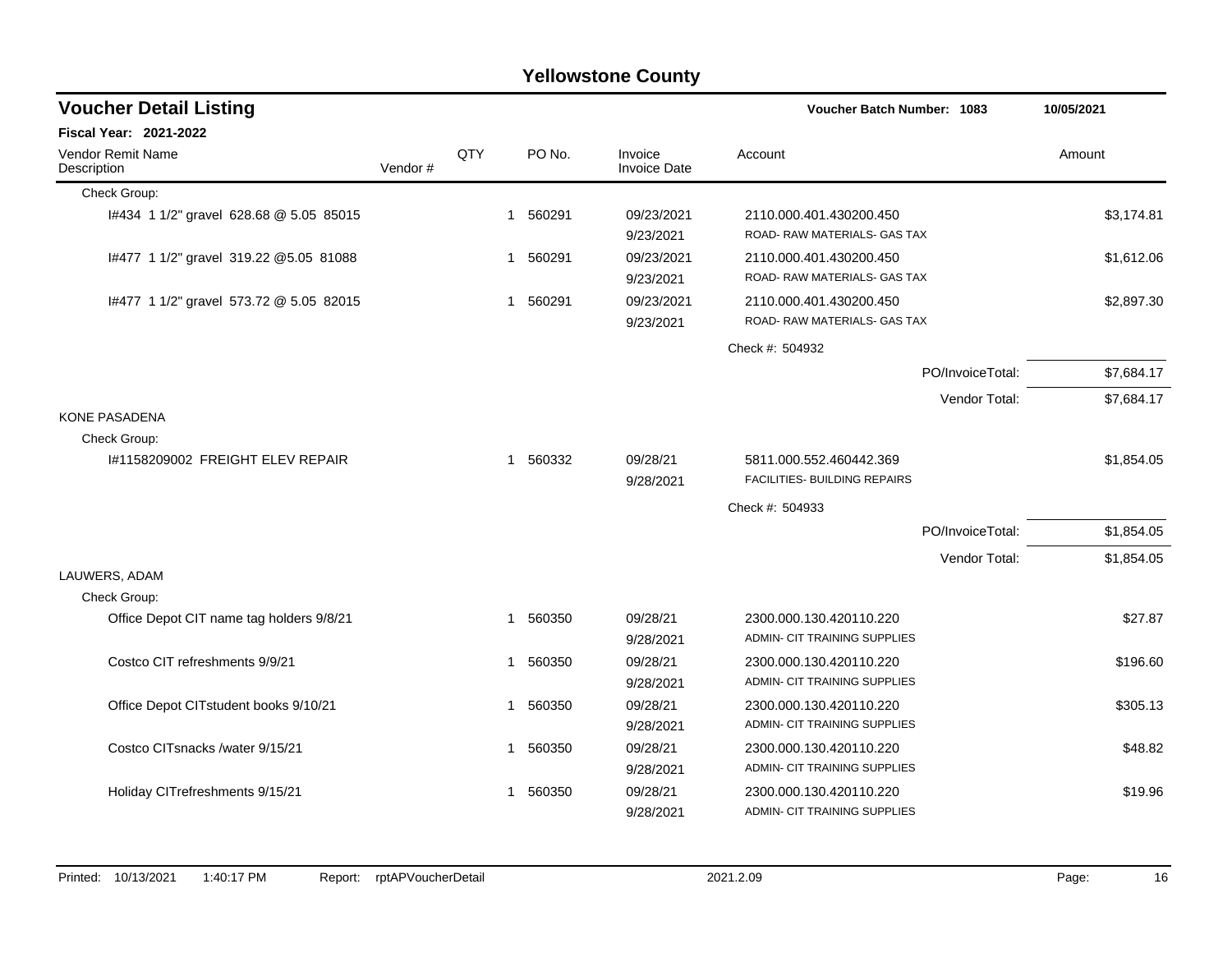| <b>Yellowstone County</b>                                       |              |              |                                |                                                         |                  |             |  |  |  |  |  |
|-----------------------------------------------------------------|--------------|--------------|--------------------------------|---------------------------------------------------------|------------------|-------------|--|--|--|--|--|
| <b>Voucher Detail Listing</b>                                   |              |              |                                | Voucher Batch Number: 1083                              |                  | 10/05/2021  |  |  |  |  |  |
| Fiscal Year: 2021-2022                                          |              |              |                                |                                                         |                  |             |  |  |  |  |  |
| Vendor Remit Name<br>Vendor#<br>Description                     | QTY          | PO No.       | Invoice<br><b>Invoice Date</b> | Account                                                 |                  | Amount      |  |  |  |  |  |
| Papa Johns CIT Lunch 9/15/21                                    | $\mathbf{1}$ | 560350       | 09/28/21<br>9/28/2021          | 2300.000.130.420110.220<br>ADMIN- CIT TRAINING SUPPLIES |                  | \$127.99    |  |  |  |  |  |
| Office Depot CIT Certificates 9/16/21                           | -1           | 560350       | 09/28/21<br>9/28/2021          | 2300.000.130.420110.220<br>ADMIN- CIT TRAINING SUPPLIES |                  | \$14.43     |  |  |  |  |  |
|                                                                 |              |              |                                | Check #: 504934                                         |                  |             |  |  |  |  |  |
|                                                                 |              |              |                                |                                                         | PO/InvoiceTotal: | \$740.80    |  |  |  |  |  |
|                                                                 |              |              |                                |                                                         | Vendor Total:    | \$740.80    |  |  |  |  |  |
| LONG, SHERRY                                                    |              |              |                                |                                                         |                  |             |  |  |  |  |  |
| Check Group:                                                    |              |              |                                |                                                         |                  |             |  |  |  |  |  |
| Hotel Treasures Conf Fairmont 9/13-17/21 SL                     | -1           | 560383       | 09/29/21<br>9/29/2021          | 1000.000.113.410540.370<br>TREASURER-TRAVEL             |                  | \$418.72    |  |  |  |  |  |
| Mileage Treasurers Conf Fairmont 9/13-17/21 SL                  |              | 540.8 560383 | 09/29/21<br>9/29/2021          | 1000.000.113.410540.370<br>TREASURER- TRAVEL            |                  | \$302.85    |  |  |  |  |  |
| Per Diem Treasurers Conf Fairmont 9/13-17-21 SL                 | 1            | 560383       | 09/29/21<br>9/29/2021          | 1000.000.113.410540.370<br><b>TREASURER-TRAVEL</b>      |                  | \$97.00     |  |  |  |  |  |
|                                                                 |              |              |                                | Check #: 504935                                         |                  |             |  |  |  |  |  |
|                                                                 |              |              |                                |                                                         | PO/InvoiceTotal: | \$818.57    |  |  |  |  |  |
|                                                                 |              |              |                                |                                                         | Vendor Total:    | \$818.57    |  |  |  |  |  |
| MAILING TECHNICAL SERVICES<br>044983<br>Check Group:            |              |              |                                |                                                         |                  |             |  |  |  |  |  |
| #120915 POSTAGE 9/13-17/21                                      | $\mathbf{1}$ | 560312       | 09/28/21<br>9/28/2021          | 1000.000.199.411800.311<br>MISC-POSTAGE                 |                  | \$2,568.45  |  |  |  |  |  |
|                                                                 |              |              |                                | Check #: 504936                                         |                  |             |  |  |  |  |  |
|                                                                 |              |              |                                |                                                         | PO/InvoiceTotal: | \$2,568.45  |  |  |  |  |  |
| Check Group:                                                    |              |              |                                |                                                         |                  |             |  |  |  |  |  |
| #121114 POSTAGE 9/20-24/21                                      |              | 1 560381     | 09/29/21<br>9/29/2021          | 1000.000.199.411800.311<br>MISC-POSTAGE                 |                  | \$2,484.49  |  |  |  |  |  |
|                                                                 |              |              |                                | Check #: 504936                                         |                  |             |  |  |  |  |  |
|                                                                 |              |              |                                |                                                         | PO/InvoiceTotal: | \$2,484.49  |  |  |  |  |  |
|                                                                 |              |              |                                |                                                         | Vendor Total:    | \$5,052.94  |  |  |  |  |  |
| Printed: 10/13/2021<br>1:40:17 PM<br>Report: rptAPVoucherDetail |              |              |                                | 2021.2.09                                               |                  | 17<br>Page: |  |  |  |  |  |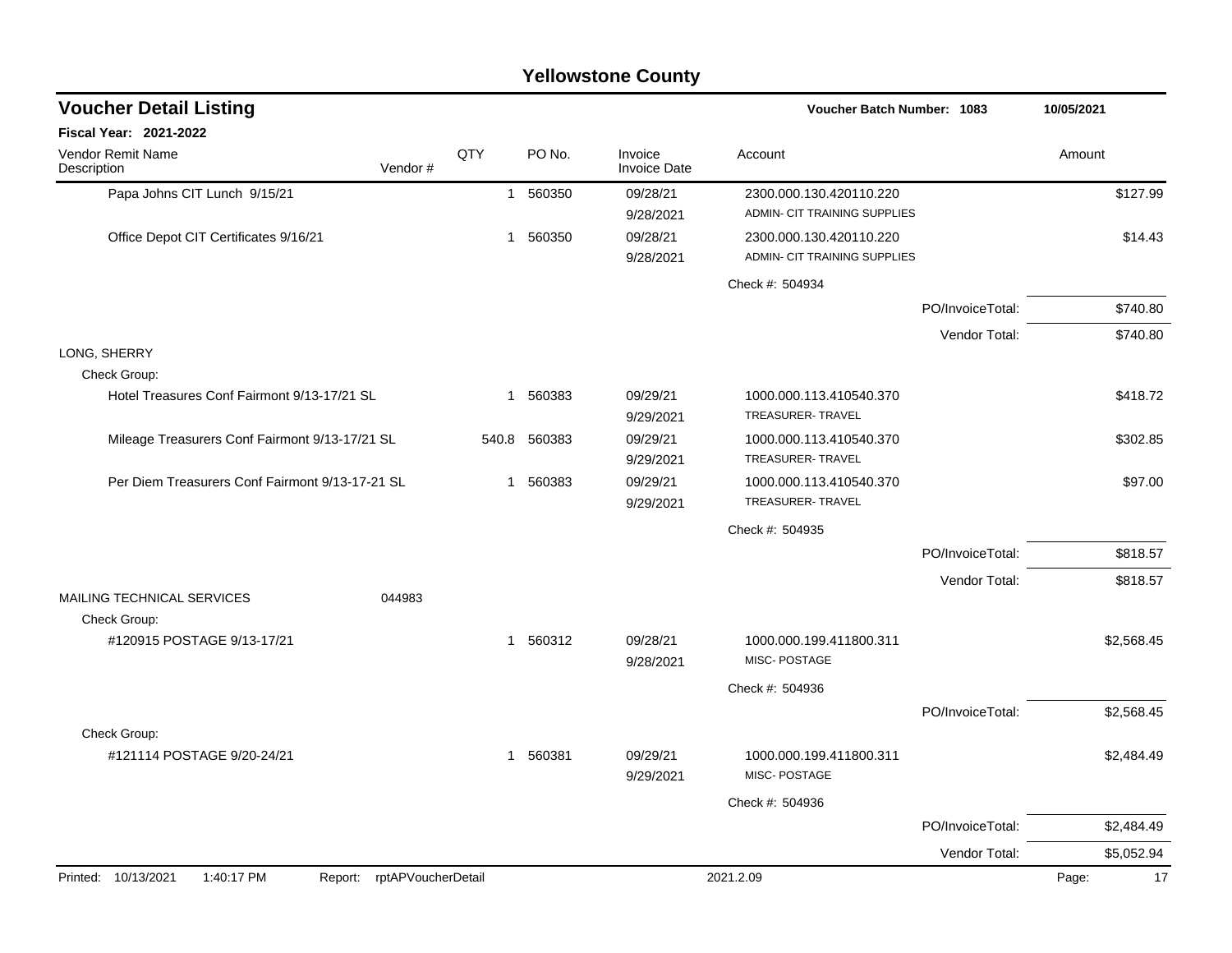| <b>Voucher Detail Listing</b>             |         |             |                        |                                | <b>Voucher Batch Number: 1083</b>                          | 10/05/2021  |  |
|-------------------------------------------|---------|-------------|------------------------|--------------------------------|------------------------------------------------------------|-------------|--|
| <b>Fiscal Year: 2021-2022</b>             |         |             |                        |                                |                                                            |             |  |
| Vendor Remit Name<br>Description          | Vendor# | QTY         | PO No.                 | Invoice<br><b>Invoice Date</b> | Account                                                    | Amount      |  |
| <b>MASON INDUSTRIES</b>                   |         |             |                        |                                |                                                            |             |  |
| Check Group:                              |         |             |                        |                                |                                                            |             |  |
| I#92421/Labor Hrs 2021 Salt Cedar Project |         |             | 1 560397               | 09/29/21<br>9/29/2021          | 2140.000.403.431100.398<br>WEED-VARIABLE CONTRACT SERVICES | \$20,000.00 |  |
|                                           |         |             |                        |                                | Check #: 504937                                            |             |  |
|                                           |         |             |                        |                                | PO/InvoiceTotal:                                           | \$20,000.00 |  |
|                                           |         |             |                        |                                | Vendor Total:                                              | \$20,000.00 |  |
| MASTERCARD B CHANDLER                     |         |             |                        |                                |                                                            |             |  |
| Check Group: B CHANDLER                   |         |             |                        |                                |                                                            |             |  |
| 1#8566 EXXONMOBIL 8/27/21                 |         | $\mathbf 1$ | 560321                 | 09/28/21                       | 2300.000.136.420200.310                                    | \$47.49     |  |
| MASTERCARD<br>P-Card Payee:               |         |             |                        | 9/28/2021                      | DETENTION- PRISONER TRANSPORT                              |             |  |
| I#8566 CONOCO 9/1/21                      |         | $\mathbf 1$ | 560321                 | 09/28/21                       | 2300.000.136.420200.310                                    | \$53.84     |  |
| <b>P-Card Payee:</b><br><b>MASTERCARD</b> |         |             |                        | 9/28/2021                      | DETENTION- PRISONER TRANSPORT                              |             |  |
| I#8566 HOLIDAY 9/1/21                     |         |             | 1 560321               | 09/28/21                       | 2300.000.136.420200.310                                    | \$43.37     |  |
| MASTERCARD<br>P-Card Payee:               |         |             |                        | 9/28/2021                      | DETENTION- PRISONER TRANSPORT                              |             |  |
| 1#8566 EXXONMOBIL 9/3/21                  |         | $\mathbf 1$ | 560321                 | 09/28/21                       | 2300.000.136.420200.310                                    | \$88.19     |  |
| P-Card Payee:<br><b>MASTERCARD</b>        |         |             |                        | 9/28/2021                      | DETENTION- PRISONER TRANSPORT                              |             |  |
| 1#8566 CONOCO RBT 8/22/21                 |         |             | 560321<br>$\mathbf{1}$ | 09/28/21                       | 2300.000.136.420200.310                                    | (\$0.64)    |  |
| <b>MASTERCARD</b><br>P-Card Payee:        |         |             |                        | 9/28/2021                      | DETENTION- PRISONER TRANSPORT                              |             |  |
|                                           |         |             |                        |                                | Check #: 504976                                            |             |  |
|                                           |         |             |                        |                                | PO/InvoiceTotal:                                           | \$232.25    |  |
|                                           |         |             |                        |                                | Vendor Total:                                              | \$232.25    |  |
| MASTERCARD B NOALL                        |         |             |                        |                                |                                                            |             |  |
| Check Group: B NOALL                      |         |             |                        |                                |                                                            |             |  |
| I#2563 CONOCO 8/26/21                     |         |             | 560313<br>$\mathbf{1}$ | 09/28/21                       | 2300.000.136.420200.310                                    | \$47.75     |  |
| P-Card Payee:<br>MASTERCARD               |         |             |                        | 9/28/2021                      | DETENTION- PRISONER TRANSPORT                              |             |  |
| I#2563 CONOCO 8/31/21                     |         | 1           | 560313                 | 09/28/21                       | 2300.000.136.420200.310                                    | \$45.30     |  |
| MASTERCARD<br><b>P-Card Payee:</b>        |         |             |                        | 9/28/2021                      | DETENTION- PRISONER TRANSPORT                              |             |  |
| I#2563 CENEX 9/2/21                       |         | 1           | 560313                 | 09/28/21                       | 2300.000.136.420200.310                                    | \$31.33     |  |
| MASTERCARD<br>P-Card Payee:               |         |             |                        | 9/28/2021                      | DETENTION- PRISONER TRANSPORT                              |             |  |
|                                           |         |             |                        |                                |                                                            |             |  |

Printed: 10/13/2021 1:40:17 PM Report: rptAPVoucherDetail 2021.2.09 2021.2.09 Page: 18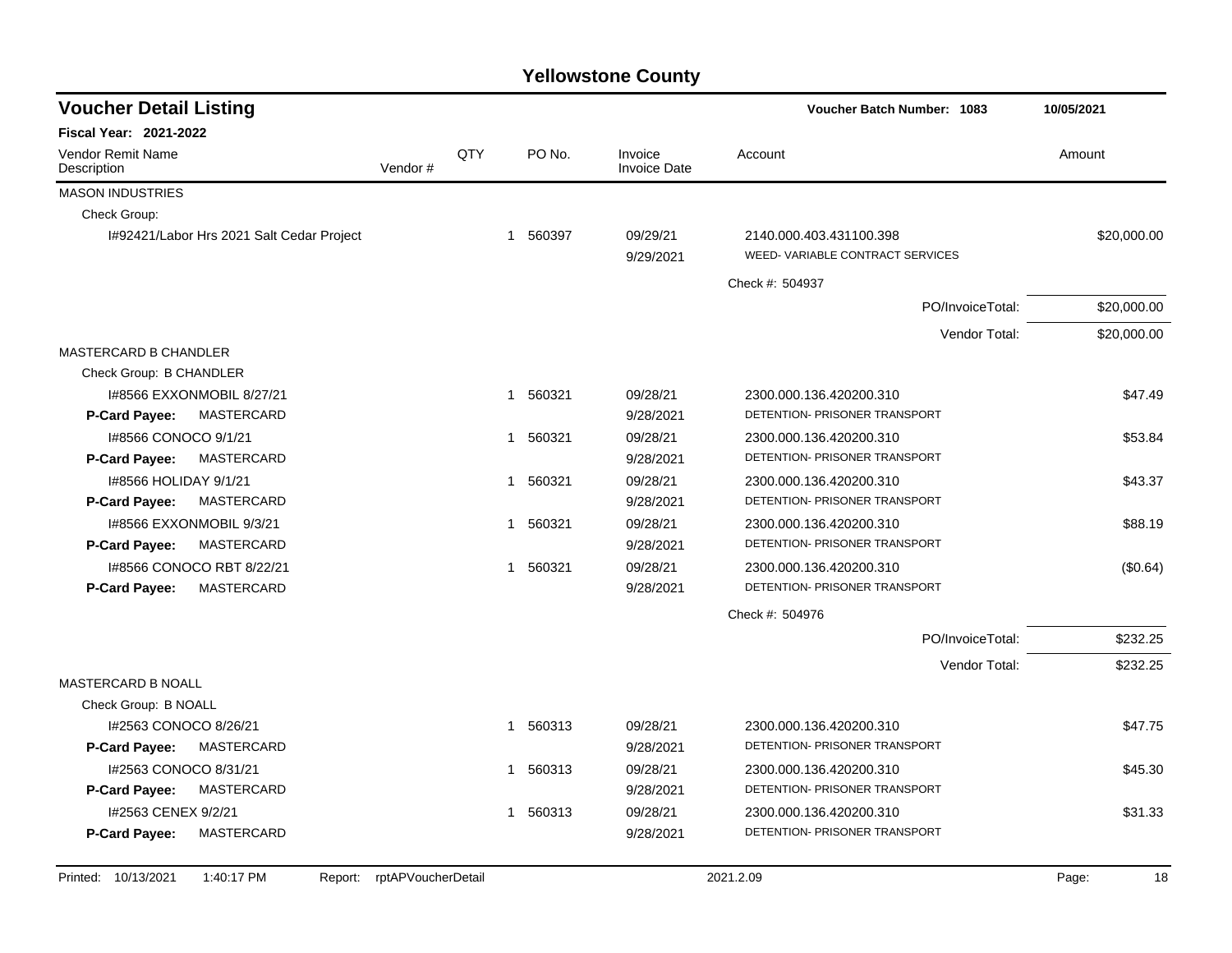| <b>Voucher Detail Listing</b>                                         |     |             |                                | <b>Voucher Batch Number: 1083</b> | 10/05/2021  |
|-----------------------------------------------------------------------|-----|-------------|--------------------------------|-----------------------------------|-------------|
| <b>Fiscal Year: 2021-2022</b>                                         |     |             |                                |                                   |             |
| <b>Vendor Remit Name</b><br>Vendor#<br>Description                    | QTY | PO No.      | Invoice<br><b>Invoice Date</b> | Account                           | Amount      |
| 1#2563 EXXONMOBIL 9/8/21                                              |     | 1 560313    | 09/28/21                       | 2300.000.136.420200.310           | \$48.00     |
| MASTERCARD<br><b>P-Card Payee:</b>                                    |     |             | 9/28/2021                      | DETENTION- PRISONER TRANSPORT     |             |
| I#2563 EXXONMOBIL 9/8/21                                              |     | 1 560313    | 09/28/21                       | 2300.000.136.420200.310           | \$21.60     |
| MASTERCARD<br><b>P-Card Payee:</b>                                    |     |             | 9/28/2021                      | DETENTION- PRISONER TRANSPORT     |             |
| I#2563 EXXONMOBIL 9/15/21                                             |     | 1 560313    | 09/28/21                       | 2300.000.136.420200.310           | \$39.66     |
| MASTERCARD<br>P-Card Payee:                                           |     |             | 9/28/2021                      | DETENTION- PRISONER TRANSPORT     |             |
| I#2563 CONOCO 9/15/21 (WS TRIP)                                       |     | 1 560313    | 09/28/21                       | 2300.000.135.420180.310           | \$53.00     |
| MASTERCARD<br><b>P-Card Payee:</b>                                    |     |             | 9/28/2021                      | MISC- PRISONER TRANSPORT          |             |
| 1#2563 CONOCO RBT 8/22/21                                             |     | 560313<br>1 | 09/28/21                       | 2300.000.136.420200.310           | (\$0.46)    |
| <b>P-Card Payee:</b><br>MASTERCARD                                    |     |             | 9/28/2021                      | DETENTION- PRISONER TRANSPORT     |             |
| 1#2563 EXXONMOBIL RBT 8/23/21                                         |     | 1 560313    | 09/28/21                       | 2300.000.136.420200.310           | (\$0.21)    |
| MASTERCARD<br>P-Card Payee:                                           |     |             | 9/28/2021                      | DETENTION- PRISONER TRANSPORT     |             |
|                                                                       |     |             |                                | Check #: 504977                   |             |
|                                                                       |     |             |                                | PO/InvoiceTotal:                  | \$285.97    |
|                                                                       |     |             |                                | Vendor Total:                     | \$285.97    |
| <b>MASTERCARD D JONES</b>                                             |     |             |                                |                                   |             |
| Check Group: D JONES                                                  |     |             |                                |                                   |             |
| A#4244 Stellas, Meeting with City of Billings                         |     | 1 560398    | 09/29/21                       | 1000.000.199.411800.336           | \$55.15     |
| MASTERCARD<br><b>P-Card Payee:</b>                                    |     |             | 9/29/2021                      | MISC- PUBLIC RELATIONS            |             |
| A#4244 Conoco, Meeting with Area II Agency on Aging<br>and Denis Lenz |     | 1 560398    | 09/29/21                       | 1000.000.199.411800.336           | \$19.13     |
| P-Card Payee:<br>MASTERCARD                                           |     |             | 9/29/2021                      | MISC- PUBLIC RELATIONS            |             |
| A#4244 Finance Charges                                                |     | 560398<br>1 | 09/29/21                       | 1000.000.100.410100.210           | \$3.71      |
| MASTERCARD<br><b>P-Card Payee:</b>                                    |     |             | 9/29/2021                      | <b>BOCC- OFFICE SUPPLIES</b>      |             |
|                                                                       |     |             |                                | Check #: 504978                   |             |
|                                                                       |     |             |                                | PO/InvoiceTotal:                  | \$77.99     |
|                                                                       |     |             |                                | Vendor Total:                     | \$77.99     |
| MASTERCARD D RINDAHL HARVILAK                                         |     |             |                                |                                   |             |
| Check Group: D RINDAHL                                                |     |             |                                |                                   |             |
| I#2692 CONOCO 8/24/21                                                 |     | 1 560331    | 09/28/21                       | 2300.000.136.420200.310           | \$66.10     |
| <b>P-Card Payee:</b><br>MASTERCARD                                    |     |             | 9/28/2021                      | DETENTION- PRISONER TRANSPORT     |             |
| Report: rptAPVoucherDetail<br>Printed: 10/13/2021<br>1:40:17 PM       |     |             |                                | 2021.2.09                         | Page:<br>19 |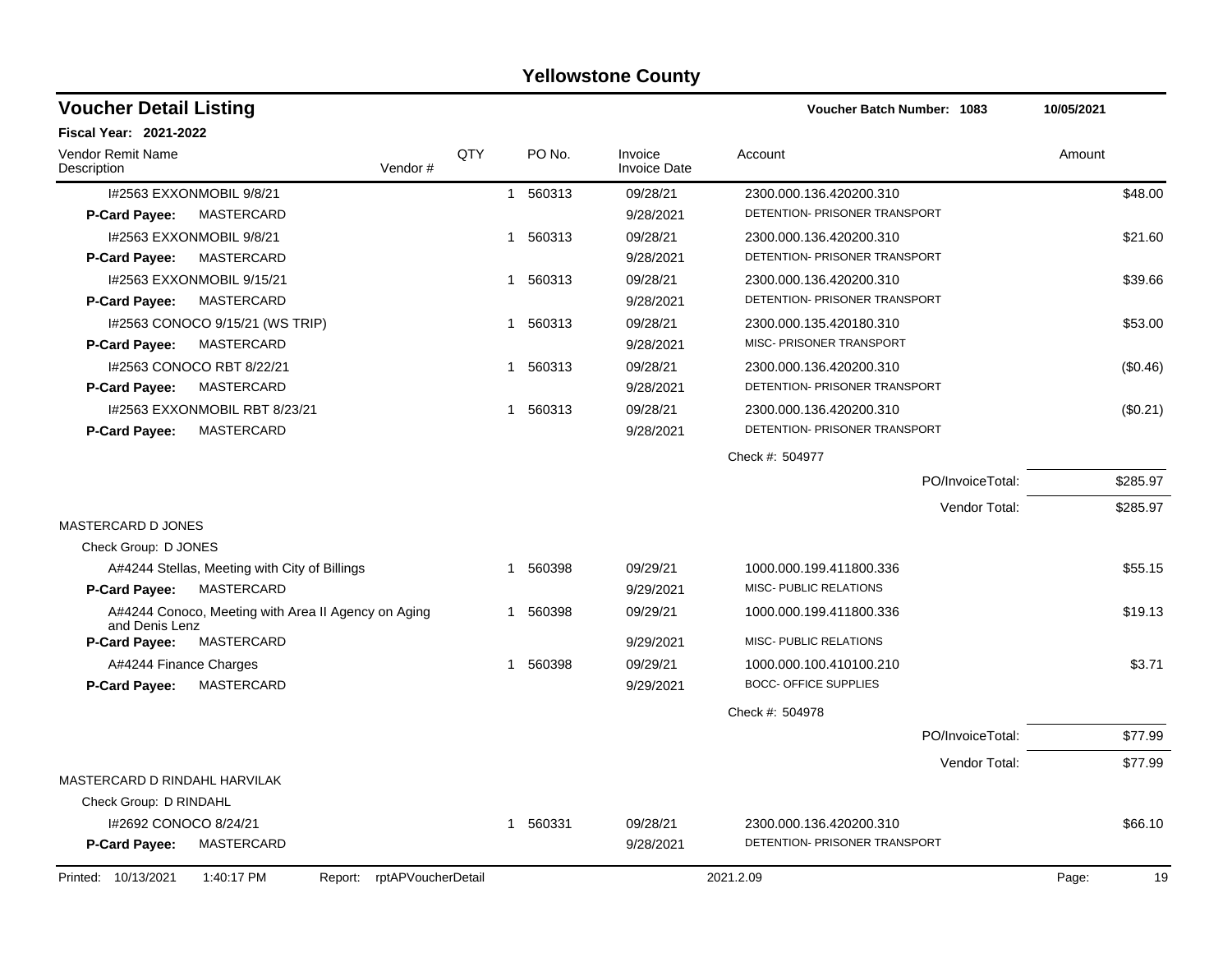| <b>Voucher Detail Listing</b>                                          |         |     |              |        |                                | <b>Voucher Batch Number: 1083</b>                        |                  | 10/05/2021 |
|------------------------------------------------------------------------|---------|-----|--------------|--------|--------------------------------|----------------------------------------------------------|------------------|------------|
| <b>Fiscal Year: 2021-2022</b>                                          |         |     |              |        |                                |                                                          |                  |            |
| Vendor Remit Name<br>Description                                       | Vendor# | QTY |              | PO No. | Invoice<br><b>Invoice Date</b> | Account                                                  |                  | Amount     |
| I#2692 CONOCO 9/2/21                                                   |         |     | $\mathbf{1}$ | 560331 | 09/28/21                       | 2300.000.136.420200.310<br>DETENTION- PRISONER TRANSPORT |                  | \$32.50    |
| P-Card Payee:<br>MASTERCARD                                            |         |     |              |        | 9/28/2021                      |                                                          |                  |            |
| 1#2692 CONOCO 9/16/21 (WS TRIP)                                        |         |     | -1           | 560331 | 09/28/21                       | 2300.000.135.420180.310<br>MISC- PRISONER TRANSPORT      |                  | \$32.70    |
| MASTERCARD<br>P-Card Payee:                                            |         |     |              |        | 9/28/2021                      |                                                          |                  |            |
| I#2692 CONOCO RBT 8/27/21<br><b>MASTERCARD</b><br><b>P-Card Payee:</b> |         |     | $\mathbf{1}$ | 560331 | 09/28/21<br>9/28/2021          | 2300.000.136.420200.310<br>DETENTION- PRISONER TRANSPORT |                  | (\$0.66)   |
|                                                                        |         |     |              |        |                                | Check #: 504979                                          |                  |            |
|                                                                        |         |     |              |        |                                |                                                          | PO/InvoiceTotal: | \$130.64   |
|                                                                        |         |     |              |        |                                |                                                          | Vendor Total:    | \$130.64   |
| MASTERCARD J OSTLUND                                                   | 045993  |     |              |        |                                |                                                          |                  |            |
| Check Group: J OSTLUND                                                 |         |     |              |        |                                |                                                          |                  |            |
| A#3609 Billings Gazette Digital                                        |         |     | -1           | 560333 | 09/28/21                       | 1000.000.100.410100.332                                  |                  | \$9.99     |
| P-Card Payee:<br>MASTERCARD                                            |         |     |              |        | 9/28/2021                      | <b>BOCC- PUBLICATIONS</b>                                |                  |            |
| A#3609 Jakes Sheriff Dog Prog Donaiton Mtg                             |         |     | 1            | 560333 | 09/28/21                       | 1000.000.199.411800.336                                  |                  | \$109.00   |
| MASTERCARD<br><b>P-Card Payee:</b>                                     |         |     |              |        | 9/28/2021                      | MISC- PUBLIC RELATIONS                                   |                  |            |
| A#3609 Windmill, Mtg w/MDOT Rod<br><b>MASTERCARD</b><br>P-Card Payee:  |         |     | -1           | 560333 | 09/28/21<br>9/28/2021          | 1000.000.199.411800.336<br>MISC- PUBLIC RELATIONS        |                  | \$33.00    |
|                                                                        |         |     |              |        |                                |                                                          |                  |            |
|                                                                        |         |     |              |        |                                | Check #: 504980                                          | PO/InvoiceTotal: | \$151.99   |
|                                                                        |         |     |              |        |                                |                                                          | Vendor Total:    |            |
| MASTERCARD J SHIRLEY                                                   |         |     |              |        |                                |                                                          |                  | \$151.99   |
| Check Group: J SHIRLEY                                                 |         |     |              |        |                                |                                                          |                  |            |
| I#8582 HOLIDAY 8/24/21                                                 |         |     | $\mathbf{1}$ | 560330 | 09/28/21                       | 2300.000.136.420200.310                                  |                  | \$37.66    |
| MASTERCARD<br><b>P-Card Payee:</b>                                     |         |     |              |        | 9/28/2021                      | DETENTION- PRISONER TRANSPORT                            |                  |            |
| 1#8582 CONOCO 8/27/21                                                  |         |     |              | 560330 | 09/28/21                       | 2300.000.136.420200.310                                  |                  | \$23.83    |
| P-Card Payee:<br>MASTERCARD                                            |         |     |              |        | 9/28/2021                      | DETENTION- PRISONER TRANSPORT                            |                  |            |
| 1#8582 EXXONMOBIL 9/9/21                                               |         |     | -1           | 560330 | 09/28/21                       | 2300.000.136.420200.310                                  |                  | \$46.36    |
| P-Card Payee:<br>MASTERCARD                                            |         |     |              |        | 9/28/2021                      | DETENTION- PRISONER TRANSPORT                            |                  |            |
| I#8582 CONOCO RBT 8/31/21                                              |         |     | $\mathbf 1$  | 560330 | 09/28/21                       | 2300.000.136.420200.310                                  |                  | (\$0.24)   |
| MASTERCARD<br><b>P-Card Payee:</b>                                     |         |     |              |        | 9/28/2021                      | DETENTION- PRISONER TRANSPORT                            |                  |            |
|                                                                        |         |     |              |        |                                |                                                          |                  |            |

Printed: 10/13/2021 1:40:17 PM Report: rptAPVoucherDetail 2021.2.09 2021.2.09 Page: 20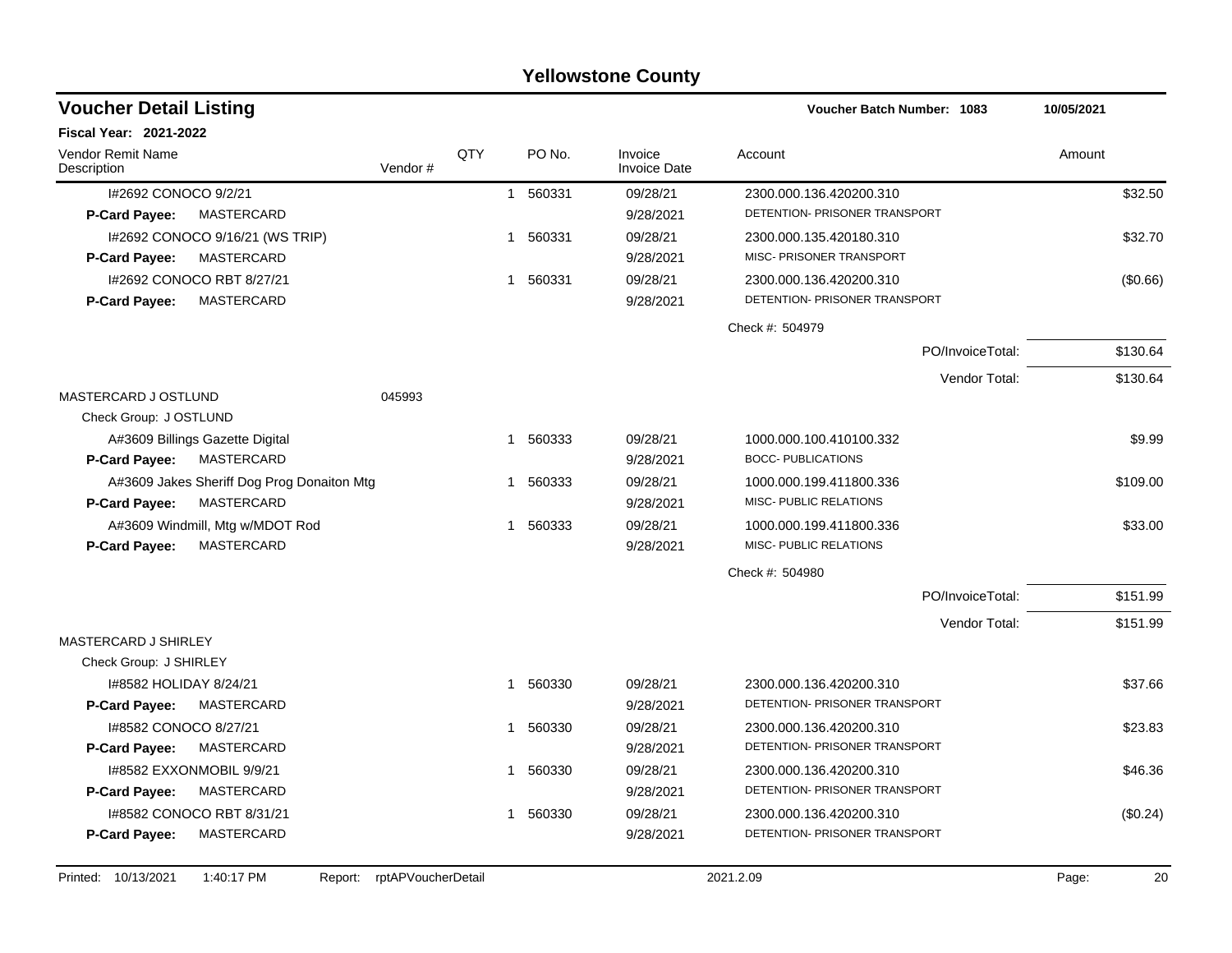| <b>Voucher Detail Listing</b>             |         |     |                        | Voucher Batch Number: 1083     |                                    | 10/05/2021                     |
|-------------------------------------------|---------|-----|------------------------|--------------------------------|------------------------------------|--------------------------------|
| Fiscal Year: 2021-2022                    |         |     |                        |                                |                                    |                                |
| Vendor Remit Name<br>Description          | Vendor# | QTY | PO No.                 | Invoice<br><b>Invoice Date</b> | Account                            | Amount                         |
|                                           |         |     |                        |                                | Check #: 504981                    |                                |
|                                           |         |     |                        |                                |                                    | PO/InvoiceTotal:<br>\$107.61   |
|                                           |         |     |                        |                                |                                    | Vendor Total:<br>\$107.61      |
| <b>MASTERCARD S METZGER</b>               |         |     |                        |                                |                                    |                                |
| Check Group: S METZGER                    |         |     |                        |                                |                                    |                                |
| I#8592 ADOBE 9/21                         |         |     | 1 560320               | 09/28/21                       | 2300.000.136.420200.368            | \$14.99                        |
| P-Card Payee:<br>MASTERCARD               |         |     |                        | 9/28/2021                      | DETENTION- SOFTWARE/HARDWARE MAINT |                                |
| <b>I#8592 AMAZON TEMP SCANNER</b>         |         |     | 560320<br>3            | 09/28/21                       | 2260.000.199.440150.220            | \$2,907.00                     |
| <b>MASTERCARD</b><br>P-Card Payee:        |         |     |                        | 9/28/2021                      | COVID19- OPERATING SUPPLIES        |                                |
|                                           |         |     |                        |                                | Check #: 504982                    |                                |
|                                           |         |     |                        |                                |                                    | PO/InvoiceTotal:<br>\$2,921.99 |
|                                           |         |     |                        |                                |                                    | Vendor Total:<br>\$2,921.99    |
| MASTERCARD YOUTH SERVICE CENTER           |         |     |                        |                                |                                    |                                |
| Check Group: YSC                          |         |     |                        |                                |                                    |                                |
| A#2787 Food                               |         |     | 1 560314               | 09/28/21                       | 2399.000.235.420250.223            | \$115.78                       |
| <b>MASTERCARD</b><br><b>P-Card Payee:</b> |         |     |                        | 9/28/2021                      | YSC-FOOD                           |                                |
| A#2787 Lice Kits, duffel bag              |         |     | 1 560314               | 09/28/21                       | 2399.000.235.420250.220            | \$127.72                       |
| MASTERCARD<br>P-Card Payee:               |         |     |                        | 9/28/2021                      | YSC- OPERATING SUPPLIES            |                                |
| A#2787 Food                               |         |     | 560314<br>$\mathbf{1}$ | 09/28/21                       | 2399.000.235.420250.223            | \$25.68                        |
| <b>MASTERCARD</b><br>P-Card Payee:        |         |     |                        | 9/28/2021                      | YSC-FOOD                           |                                |
| A#2787 Batteries                          |         |     | 1 560314               | 09/28/21                       | 2399.000.235.420250.220            | \$48.94                        |
| P-Card Payee:<br>MASTERCARD               |         |     |                        | 9/28/2021                      | YSC- OPERATING SUPPLIES            |                                |
| A#2787 Febreeze & Towels                  |         |     | 1 560314               | 09/28/21                       | 2399.000.235.420250.224            | \$56.50                        |
| P-Card Payee:<br>MASTERCARD               |         |     |                        | 9/28/2021                      | YSC- JANITORIAL SUPPLIES           |                                |
| A#2787 Paper Plates                       |         |     | 1 560314               | 09/28/21                       | 2399.000.235.420250.221            | \$30.96                        |
| <b>P-Card Payee:</b><br>MASTERCARD        |         |     |                        | 9/28/2021                      | YSC- FOOD SUPPLIES                 |                                |
| A#2787 Food                               |         |     | 1 560314               | 09/28/21                       | 2399.000.235.420250.223            | \$241.92                       |
| <b>MASTERCARD</b><br>P-Card Payee:        |         |     |                        | 9/28/2021                      | YSC-FOOD                           |                                |
| A#2787 Hand Soap                          |         |     | 1 560314               | 09/28/21                       | 2399.000.235.420250.220            | \$5.94                         |
| <b>MASTERCARD</b><br><b>P-Card Payee:</b> |         |     |                        | 9/28/2021                      | YSC- OPERATING SUPPLIES            |                                |
|                                           |         |     |                        |                                |                                    |                                |

Printed: 10/13/2021 1:40:17 PM Report: rptAPVoucherDetail 2021.2.09 2021.2.09 Page: 21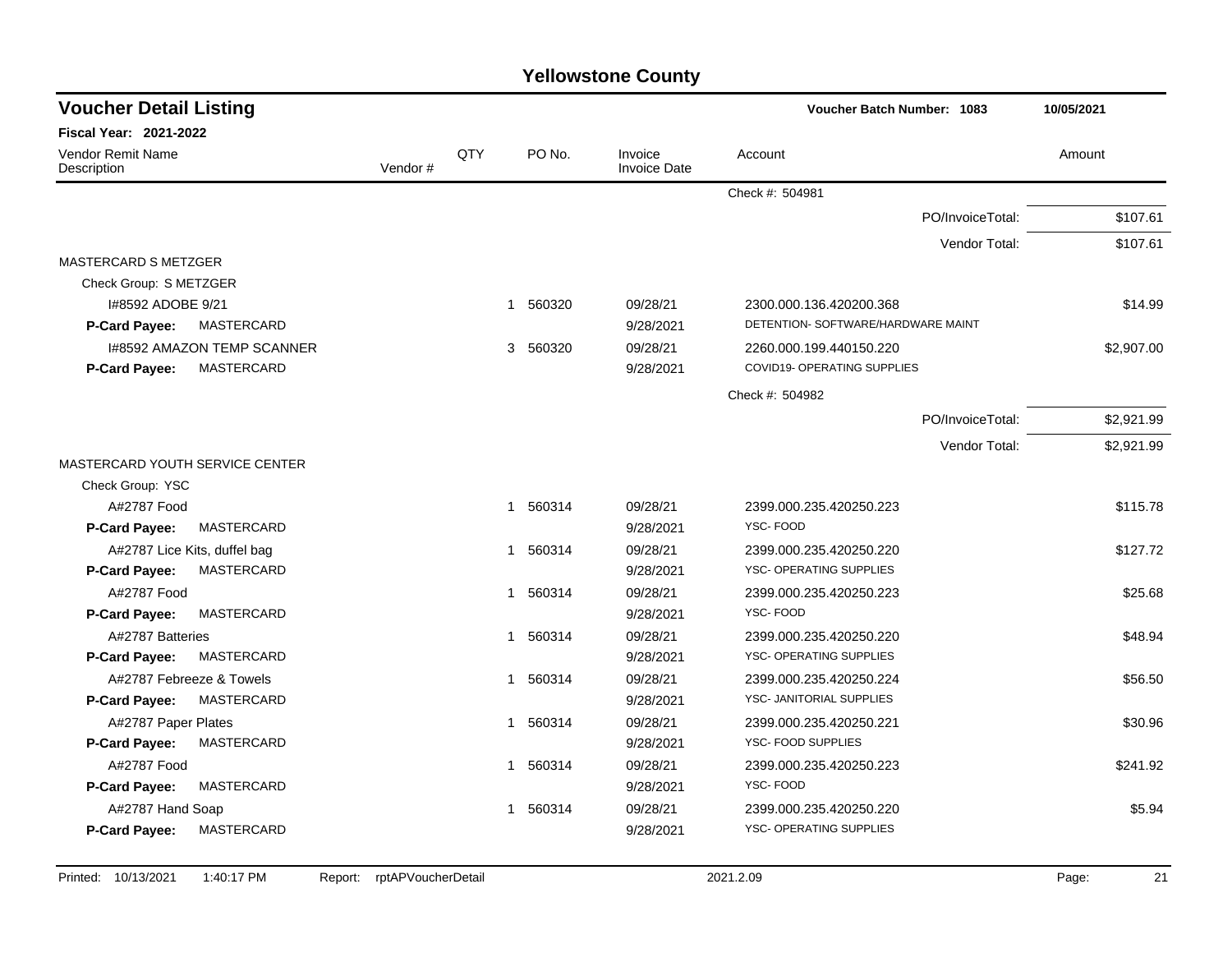| <b>Voucher Detail Listing</b>             |         |     |                        |                                | <b>Voucher Batch Number: 1083</b> | 10/05/2021 |
|-------------------------------------------|---------|-----|------------------------|--------------------------------|-----------------------------------|------------|
| <b>Fiscal Year: 2021-2022</b>             |         |     |                        |                                |                                   |            |
| Vendor Remit Name<br>Description          | Vendor# | QTY | PO No.                 | Invoice<br><b>Invoice Date</b> | Account                           | Amount     |
| A#2787 Meds                               |         |     | 560314<br>$\mathbf{1}$ | 09/28/21                       | 2399.000.235.420250.222           | \$5.92     |
| MASTERCARD<br><b>P-Card Payee:</b>        |         |     |                        | 9/28/2021                      | YSC- CHEM/LAB/MED SUPPLIES        |            |
| A#2787 Food                               |         |     | 1 560314               | 09/28/21                       | 2399.000.235.420250.223           | \$18.25    |
| <b>MASTERCARD</b><br>P-Card Payee:        |         |     |                        | 9/28/2021                      | YSC-FOOD                          |            |
| A#2787 Food                               |         |     | 560314<br>$\mathbf{1}$ | 09/28/21                       | 2399.000.235.420250.223           | \$25.41    |
| <b>MASTERCARD</b><br><b>P-Card Payee:</b> |         |     |                        | 9/28/2021                      | <b>YSC-FOOD</b>                   |            |
| A#2787 Youth Clothing                     |         |     | 560314<br>1            | 09/28/21                       | 2399.000.235.420250.226           | \$63.92    |
| MASTERCARD<br><b>P-Card Payee:</b>        |         |     |                        | 9/28/2021                      | YSC- CLOTHING & UNIFORMS          |            |
| A#2787 Paper Plates/bowls, Ziploc Bags    |         |     | 560314<br>1            | 09/28/21                       | 2399.000.235.420250.221           | \$135.90   |
| MASTERCARD<br><b>P-Card Payee:</b>        |         |     |                        | 9/28/2021                      | YSC- FOOD SUPPLIES                |            |
| A#2787 Food                               |         |     | 560314<br>1            | 09/28/21                       | 2399.000.235.420250.223           | \$68.14    |
| MASTERCARD<br>P-Card Payee:               |         |     |                        | 9/28/2021                      | YSC-FOOD                          |            |
| A#2787 Shampoo Conditioner                |         |     | 1 560314               | 09/28/21                       | 2399.000.235.420250.220           | \$39.36    |
| <b>MASTERCARD</b><br><b>P-Card Payee:</b> |         |     |                        | 9/28/2021                      | YSC- OPERATING SUPPLIES           |            |
| A#2787 Youth Clothing                     |         |     | 1 560314               | 09/28/21                       | 2399.000.235.420250.226           | \$156.11   |
| MASTERCARD<br><b>P-Card Payee:</b>        |         |     |                        | 9/28/2021                      | YSC- CLOTHING & UNIFORMS          |            |
| A#2787 Food                               |         |     | 560314<br>1            | 09/28/21                       | 2399.000.235.420250.223           | \$58.55    |
| MASTERCARD<br><b>P-Card Payee:</b>        |         |     |                        | 9/28/2021                      | <b>YSC-FOOD</b>                   |            |
| A#2787 Food for training                  |         |     | 560314<br>1            | 09/28/21                       | 2399.000.235.420250.223           | \$69.54    |
| MASTERCARD<br>P-Card Payee:               |         |     |                        | 9/28/2021                      | YSC-FOOD                          |            |
| A#2787 Food for training                  |         |     | 560314<br>1            | 09/28/21                       | 2399.000.235.420250.223           | \$39.96    |
| MASTERCARD<br>P-Card Payee:               |         |     |                        | 9/28/2021                      | YSC-FOOD                          |            |
| A#2787 Food for training                  |         |     | 1 560314               | 09/28/21                       | 2399.000.235.420250.223           | \$69.98    |
| MASTERCARD<br><b>P-Card Payee:</b>        |         |     |                        | 9/28/2021                      | YSC-FOOD                          |            |
| A#2787 Food                               |         |     | 560314<br>$\mathbf 1$  | 09/28/21                       | 2399.000.235.420250.223           | \$81.69    |
| MASTERCARD<br><b>P-Card Payee:</b>        |         |     |                        | 9/28/2021                      | <b>YSC-FOOD</b>                   |            |
| A#2787 Food                               |         |     | 1 560314               | 09/28/21                       | 2399.000.235.420250.223           | \$109.98   |
| <b>MASTERCARD</b><br>P-Card Payee:        |         |     |                        | 9/28/2021                      | YSC-FOOD                          |            |
| A#2787 School store supplies              |         |     | 560314<br>1            | 09/28/21                       | 2399.000.235.420250.381           | \$38.10    |
| <b>MASTERCARD</b><br><b>P-Card Payee:</b> |         |     |                        | 9/28/2021                      | YSC- OTHER EDUCATION COSTS        |            |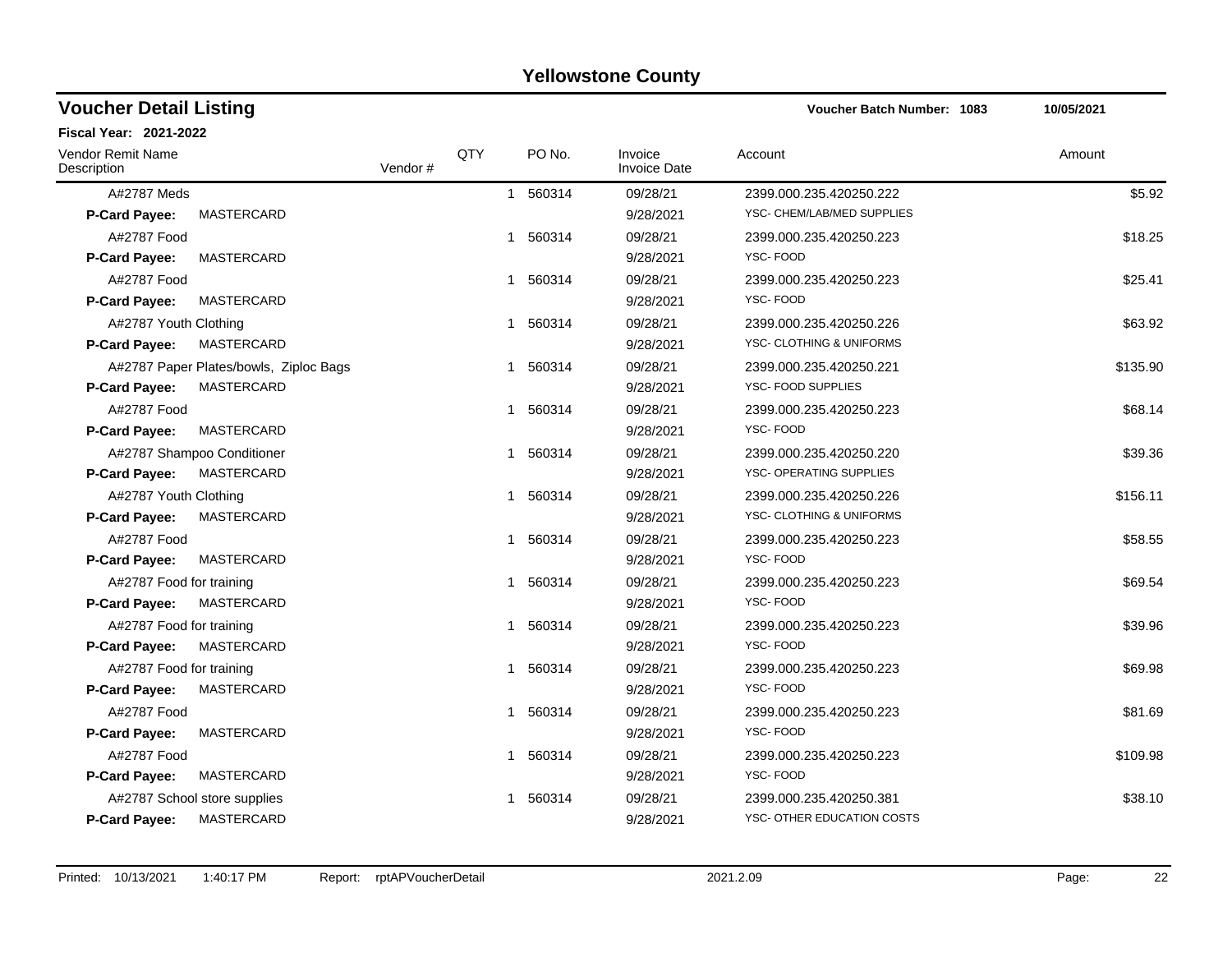| <b>Voucher Detail Listing</b>    |                                                    |                    |     |                        |                                | Voucher Batch Number: 1083 |                  | 10/05/2021 |            |
|----------------------------------|----------------------------------------------------|--------------------|-----|------------------------|--------------------------------|----------------------------|------------------|------------|------------|
| <b>Fiscal Year: 2021-2022</b>    |                                                    |                    |     |                        |                                |                            |                  |            |            |
| Vendor Remit Name<br>Description |                                                    | Vendor#            | QTY | PO No.                 | Invoice<br><b>Invoice Date</b> | Account                    |                  | Amount     |            |
| A#2787 Towels, detergent,        |                                                    |                    |     | 1 560314               | 09/28/21                       | 2399.000.235.420250.224    |                  |            | \$76.94    |
| <b>P-Card Payee:</b>             | MASTERCARD                                         |                    |     |                        | 9/28/2021                      | YSC- JANITORIAL SUPPLIES   |                  |            |            |
| A#2787 Clorox Wipes              |                                                    |                    |     | 1 560314               | 09/28/21                       | 2399.000.235.420250.224    |                  |            | \$24.96    |
| P-Card Payee:                    | MASTERCARD                                         |                    |     |                        | 9/28/2021                      | YSC- JANITORIAL SUPPLIES   |                  |            |            |
| A#2787 Shampoo                   |                                                    |                    |     | 560314<br>$\mathbf{1}$ | 09/28/21                       | 2399.000.235.420250.220    |                  |            | \$60.99    |
| P-Card Payee:                    | MASTERCARD                                         |                    |     |                        | 9/28/2021                      | YSC- OPERATING SUPPLIES    |                  |            |            |
| A#2787 Food                      |                                                    |                    |     | 560314<br>1            | 09/28/21                       | 2399.000.235.420250.223    |                  |            | \$175.24   |
| <b>P-Card Payee:</b>             | MASTERCARD                                         |                    |     |                        | 9/28/2021                      | YSC-FOOD                   |                  |            |            |
| A#2787 Food                      |                                                    |                    |     | 1 560314               | 09/28/21                       | 2399.000.235.420250.223    |                  |            | \$111.96   |
| P-Card Payee:                    | MASTERCARD                                         |                    |     |                        | 9/28/2021                      | YSC-FOOD                   |                  |            |            |
|                                  | A#2787 Family Violence Training LS, DK             |                    |     | 2 560314               | 09/28/21                       | 2399.000.235.420250.378    |                  |            | \$300.00   |
| <b>P-Card Payee:</b>             | MASTERCARD                                         |                    |     |                        | 9/28/2021                      | YSC- OTHER TRAINING        |                  |            |            |
| A#2787 Food                      |                                                    |                    |     | 560314<br>1            | 09/28/21                       | 2399.000.235.420250.223    |                  |            | \$72.21    |
| P-Card Payee:                    | MASTERCARD                                         |                    |     |                        | 9/28/2021                      | YSC-FOOD                   |                  |            |            |
| A#2787 Meds                      |                                                    |                    |     | 560314<br>1            | 09/28/21                       | 2399.000.235.420250.222    |                  |            | \$6.96     |
| P-Card Payee:                    | MASTERCARD                                         |                    |     |                        | 9/28/2021                      | YSC- CHEM/LAB/MED SUPPLIES |                  |            |            |
| A#2787 ACC DVD Player            |                                                    |                    |     | 1 560314               | 09/28/21                       | 2399.000.235.420250.225    |                  |            | \$59.00    |
| <b>P-Card Payee:</b>             | MASTERCARD                                         |                    |     |                        | 9/28/2021                      | YSC- RECREATION SUPPLIES   |                  |            |            |
| A#2787 Towels                    |                                                    |                    |     | 1 560314               | 09/28/21                       | 2399.000.235.420250.224    |                  |            | \$16.98    |
| <b>P-Card Payee:</b>             | MASTERCARD                                         |                    |     |                        | 9/28/2021                      | YSC- JANITORIAL SUPPLIES   |                  |            |            |
|                                  |                                                    |                    |     |                        |                                | Check #: 504983            |                  |            |            |
|                                  |                                                    |                    |     |                        |                                |                            | PO/InvoiceTotal: |            | \$2,539.49 |
|                                  |                                                    |                    |     |                        |                                |                            | Vendor Total:    |            | \$2,539.49 |
| MCCARTNEY, JUDY<br>Check Group:  |                                                    | 004093             |     |                        |                                |                            |                  |            |            |
|                                  | YCWD Herbicide Cost Share Program - Fiscal 21-22 - |                    |     | 1 560379               | 09/29/21                       | 2140.000.403.431100.740    |                  |            | \$811.98   |
|                                  | Judy McCartney - Shepherd, MT                      |                    |     |                        |                                |                            |                  |            |            |
|                                  |                                                    |                    |     |                        | 9/29/2021                      | <b>WEED- COST SHARE</b>    |                  |            |            |
|                                  |                                                    |                    |     |                        |                                | Check #: 504938            |                  |            |            |
|                                  |                                                    |                    |     |                        |                                |                            | PO/InvoiceTotal: |            | \$811.98   |
|                                  |                                                    |                    |     |                        |                                |                            | Vendor Total:    |            | \$811.98   |
| Printed: 10/13/2021              | 1:40:17 PM<br>Report:                              | rptAPVoucherDetail |     |                        |                                | 2021.2.09                  |                  | Page:      | 23         |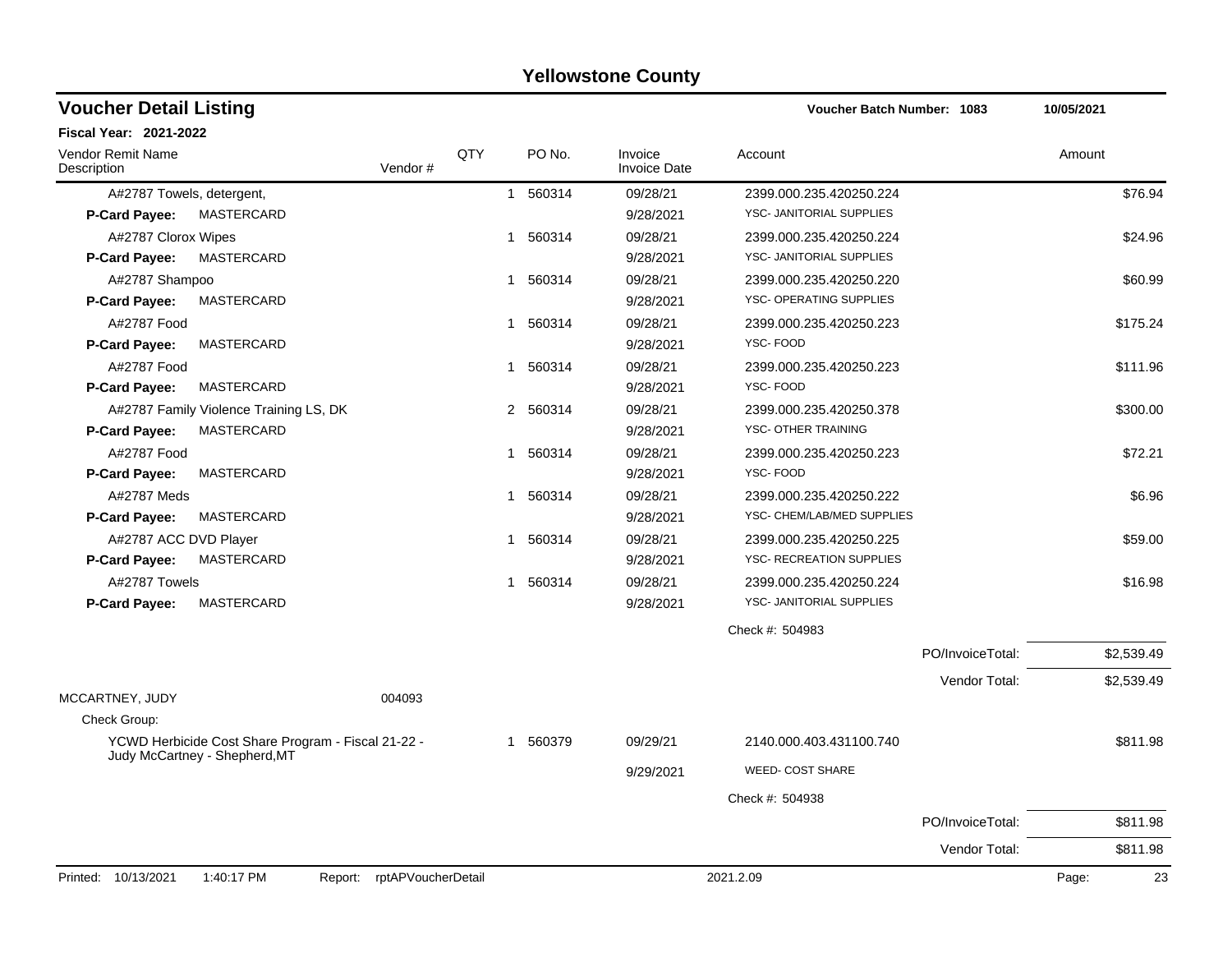| <b>Voucher Detail Listing</b>             |                            |     |             |                                |                                                                 | <b>Voucher Batch Number: 1083</b> |             |  |
|-------------------------------------------|----------------------------|-----|-------------|--------------------------------|-----------------------------------------------------------------|-----------------------------------|-------------|--|
| <b>Fiscal Year: 2021-2022</b>             |                            |     |             |                                |                                                                 |                                   |             |  |
| <b>Vendor Remit Name</b><br>Description   | Vendor#                    | QTY | PO No.      | Invoice<br><b>Invoice Date</b> | Account                                                         |                                   | Amount      |  |
| MEIER CHIROPRACTIC                        |                            |     |             |                                |                                                                 |                                   |             |  |
| Check Group:                              |                            |     |             |                                |                                                                 |                                   |             |  |
| A#216006 Claim #08-21; Invoice chiro appt |                            |     | 1 560374    | 09/28/21<br>9/28/2021          | 2190.000.429.510200.750<br>DEFENSE COSTS- AUTO LIABILITY CLAIMS |                                   | \$1,046.00  |  |
|                                           |                            |     |             |                                | Check #: 504939                                                 |                                   |             |  |
|                                           |                            |     |             |                                |                                                                 | PO/InvoiceTotal:                  | \$1,046.00  |  |
|                                           |                            |     |             |                                |                                                                 | Vendor Total:                     | \$1,046.00  |  |
| <b>MODERN MARKETING</b>                   |                            |     |             |                                |                                                                 |                                   |             |  |
| Check Group:                              |                            |     |             |                                |                                                                 |                                   |             |  |
| I#MMI142584; Back the Blue bracelets      |                            |     | 1 560353    | 09/28/21<br>9/28/2021          | 2300.000.130.420110.336<br><b>ADMIN- PUBLIC RELATIONS</b>       |                                   | \$537.00    |  |
|                                           |                            |     |             |                                | Check #: 504940                                                 |                                   |             |  |
|                                           |                            |     |             |                                |                                                                 | PO/InvoiceTotal:                  | \$537.00    |  |
|                                           |                            |     |             |                                |                                                                 | Vendor Total:                     | \$537.00    |  |
| MONTANA DAKOTA UTILITIES<br>Check Group:  | 040762                     |     |             |                                |                                                                 |                                   |             |  |
| A#75857665790; Svc. Payne bldg. 9/17/21   |                            |     | 1 560346    | 09/28/21<br>9/28/2021          | 2300.000.135.420180.344<br>MISC-GAS                             |                                   | \$91.12     |  |
|                                           |                            |     |             |                                | Check #: 504941                                                 |                                   |             |  |
|                                           |                            |     |             |                                |                                                                 | PO/InvoiceTotal:                  | \$91.12     |  |
| Check Group:                              |                            |     |             |                                |                                                                 |                                   |             |  |
| A#49878010005 ROUND BLDG 9/17/21          |                            |     | 560347<br>1 | 09/28/2021<br>9/28/2021        | 1000.000.145.411200.344<br><b>FACILITIES- GAS</b>               |                                   | \$140.91    |  |
|                                           |                            |     |             |                                | Check #: 504941                                                 |                                   |             |  |
|                                           |                            |     |             |                                |                                                                 | PO/InvoiceTotal:                  | \$140.91    |  |
| Check Group:                              |                            |     |             |                                |                                                                 |                                   |             |  |
| A#05449010007 Gas Bill 9/21/21            |                            |     | 560382<br>1 | 09/29/21<br>9/29/2021          | 2140.000.403.431100.340<br><b>WEED- UTILITIES</b>               |                                   | \$12.48     |  |
|                                           |                            |     |             |                                | Check #: 504941                                                 |                                   |             |  |
|                                           |                            |     |             |                                |                                                                 |                                   |             |  |
| Printed: 10/13/2021<br>1:40:17 PM         | Report: rptAPVoucherDetail |     |             |                                | 2021.2.09                                                       |                                   | Page:<br>24 |  |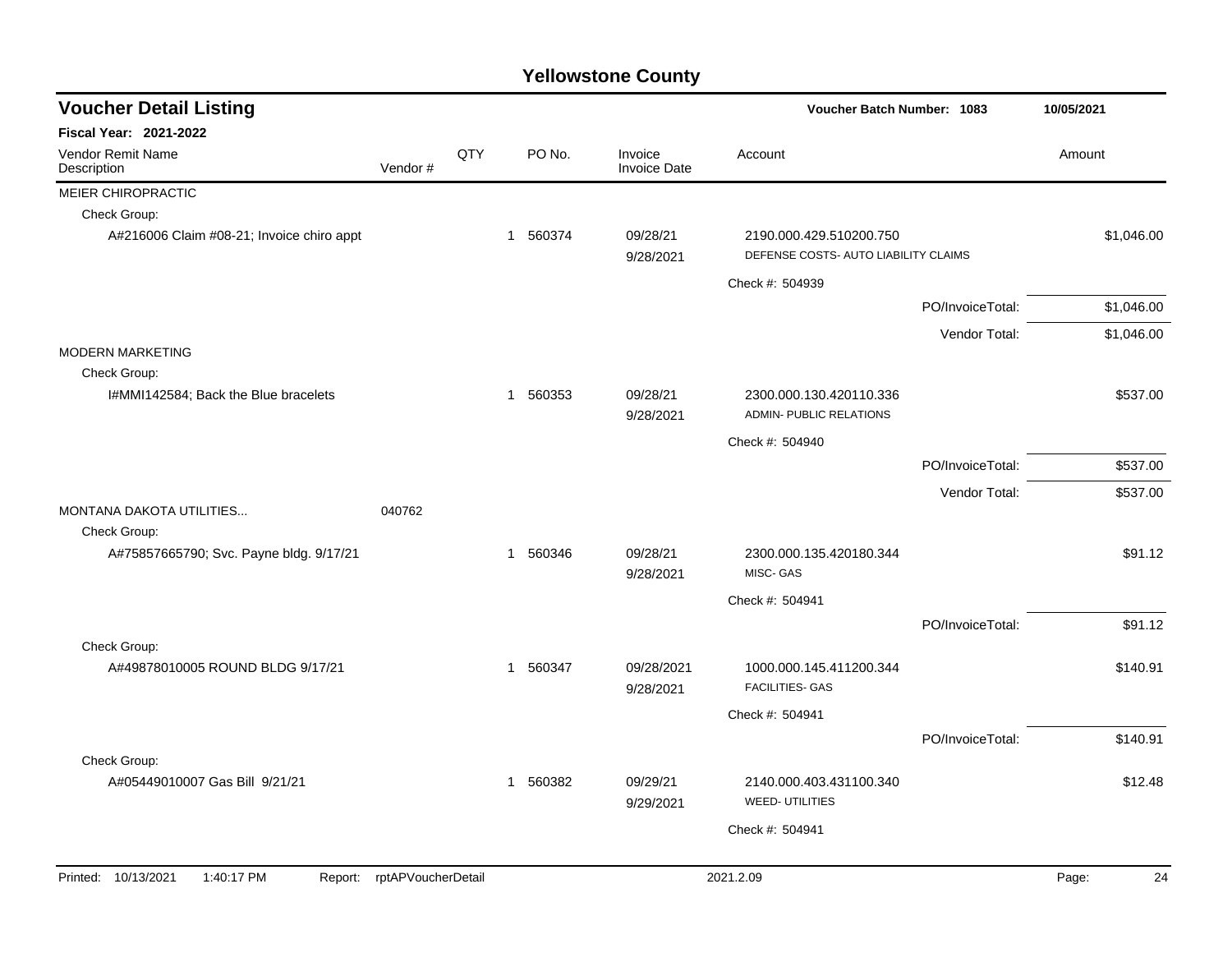| <b>Voucher Detail Listing</b>                                      |              |            |                                | Voucher Batch Number: 1083                                    |                  | 10/05/2021  |
|--------------------------------------------------------------------|--------------|------------|--------------------------------|---------------------------------------------------------------|------------------|-------------|
| <b>Fiscal Year: 2021-2022</b>                                      |              |            |                                |                                                               |                  |             |
| Vendor Remit Name<br>Description<br>Vendor#                        | QTY          | PO No.     | Invoice<br><b>Invoice Date</b> | Account                                                       |                  | Amount      |
|                                                                    |              |            |                                |                                                               | PO/InvoiceTotal: | \$12.48     |
| MONTANA MOBILE DOCUMENT SHREDDING INC<br>Check Group:              |              |            |                                |                                                               | Vendor Total:    | \$244.51    |
| I#63528; Shredding 9/22/21                                         |              | 354 560359 | 09/28/21<br>9/28/2021          | 2300.000.135.420180.399<br>MISC- CONTRACT SERVICE             |                  | \$67.26     |
|                                                                    |              |            |                                | Check #: 504942                                               |                  |             |
|                                                                    |              |            |                                |                                                               | PO/InvoiceTotal: | \$67.26     |
| <b>MONTANA RAIL LINK</b>                                           |              |            |                                |                                                               | Vendor Total:    | \$67.26     |
| Check Group:                                                       |              |            |                                |                                                               |                  |             |
| 1#460617 A#804578 SIDINGNO2 MT DITCH 10/21-9/22                    | $\mathbf{1}$ | 560351     | 09/28/21<br>9/28/2021          | 7255.000.730.431200.362<br>CANYON CREEK DRAIN-MAINT & REPAIRS |                  | \$10.00     |
|                                                                    |              |            |                                | Check #: 504943                                               |                  |             |
|                                                                    |              |            |                                |                                                               | PO/InvoiceTotal: | \$10.00     |
| NORTH STAR AVIATION LLC<br>Check Group:                            |              |            |                                |                                                               | Vendor Total:    | \$10.00     |
| I#10041; Secure transport Riverside CA to YCDF (W.J.)              | 1            | 560367     | 09/28/21<br>9/28/2021          | 2300.000.136.420200.310<br>DETENTION- PRISONER TRANSPORT      |                  | \$3,315.00  |
|                                                                    |              |            |                                | Check #: 504944                                               |                  |             |
|                                                                    |              |            |                                |                                                               | PO/InvoiceTotal: | \$3,315.00  |
|                                                                    |              |            |                                |                                                               | Vendor Total:    | \$3,315.00  |
| NORTHWESTERN ENERGY<br>045035<br>Check Group:                      |              |            |                                |                                                               |                  |             |
| A#0241256-7 3165 KING AVE E 9/16/21                                |              | 1 560344   | 09/28/21<br>9/28/2021          | 2300.000.146.411200.341<br>FACILITIES JAIL- ELECTRICITY       |                  | \$20,443.42 |
|                                                                    |              |            |                                | Check #: 504945                                               |                  |             |
|                                                                    |              |            |                                |                                                               | PO/InvoiceTotal: | \$20,443.42 |
| Printed: 10/13/2021<br>1:40:17 PM<br>rptAPVoucherDetail<br>Report: |              |            |                                | 2021.2.09                                                     |                  | 25<br>Page: |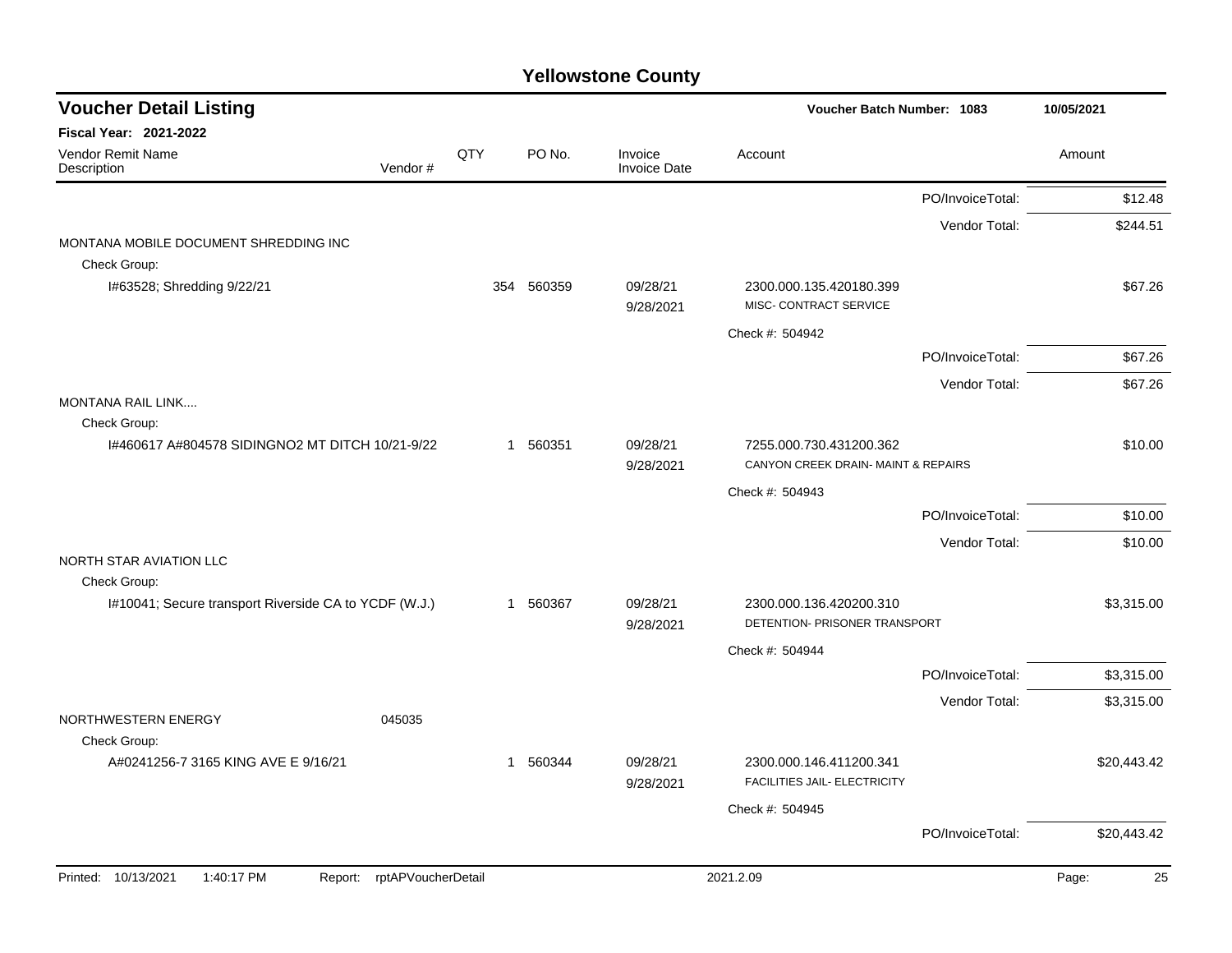| <b>Voucher Detail Listing</b>                                                                          |         |     |                        |                                | <b>Voucher Batch Number: 1083</b>                                    |                  | 10/05/2021  |
|--------------------------------------------------------------------------------------------------------|---------|-----|------------------------|--------------------------------|----------------------------------------------------------------------|------------------|-------------|
| <b>Fiscal Year: 2021-2022</b>                                                                          |         |     |                        |                                |                                                                      |                  |             |
| <b>Vendor Remit Name</b><br>Description                                                                | Vendor# | QTY | PO No.                 | Invoice<br><b>Invoice Date</b> | Account                                                              |                  | Amount      |
|                                                                                                        |         |     |                        |                                |                                                                      | Vendor Total:    | \$20,443.42 |
| <b>PACE</b>                                                                                            |         |     |                        |                                |                                                                      |                  |             |
| Check Group:                                                                                           |         |     |                        |                                |                                                                      |                  |             |
| I#13376 8/23/21 WATER FEE                                                                              |         |     | 560364<br>1            | 09/28/21<br>9/28/2021          | 7260.000.730.431200.362<br><b>HOLLING DRAIN- MAINT &amp; REPAIRS</b> |                  | \$40.00     |
| 1#13376 8/23/21 ROOT CUTTING                                                                           |         |     | 560364<br>1            | 09/28/21<br>9/28/2021          | 7260.000.730.431200.362<br>HOLLING DRAIN- MAINT & REPAIRS            |                  | \$756.25    |
|                                                                                                        |         |     |                        |                                | Check #: 504946                                                      |                  |             |
|                                                                                                        |         |     |                        |                                |                                                                      | PO/InvoiceTotal: | \$796.25    |
|                                                                                                        |         |     |                        |                                |                                                                      | Vendor Total:    | \$796.25    |
| PETERSON QUALITY OFFICE<br>Check Group:                                                                | 004980  |     |                        |                                |                                                                      |                  |             |
| I#210920-I014 A#972901 8/19/21 - 9/18/21                                                               |         |     | 1 560311               | 09/28/21<br>9/28/2021          | 2399.000.235.420250.210<br>YSC- OFFICE SUPPLIES                      |                  | \$40.34     |
|                                                                                                        |         |     |                        |                                | Check #: 504947                                                      |                  |             |
|                                                                                                        |         |     |                        |                                |                                                                      | PO/InvoiceTotal: | \$40.34     |
|                                                                                                        |         |     |                        |                                |                                                                      | Vendor Total:    | \$40.34     |
| PIERCE, ADRIENNE ANNE                                                                                  |         |     |                        |                                |                                                                      |                  |             |
| Check Group:                                                                                           |         |     |                        |                                |                                                                      |                  |             |
| <b>Writ DR 18 271</b><br>#21001688 Pierce v. Johnston Ck. #105073 - Hi-Ball<br>Trucking Inc A101-96397 |         |     | 560369<br>$\mathbf{1}$ | 09/28/21                       | 7151.000.000.021250.000                                              |                  | \$469.82    |
|                                                                                                        |         |     |                        | 9/28/2021                      | SHERIFF WRITS & NOTICES DUE TO OTHERS                                |                  |             |
|                                                                                                        |         |     |                        |                                | Check #: 504948                                                      |                  |             |
|                                                                                                        |         |     |                        |                                |                                                                      | PO/InvoiceTotal: | \$469.82    |
|                                                                                                        |         |     |                        |                                |                                                                      | Vendor Total:    | \$469.82    |
| PUBLIC UTILITIES<br>Check Group:                                                                       | 005150  |     |                        |                                |                                                                      |                  |             |
| A#129440 3165 King Ave E 9/23/21                                                                       |         |     | 1 560401               | 09/29/21<br>9/29/2021          | 2300.000.146.411200.342<br>FACILITIES JAIL- WATER/LANDFILL           |                  | \$10,772.55 |
|                                                                                                        |         |     |                        |                                |                                                                      |                  |             |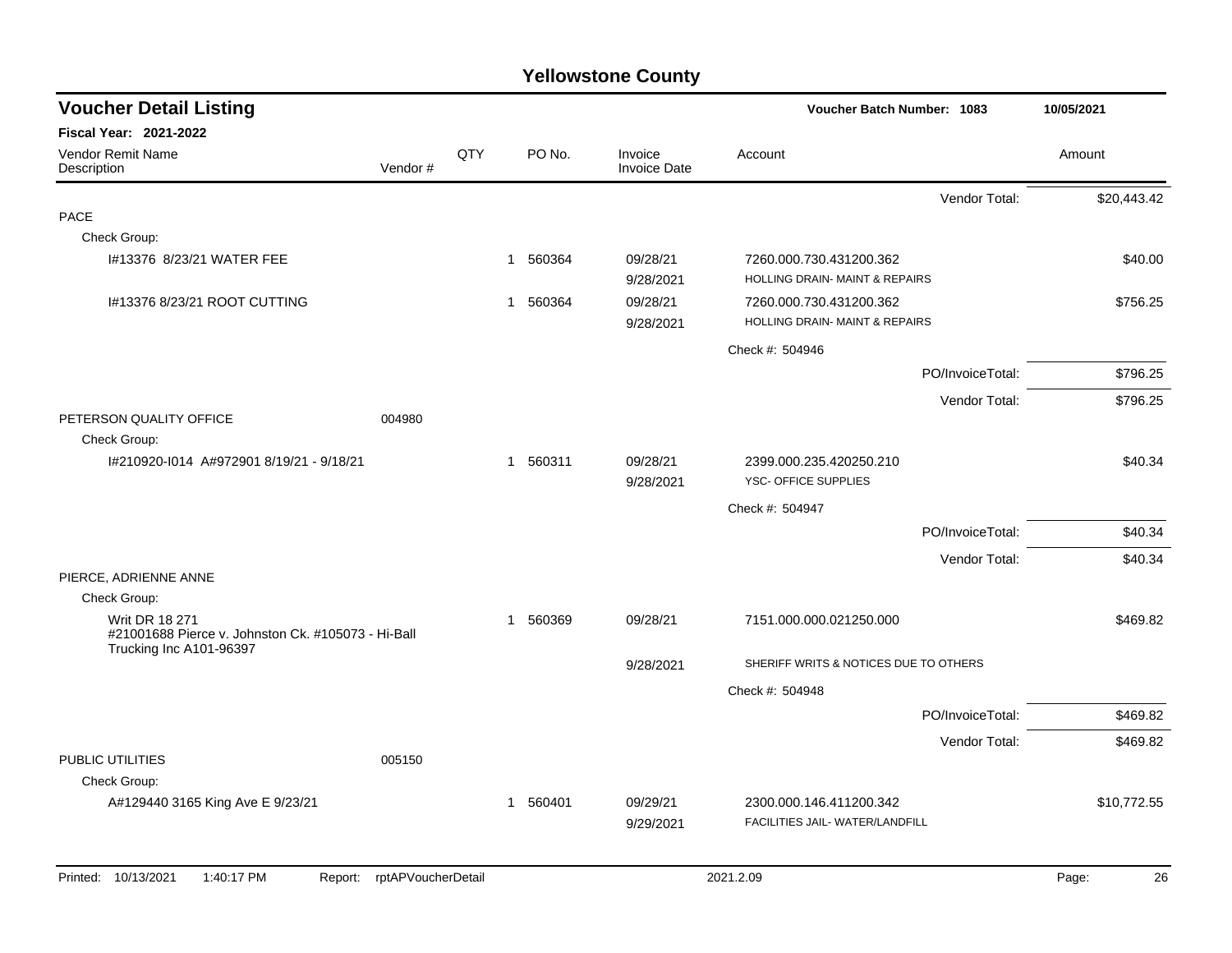|  | <b>Yellowstone County</b> |  |
|--|---------------------------|--|
|--|---------------------------|--|

| <b>Voucher Detail Listing</b>                      |                               |     |                          |                                | Voucher Batch Number: 1083                                           | 10/05/2021  |
|----------------------------------------------------|-------------------------------|-----|--------------------------|--------------------------------|----------------------------------------------------------------------|-------------|
| <b>Fiscal Year: 2021-2022</b>                      |                               |     |                          |                                |                                                                      |             |
| Vendor Remit Name<br>Description                   | Vendor#                       | QTY | PO No.                   | Invoice<br><b>Invoice Date</b> | Account                                                              | Amount      |
| A#254664 3165 King Ave E 9/23/21                   |                               |     | 560401<br>$\overline{1}$ | 09/29/21<br>9/29/2021          | 2300.000.146.411200.342<br>FACILITIES JAIL- WATER/LANDFILL           | \$490.92    |
|                                                    |                               |     |                          |                                | Check #: 504949                                                      |             |
|                                                    |                               |     |                          |                                | PO/InvoiceTotal:                                                     | \$11,263.47 |
|                                                    |                               |     |                          |                                | Vendor Total:                                                        | \$11,263.47 |
| <b>RIMROCK STAGEHAND INC</b><br>Check Group:       |                               |     |                          |                                |                                                                      |             |
| I#202482 9/9/2021 SET UP STALLS IN BARNS LABOR     |                               |     | 560328<br>1              | 09/28/21<br>9/28/2021          | 5810.000.554.460442.398<br>METRA EVENTS-VARIABLE CONTRACT SERVICES   | \$5,273.45  |
|                                                    |                               |     |                          |                                | Check #: 504950                                                      |             |
|                                                    |                               |     |                          |                                | PO/InvoiceTotal:                                                     | \$5,273.45  |
|                                                    |                               |     |                          |                                | Vendor Total:                                                        | \$5,273.45  |
| ROHILLCO BUSINESS SERVICES LLC<br>Check Group:     |                               |     |                          |                                |                                                                      |             |
| Mailback Refund #21-20501 Doc #'s 3985283-292      |                               |     | 560365<br>$\mathbf{1}$   | 09/28/21<br>9/28/2021          | 1000.000.000.341040.000<br><b>GENERAL CLERK &amp; RECORDER FEES</b>  | \$5.00      |
|                                                    |                               |     |                          |                                | Check #: 504951                                                      |             |
|                                                    |                               |     |                          |                                | PO/InvoiceTotal:                                                     | \$5.00      |
|                                                    |                               |     |                          |                                | Vendor Total:                                                        | \$5.00      |
| <b>SCHNITZER - BILLINGS</b>                        |                               |     |                          |                                |                                                                      |             |
| Check Group:<br>I#208012 9/20/21 BLDG REPAIR REBAR |                               |     | 560329<br>$\mathbf{1}$   | 09/28/21<br>9/28/2021          | 5810.000.552.460442.230<br>METRA FACILITIES- REPAIR & MAINT SUPPLIES | \$116.00    |
|                                                    |                               |     |                          |                                | Check #: 504952                                                      |             |
|                                                    |                               |     |                          |                                | PO/InvoiceTotal:                                                     | \$116.00    |
|                                                    |                               |     |                          |                                | Vendor Total:                                                        | \$116.00    |
| <b>SCL HEALTH SYSTEM</b>                           |                               |     |                          |                                |                                                                      |             |
| Check Group:                                       |                               |     |                          |                                |                                                                      |             |
| I#40283959602 MEDICAL SERVICE (ML) 8/13/21         |                               |     | 1 560389                 | 09/29/21<br>9/29/2021          | 2300.000.136.420200.356<br>DETENTION- DOCTORS/HOSPITALS              | \$1,390.17  |
| Printed: 10/13/2021<br>1:40:17 PM                  | rptAPVoucherDetail<br>Report: |     |                          |                                | 2021.2.09                                                            | 27<br>Page: |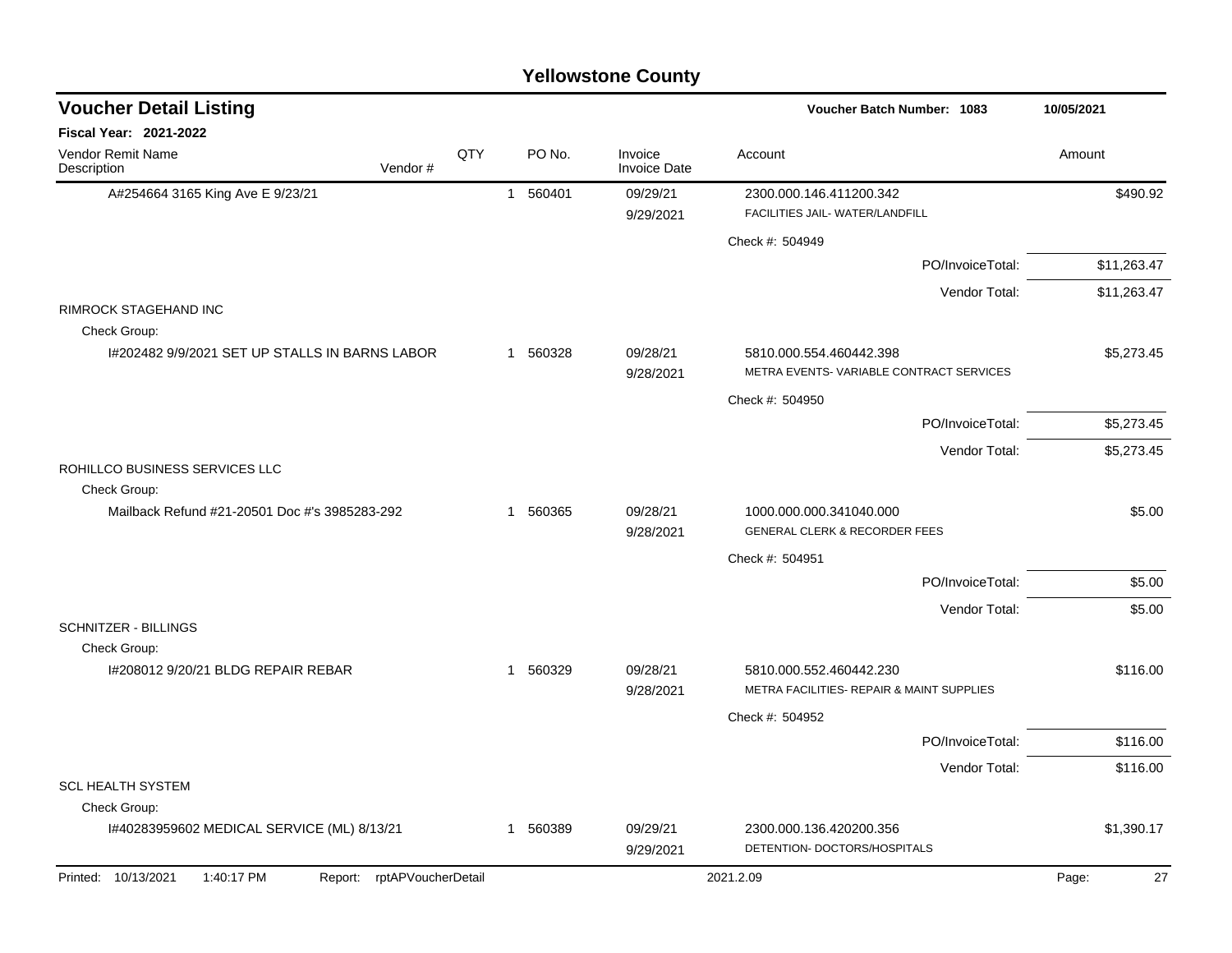|                                               |                            |     |   |          | <b>Yellowstone County</b>      |                                                           |                  |            |            |
|-----------------------------------------------|----------------------------|-----|---|----------|--------------------------------|-----------------------------------------------------------|------------------|------------|------------|
| <b>Voucher Detail Listing</b>                 |                            |     |   |          |                                | Voucher Batch Number: 1083                                |                  | 10/05/2021 |            |
| Fiscal Year: 2021-2022                        |                            |     |   |          |                                |                                                           |                  |            |            |
| Vendor Remit Name<br>Description              | Vendor#                    | QTY |   | PO No.   | Invoice<br><b>Invoice Date</b> | Account                                                   |                  | Amount     |            |
|                                               |                            |     |   |          |                                | Check #: 504953                                           |                  |            |            |
|                                               |                            |     |   |          |                                |                                                           | PO/InvoiceTotal: |            | \$1,390.17 |
|                                               |                            |     |   |          |                                |                                                           | Vendor Total:    |            | \$1,390.17 |
| <b>SIGNS ETC</b>                              | 005683                     |     |   |          |                                |                                                           |                  |            |            |
| Check Group:                                  |                            |     |   |          |                                |                                                           |                  |            |            |
| I#104543 MAGNETIC SIGNS 12X14                 |                            |     |   | 2 560340 | 09/28/21<br>9/28/2021          | 7260.000.730.431200.362<br>HOLLING DRAIN- MAINT & REPAIRS |                  |            | \$110.00   |
| I#104543 PEEL & CHANGED #'S                   |                            |     | 4 | 560340   | 09/28/21<br>9/28/2021          | 7260.000.730.431200.362<br>HOLLING DRAIN- MAINT & REPAIRS |                  |            | \$85.00    |
|                                               |                            |     |   |          |                                | Check #: 504954                                           |                  |            |            |
|                                               |                            |     |   |          |                                |                                                           | PO/InvoiceTotal: |            | \$195.00   |
|                                               |                            |     |   |          |                                |                                                           | Vendor Total:    |            | \$195.00   |
| SKYLINE SERVICES INC                          | 005693                     |     |   |          |                                |                                                           |                  |            |            |
| Check Group:                                  |                            |     |   |          |                                |                                                           |                  |            |            |
| I#48869 9/15/21 ARENA SKY BOX WINDOW CLEANING |                            |     | 1 | 560325   | 09/28/21<br>9/28/2021          | 5810.000.554.460442.367<br>METRA EVENTS- JANITORIAL       |                  |            | \$495.00   |
|                                               |                            |     |   |          |                                | Check #: 504955                                           |                  |            |            |
|                                               |                            |     |   |          |                                |                                                           | PO/InvoiceTotal: |            | \$495.00   |
|                                               |                            |     |   |          |                                |                                                           | Vendor Total:    |            | \$495.00   |
| SMITH FUNERAL CHAPEL<br>Check Group:          | 005690                     |     |   |          |                                |                                                           |                  |            |            |
| I#Fourstar; Removal 9/15/21                   |                            |     | 1 | 560341   | 09/28/21                       | 2300.000.126.420800.202                                   |                  |            | \$300.00   |
|                                               |                            |     |   |          | 9/28/2021                      | CORONER- EXPENSE OF INVEST                                |                  |            |            |
| I#Sept Call; Removal - Curtiss                |                            |     | 1 | 560341   | 09/28/21<br>9/28/2021          | 2300.000.126.420800.202<br>CORONER- EXPENSE OF INVEST     |                  |            | \$300.00   |
| I#Sept Call; Removal - Smith                  |                            |     | 1 | 560341   | 09/28/21                       | 2300.000.126.420800.202                                   |                  |            | \$300.00   |
|                                               |                            |     |   |          | 9/28/2021                      | CORONER- EXPENSE OF INVEST                                |                  |            |            |
|                                               |                            |     |   |          |                                | Check #: 504956                                           |                  |            |            |
|                                               |                            |     |   |          |                                |                                                           | PO/InvoiceTotal: |            | \$900.00   |
| Check Group:                                  |                            |     |   |          |                                |                                                           |                  |            |            |
| Printed: 10/13/2021<br>1:40:17 PM             | Report: rptAPVoucherDetail |     |   |          |                                | 2021.2.09                                                 |                  | Page:      | 28         |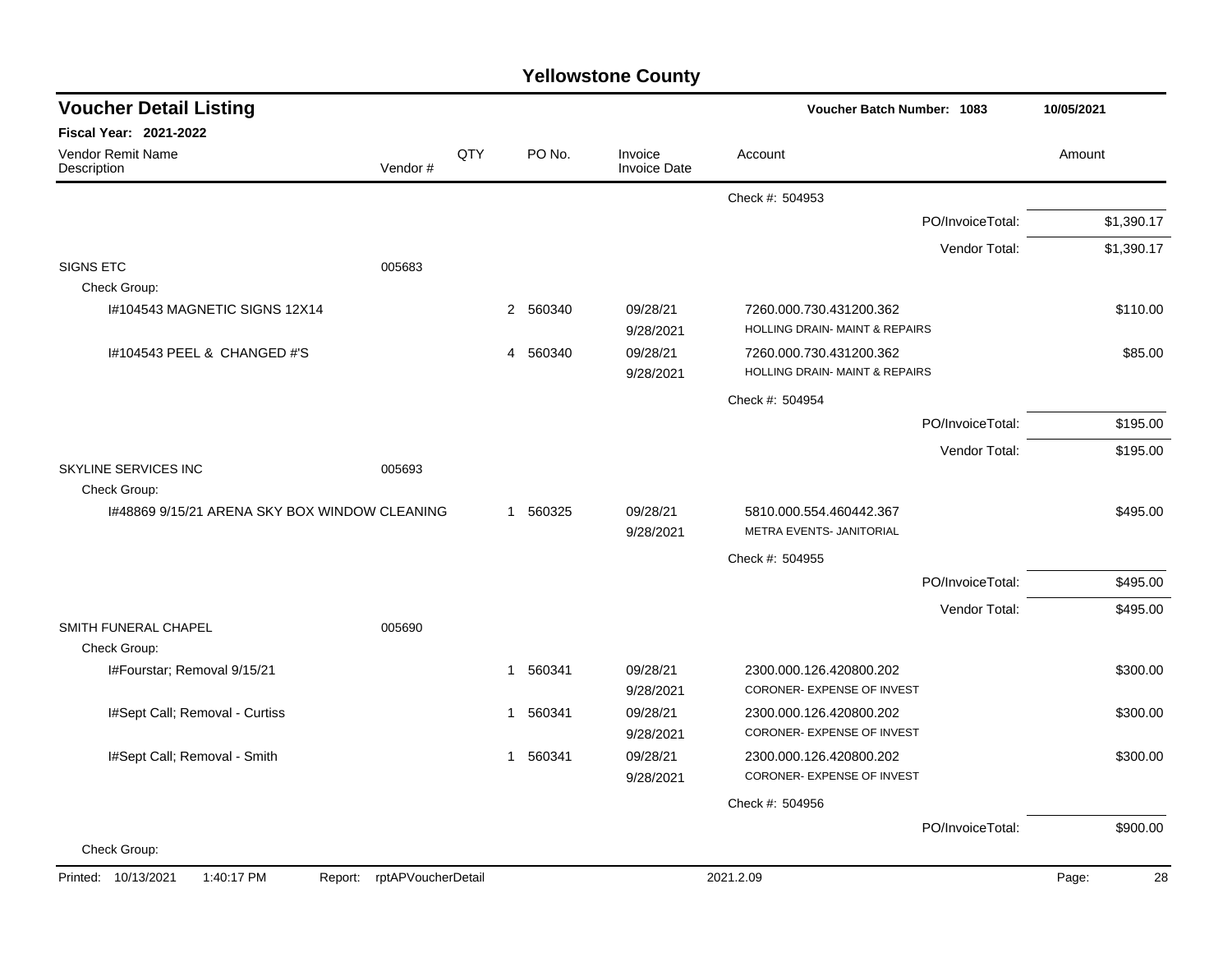| <b>Voucher Detail Listing</b>                             |                            |     |              |        |                                | <b>Voucher Batch Number: 1083</b>                        |                  | 10/05/2021  |
|-----------------------------------------------------------|----------------------------|-----|--------------|--------|--------------------------------|----------------------------------------------------------|------------------|-------------|
| Fiscal Year: 2021-2022                                    |                            |     |              |        |                                |                                                          |                  |             |
| Vendor Remit Name<br>Description                          | Vendor#                    | QTY |              | PO No. | Invoice<br><b>Invoice Date</b> | Account                                                  |                  | Amount      |
| COVA BURIAL BENEFIT RICHARD C THOMAS 8/16/21              |                            |     | $\mathbf{1}$ | 560402 | 09/29/21                       | 1000.000.199.450200.396                                  |                  | \$250.00    |
|                                                           |                            |     |              |        | 9/29/2021                      | MISC- FUNERAL EXPENSE/BURIALS                            |                  |             |
|                                                           |                            |     |              |        |                                | Check #: 504956                                          |                  |             |
|                                                           |                            |     |              |        |                                |                                                          | PO/InvoiceTotal: | \$250.00    |
|                                                           |                            |     |              |        |                                |                                                          | Vendor Total:    | \$1,150.00  |
| STARPLEX CORPORATION<br>Check Group:                      | 042999                     |     |              |        |                                |                                                          |                  |             |
| 1#607473 9/22/2021 L COMBS VIP PARKING SECURITY           |                            |     | 1            | 560327 | 09/28/21<br>9/28/2021          | 5810.000.554.460443.398<br>N PARKING LOT- SECURITY       |                  | \$125.63    |
| I#607473 9/22/21 L. COMBS SKYBOX TKT SCANNER              |                            |     | 1 560327     |        | 09/28/21                       | 5810.000.554.460442.398                                  |                  | \$33.50     |
|                                                           |                            |     |              |        | 9/28/2021                      | METRA EVENTS-VARIABLE CONTRACT SERVICES                  |                  |             |
|                                                           |                            |     |              |        |                                | Check #: 504957                                          |                  |             |
|                                                           |                            |     |              |        |                                |                                                          | PO/InvoiceTotal: | \$159.13    |
|                                                           |                            |     |              |        |                                |                                                          | Vendor Total:    | \$159.13    |
| STERLING COMPUTERS CORPORATION<br>Check Group:            |                            |     |              |        |                                |                                                          |                  |             |
| I#0106610; Dell Thunderbolt Dock Station WD19TBS          |                            |     | 3 560391     |        | 09/29/21<br>9/29/2021          | 2301.000.122.411100.210<br>ATTORNEY- OFFICE SUPPLIES     |                  | \$784.47    |
|                                                           |                            |     |              |        |                                | Check #: 504958                                          |                  |             |
|                                                           |                            |     |              |        |                                |                                                          | PO/InvoiceTotal: | \$784.47    |
| Check Group:                                              |                            |     |              |        |                                |                                                          |                  |             |
| I# 0106804; Dell 24 monitor - front desk                  |                            |     | -1           | 560394 | 9/29/21<br>9/29/2021           | 2300.000.130.420110.210<br><b>ADMIN- OFFICE SUPPLIES</b> |                  | \$254.00    |
|                                                           |                            |     |              |        |                                | Check #: 504958                                          |                  |             |
|                                                           |                            |     |              |        |                                |                                                          | PO/InvoiceTotal: | \$254.00    |
| Check Group:                                              |                            |     |              |        |                                |                                                          |                  |             |
| I# 0107311; DELL PowerEdge R640 Server for Data<br>Center |                            |     | 1 560395     |        | V205256                        | 6060.000.608.500800.940                                  |                  | \$15,267.37 |
|                                                           |                            |     |              |        | 9/29/2021                      | TECHNOLOGY- CAPITAL OUTLY/EQUIPMENT                      |                  |             |
|                                                           |                            |     |              |        |                                | Check #: 504958                                          |                  |             |
|                                                           |                            |     |              |        |                                |                                                          |                  |             |
| Printed: 10/13/2021<br>1:40:17 PM                         | Report: rptAPVoucherDetail |     |              |        |                                | 2021.2.09                                                |                  | Page:<br>29 |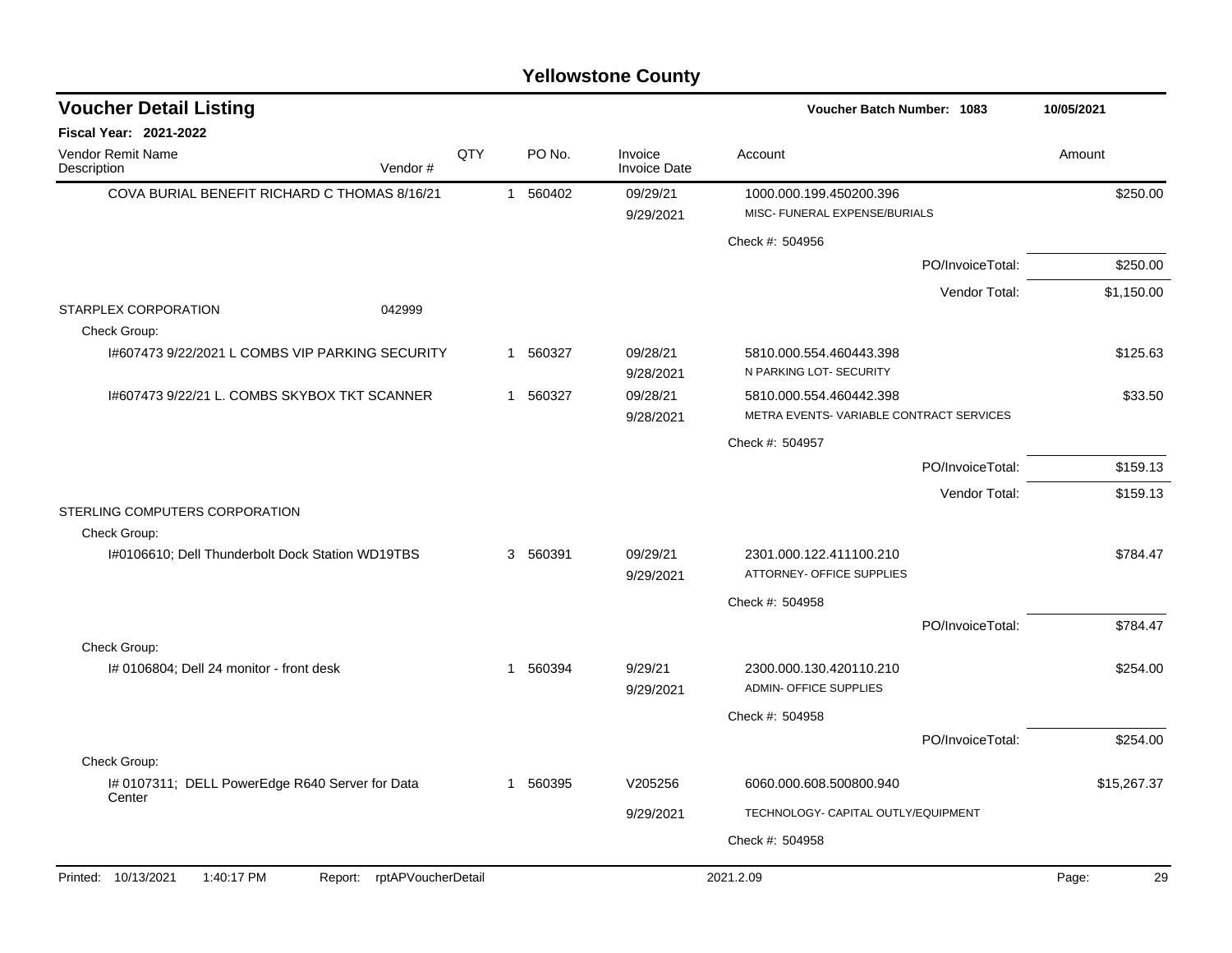| <b>Voucher Detail Listing</b>                                         |                    |     |          |                                | Voucher Batch Number: 1083                                          | 10/05/2021  |
|-----------------------------------------------------------------------|--------------------|-----|----------|--------------------------------|---------------------------------------------------------------------|-------------|
| <b>Fiscal Year: 2021-2022</b>                                         |                    |     |          |                                |                                                                     |             |
| Vendor Remit Name<br>Description                                      | Vendor#            | QTY | PO No.   | Invoice<br><b>Invoice Date</b> | Account                                                             | Amount      |
|                                                                       |                    |     |          |                                | PO/InvoiceTotal:                                                    | \$15,267.37 |
|                                                                       |                    |     |          |                                | Vendor Total:                                                       | \$16,305.84 |
| <b>STOCKMAN BANK KING</b>                                             | 046414             |     |          |                                |                                                                     |             |
| Check Group:                                                          |                    |     |          |                                |                                                                     |             |
| Mailback Refund #21-19140 Doc #3982518                                |                    |     | 1 560345 | 09/28/21<br>9/28/2021          | 1000.000.000.341040.000<br><b>GENERAL CLERK &amp; RECORDER FEES</b> | \$4.00      |
|                                                                       |                    |     |          |                                | Check #: 504959                                                     |             |
|                                                                       |                    |     |          |                                | PO/InvoiceTotal:                                                    | \$4.00      |
|                                                                       |                    |     |          |                                | Vendor Total:                                                       | \$4.00      |
| SYSCO FOOD SERVICES OF MT                                             | 002390             |     |          |                                |                                                                     |             |
| Check Group:                                                          |                    |     |          |                                |                                                                     |             |
| I#343438530 9/18/21 FOOD                                              |                    |     | 1 560324 | 09/28/21<br>9/28/2021          | 5810.000.553.460442.223<br>METRA CONCESSIONS- FOOD                  | \$3,641.83  |
| I#343440155 9/20/21 FOOD                                              |                    |     | 1 560324 | 09/28/21<br>9/28/2021          | 5810.000.553.460442.223<br>METRA CONCESSIONS- FOOD                  | \$143.70    |
|                                                                       |                    |     |          |                                | Check #: 504960                                                     |             |
|                                                                       |                    |     |          |                                | PO/InvoiceTotal:                                                    | \$3,785.53  |
|                                                                       |                    |     |          |                                | Vendor Total:                                                       | \$3,785.53  |
| TARGET PEST CONTROL INC                                               |                    |     |          |                                |                                                                     |             |
| Check Group:                                                          |                    |     |          |                                |                                                                     |             |
| I#52135 9-22-21 PEST CONTROL                                          |                    |     | 1 560363 | 09/28/21<br>9/28/2021          | 2830.000.414.430800.365<br>JUNK VEHICLE- GROUND MAINT               | \$85.00     |
|                                                                       |                    |     |          |                                | Check #: 504961                                                     |             |
|                                                                       |                    |     |          |                                | PO/InvoiceTotal:                                                    | \$85.00     |
|                                                                       |                    |     |          |                                | Vendor Total:                                                       | \$85.00     |
| THOMSON REUTERS WEST                                                  | 048071             |     |          |                                |                                                                     |             |
| Check Group:                                                          |                    |     |          |                                |                                                                     |             |
| I#844926566 Online Legal Research Sep 21 Criminal Div<br>A#1000321144 |                    |     | 1 560335 | 09/28/21                       | 2301.000.122.411100.537                                             | \$2,071.03  |
|                                                                       |                    |     |          | 9/28/2021                      | ATTORNEY- LEGAL RESEARCH SERVICES                                   |             |
| Printed: 10/13/2021<br>1:40:17 PM<br>Report:                          | rptAPVoucherDetail |     |          |                                | 2021.2.09                                                           | Page:<br>30 |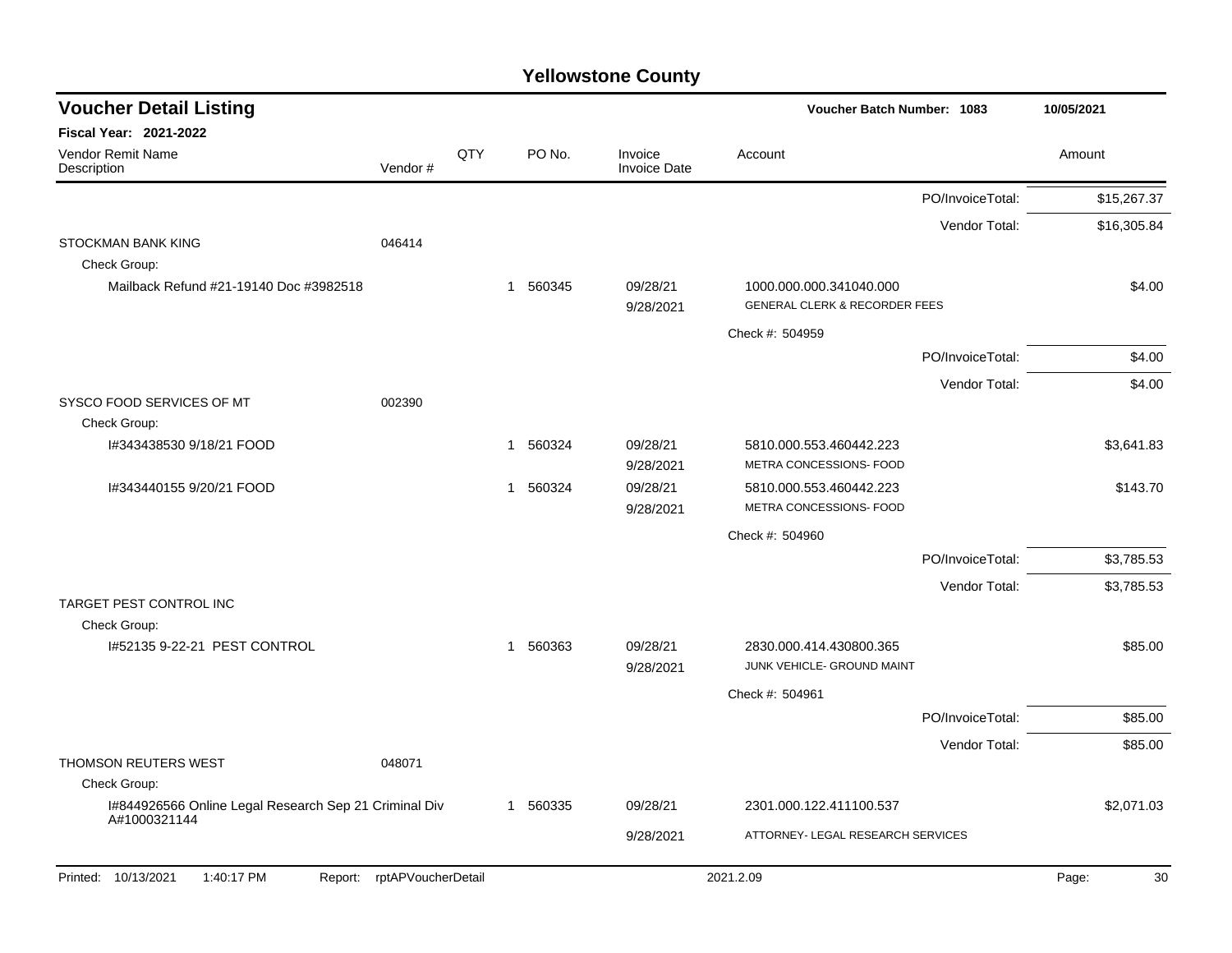| <b>Voucher Detail Listing</b>                                      |         |     | Voucher Batch Number: 1083 |                                |                                   |                  |            |
|--------------------------------------------------------------------|---------|-----|----------------------------|--------------------------------|-----------------------------------|------------------|------------|
| <b>Fiscal Year: 2021-2022</b>                                      |         |     |                            |                                |                                   |                  |            |
| Vendor Remit Name<br>Description                                   | Vendor# | QTY | PO No.                     | Invoice<br><b>Invoice Date</b> | Account                           |                  | Amount     |
| I#844926566 Online Legal Research Sep 21 Civil Div<br>A#1000321144 |         |     | 1 560335                   | 09/28/21                       | 2190.000.429.510333.537           |                  | \$318.62   |
|                                                                    |         |     |                            | 9/28/2021                      | INSUR ADMIN- LEGAL RESEARCH       |                  |            |
| I#844926567 CLEAR Access Sep 21 A#100321145                        |         |     | 1 560335                   | 09/28/21                       | 2301.000.122.411100.537           |                  | \$336.41   |
|                                                                    |         |     |                            | 9/28/2021                      | ATTORNEY- LEGAL RESEARCH SERVICES |                  |            |
|                                                                    |         |     |                            |                                | Check #: 504962                   |                  |            |
|                                                                    |         |     |                            |                                |                                   | PO/InvoiceTotal: | \$2,726.06 |
|                                                                    |         |     |                            |                                |                                   | Vendor Total:    | \$2,726.06 |
| <b>TOWN &amp; COUNTRY SUPPLY</b>                                   | 003930  |     |                            |                                |                                   |                  |            |
| Check Group:                                                       |         |     |                            |                                |                                   |                  |            |
| I#3553 diesel fuel                                                 |         |     | 1 560295                   | 09/23/21                       | 2110.000.401.430200.231           |                  | \$250.23   |
|                                                                    |         |     |                            | 9/23/2021                      | ROAD- GAS/OIL/GREASE              |                  |            |
| I#3911 diesel fuel                                                 |         |     | 1 560295                   | 09/23/21                       | 2110.000.401.430200.231           |                  | \$254.38   |
|                                                                    |         |     |                            | 9/23/2021                      | ROAD- GAS/OIL/GREASE              |                  |            |
| I#6723 diesel fuel                                                 |         |     | 1 560295                   | 09/23/21                       | 2110.000.401.430200.231           |                  | \$202.24   |
|                                                                    |         |     |                            | 9/23/2021                      | ROAD- GAS/OIL/GREASE              |                  |            |
| 1#421230 diesel fuel 220 @ 2.4821                                  |         |     | 1 560295                   | 09/23/21                       | 2110.000.401.430200.231           |                  | \$546.06   |
|                                                                    |         |     |                            | 9/23/2021                      | ROAD- GAS/OIL/GREASE              |                  |            |
| i#421266 diesel fuel 232 @ 2.3667                                  |         |     | 560295<br>1                | 09/23/21                       | 2110.000.401.430200.231           |                  | \$549.07   |
|                                                                    |         |     |                            | 9/23/2021                      | ROAD- GAS/OIL/GREASE              |                  |            |
| 1#421267 diesel fuel 386 @ 2.3667                                  |         |     | 560295<br>1                | 09/23/21                       | 2110.000.401.430200.231           |                  | \$913.55   |
|                                                                    |         |     |                            | 9/23/2021                      | ROAD- GAS/OIL/GREASE              |                  |            |
| 1#421284 diesel fuel 812 @ 2.4225                                  |         |     | 560295<br>1                | 09/23/21                       | 2110.000.401.430200.231           |                  | \$1,967.07 |
|                                                                    |         |     |                            | 9/23/2021                      | ROAD- GAS/OIL/GREASE              |                  |            |
| I#4867 diesel fuel                                                 |         |     | 560295<br>1                | 09/23/21                       | 2110.000.401.430200.231           |                  | \$178.94   |
|                                                                    |         |     |                            | 9/23/2021                      | ROAD- GAS/OIL/GREASE              |                  |            |
| I#4541 diesel fuel                                                 |         |     | 1 560295                   | 09/23/21                       | 2110.000.401.430200.231           |                  | \$262.73   |
|                                                                    |         |     |                            | 9/23/2021                      | ROAD- GAS/OIL/GREASE              |                  |            |
| I#4390 fuel additive                                               |         |     | 560295                     | 09/23/21                       | 2110.000.401.430200.231           |                  | \$9.99     |
|                                                                    |         |     |                            | 9/23/2021                      | ROAD- GAS/OIL/GREASE              |                  |            |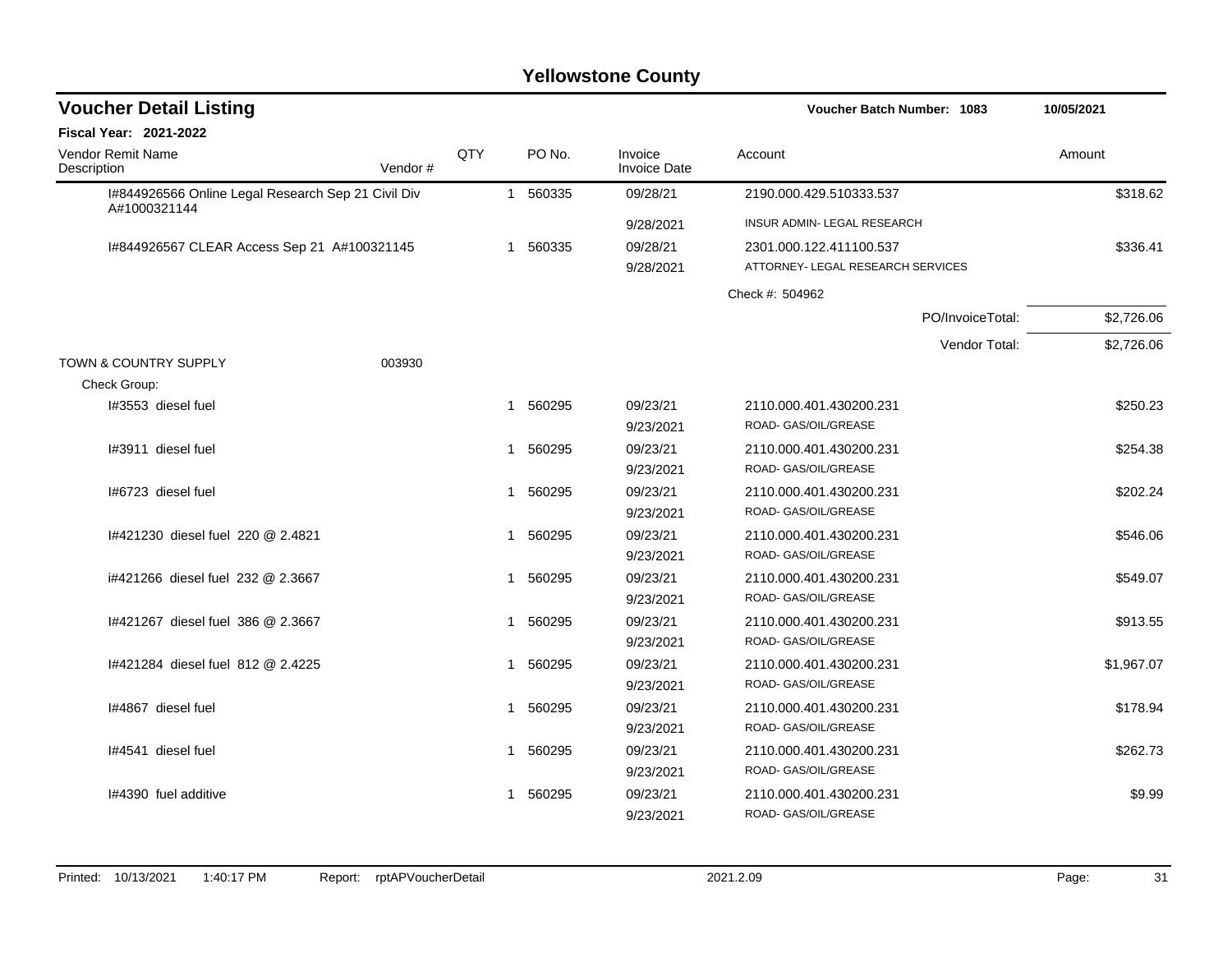| <b>Yellowstone County</b>             |                            |              |                        |                                |                                   |                  |             |  |  |  |
|---------------------------------------|----------------------------|--------------|------------------------|--------------------------------|-----------------------------------|------------------|-------------|--|--|--|
| <b>Voucher Detail Listing</b>         |                            |              |                        |                                | <b>Voucher Batch Number: 1083</b> |                  | 10/05/2021  |  |  |  |
| Fiscal Year: 2021-2022                |                            |              |                        |                                |                                   |                  |             |  |  |  |
| Vendor Remit Name<br>Description      | Vendor#                    | QTY          | PO No.                 | Invoice<br><b>Invoice Date</b> | Account                           |                  | Amount      |  |  |  |
| I#7413 diesel fuel                    |                            |              | 560295<br>$\mathbf{1}$ | 09/23/21                       | 2110.000.401.430200.231           |                  | \$230.49    |  |  |  |
|                                       |                            |              |                        | 9/23/2021                      | ROAD- GAS/OIL/GREASE              |                  |             |  |  |  |
| 1#419925 Unleaded fuel 1300 @ 3.4577  |                            |              | 1 560295               | 09/23/21                       | 2110.000.401.430200.231           |                  | \$4,495.01  |  |  |  |
|                                       |                            |              |                        | 9/23/2021                      | ROAD- GAS/OIL/GREASE              |                  |             |  |  |  |
| 1#419925 diesel fuel 5201 @ 2.4368    |                            | -1           | 560295                 | 09/23/21                       | 2110.000.401.430200.231           |                  | \$12,673.80 |  |  |  |
|                                       |                            |              |                        | 9/23/2021                      | ROAD- GAS/OIL/GREASE              |                  |             |  |  |  |
| I#420167 diesel fuel 510 @ 2.4821     |                            | $\mathbf{1}$ | 560295                 | 09/23/21                       | 2110.000.401.430200.231           |                  | \$1,270.84  |  |  |  |
|                                       |                            |              |                        | 9/23/2021                      | ROAD- GAS/OIL/GREASE              |                  |             |  |  |  |
| 1#419705 diesel fuel 400 @ 2.4368     |                            | -1           | 560295                 | 09/23/21                       | 2110.000.401.430200.231           |                  | \$974.72    |  |  |  |
|                                       |                            |              |                        | 9/23/2021                      | ROAD- GAS/OIL/GREASE              |                  |             |  |  |  |
|                                       |                            |              |                        |                                | Check #: 504963                   |                  |             |  |  |  |
|                                       |                            |              |                        |                                |                                   | PO/InvoiceTotal: | \$24,779.12 |  |  |  |
|                                       |                            |              |                        |                                |                                   | Vendor Total:    | \$24,779.12 |  |  |  |
| UNIVERSAL AWARDS                      | 006170                     |              |                        |                                |                                   |                  |             |  |  |  |
| Check Group:                          |                            |              |                        |                                |                                   |                  |             |  |  |  |
| I#261401; Name tag (Newell)           |                            |              | 1 560342               | 09/28/21                       | 2300.000.130.420110.226           |                  | \$10.95     |  |  |  |
|                                       |                            |              |                        | 9/28/2021                      | ADMIN- CLOTHING & UNIFORMS        |                  |             |  |  |  |
|                                       |                            |              |                        |                                | Check #: 504964                   |                  |             |  |  |  |
|                                       |                            |              |                        |                                |                                   | PO/InvoiceTotal: | \$10.95     |  |  |  |
|                                       |                            |              |                        |                                |                                   | Vendor Total:    | \$10.95     |  |  |  |
| US FOODS INC                          | 002926                     |              |                        |                                |                                   |                  |             |  |  |  |
| Check Group:                          |                            |              |                        |                                |                                   |                  |             |  |  |  |
| I#4867135 A#94194115 Napkins          |                            | -1           | 560322                 | 09/28/21                       | 2399.000.235.420250.221           |                  | \$34.83     |  |  |  |
|                                       |                            |              |                        | 9/28/2021                      | YSC- FOOD SUPPLIES                |                  |             |  |  |  |
| I#4867135 A#94194115 Food             |                            | -1           | 560322                 | 09/28/21                       | 2399.000.235.420250.223           |                  | \$1,953.84  |  |  |  |
|                                       |                            |              |                        | 9/28/2021                      | YSC-FOOD                          |                  |             |  |  |  |
|                                       |                            |              |                        |                                | Check #: 504965                   |                  |             |  |  |  |
|                                       |                            |              |                        |                                |                                   | PO/InvoiceTotal: | \$1,988.67  |  |  |  |
|                                       |                            |              |                        |                                |                                   | Vendor Total:    | \$1,988.67  |  |  |  |
| UTILITIES UNDERGROUND LOCATION CENTER |                            |              |                        |                                |                                   |                  |             |  |  |  |
| Printed: 10/13/2021<br>1:40:17 PM     | Report: rptAPVoucherDetail |              |                        |                                | 2021.2.09                         |                  | 32<br>Page: |  |  |  |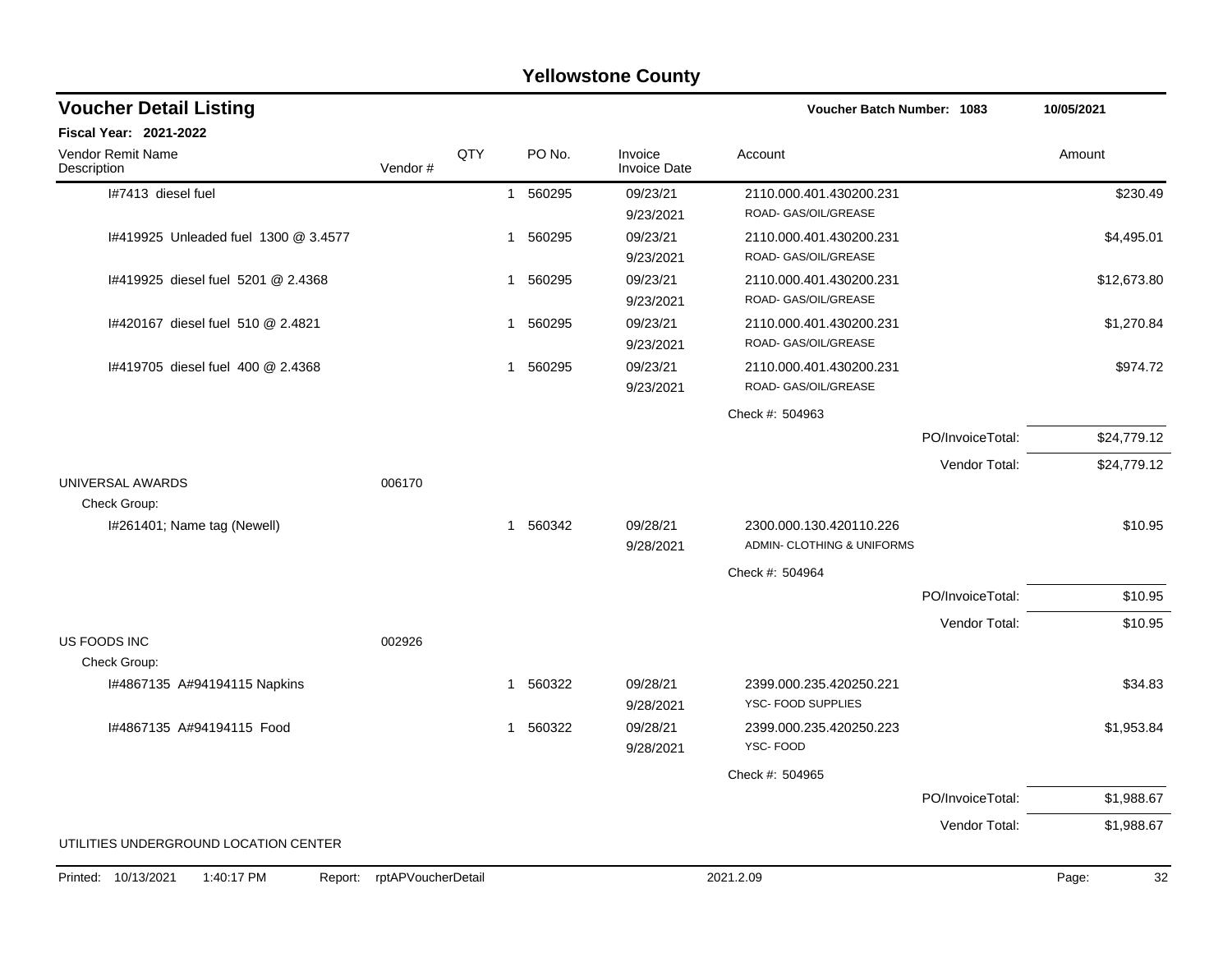#### Check Group: I#1015395, LOCATES JAN 2021 1 560388 09/29/21 6060.000.608.500800.220 \$3.14 9/29/2021 TECHNOLOGY- OPERATING SUPPLIES I#1025395, LOCATES FEB 2021 1 560388 09/29/21 6060.000.608.500800.220 \$1.57 9/29/2021 TECHNOLOGY- OPERATING SUPPLIES Check #: 504966 PO/InvoiceTotal: \$4.71 Vendor Total: \$4.71 VALDEZ, JASON 042595 Check Group: I# PER DIEM JAIL COM MEETING BZ 8/18-8/2021 1 560376 09/29/21 2300.000.136.420200.370 \$72.00 9/29/2021 DETENTION- TRAVEL Check #: 504967 PO/InvoiceTotal: \$72.00 Vendor Total: \$72.00 VANKUIKEN, DARVIN Check Group: Per Diem Annual Snow Rodeo Helena, 9/28-30/21 DV 1 560310 09/23/2021 2110.000.401.430200.370 \$72.00 9/23/2021 ROAD- TRAVEL Check #: 504968 PO/InvoiceTotal: \$72.00 Vendor Total: \$72.00 WEBSTER, HEATHER Check Group: Per Diem QEW Training Polson 9/20-22/21 HW 1 560316 09/28/21 2301.000.122.411100.370 \$86.00 9/28/2021 ATTORNEY- TRAVEL Check #: 504969 PO/InvoiceTotal: \$86.00 Vendor Total: \$86.00 WESTERN SECURITY BANK......... **Voucher Batch Number: Yellowstone County** Vendor Remit Name Description **Voucher Detail Listing Fiscal Year: 2021-2022 1083 10/05/2021** PO No. Invoice Account Amount Amount Amount Amount Vendor # **QTY** Invoice Date Printed: 10/13/2021 1:40:17 PM Report: rptAPVoucherDetail 2021.2.09 2021.2.09 Page: 33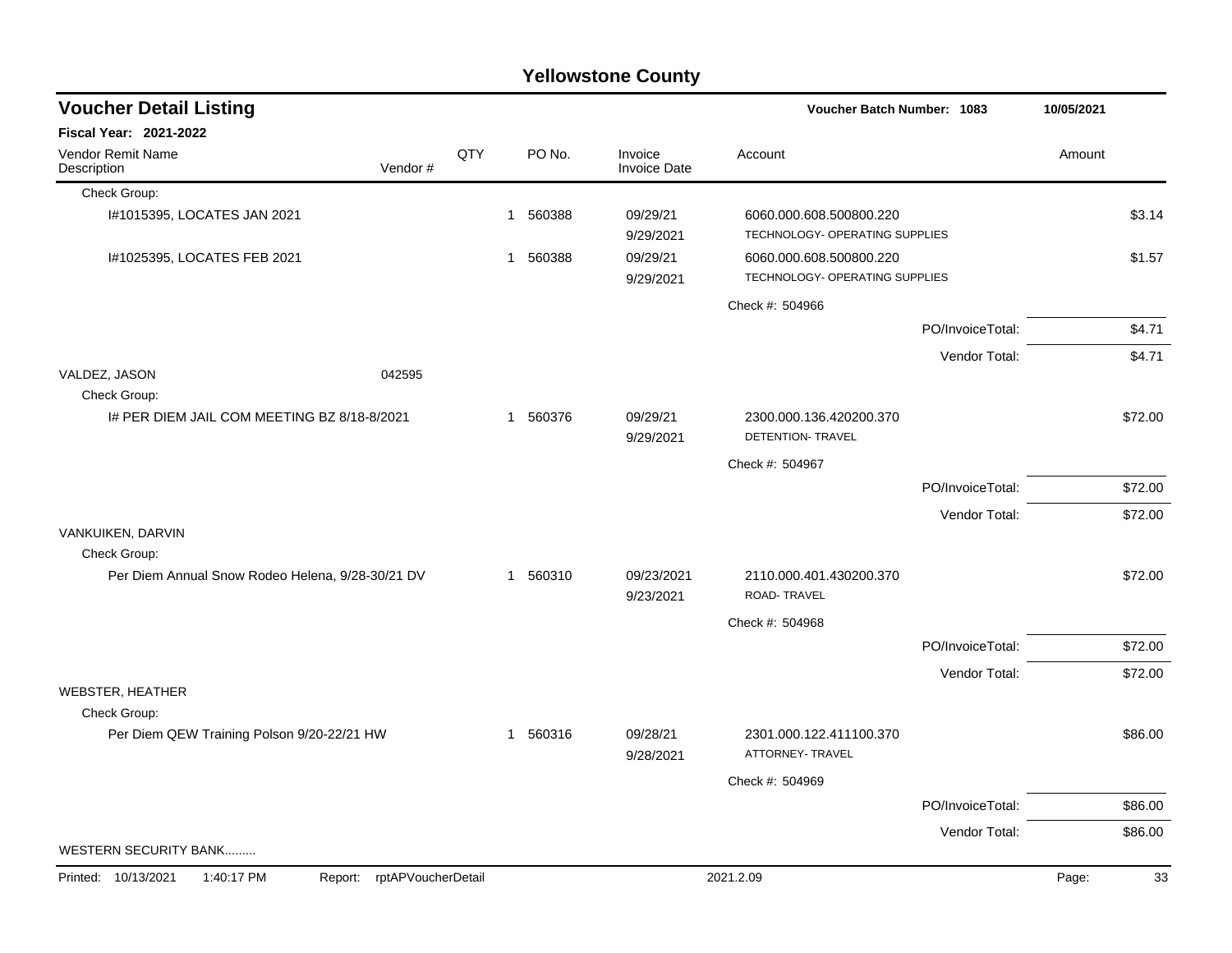| <b>Voucher Detail Listing</b>                                                              |         |     |              |          |                         | <b>Voucher Batch Number: 1083</b>                                   | 10/05/2021       |             |
|--------------------------------------------------------------------------------------------|---------|-----|--------------|----------|-------------------------|---------------------------------------------------------------------|------------------|-------------|
| <b>Fiscal Year: 2021-2022</b>                                                              |         |     |              |          |                         |                                                                     |                  |             |
| Vendor Remit Name<br>Description                                                           | Vendor# | QTY |              | PO No.   | Invoice<br>Invoice Date | Account                                                             |                  | Amount      |
| Check Group:                                                                               |         |     |              |          |                         |                                                                     |                  |             |
| Mailback Refund #21-20967 Doc #3986206-224                                                 |         |     | $\mathbf{1}$ | 560360   | 09/28/21<br>9/28/2021   | 1000.000.000.341040.000<br><b>GENERAL CLERK &amp; RECORDER FEES</b> |                  | \$8.00      |
|                                                                                            |         |     |              |          |                         | Check #: 504970                                                     |                  |             |
|                                                                                            |         |     |              |          |                         |                                                                     | PO/InvoiceTotal: | \$8.00      |
|                                                                                            |         |     |              |          |                         |                                                                     | Vendor Total:    | \$8.00      |
| <b>WILKERSON &amp; WILKERSON</b>                                                           |         |     |              |          |                         |                                                                     |                  |             |
| Check Group:                                                                               |         |     |              |          |                         |                                                                     |                  |             |
| Writ DV 21 0529<br>#21002485 RMRS Inc. v. Griffin Ck. #2849 - Nina's<br>Daycare A101-96398 |         |     |              | 1 560371 | 09/28/21                | 7151.000.000.021250.000                                             |                  | \$208.11    |
|                                                                                            |         |     |              |          | 9/28/2021               | SHERIFF WRITS & NOTICES DUE TO OTHERS                               |                  |             |
|                                                                                            |         |     |              |          |                         | Check #: 504971                                                     |                  |             |
|                                                                                            |         |     |              |          |                         |                                                                     | PO/InvoiceTotal: | \$208.11    |
|                                                                                            |         |     |              |          |                         |                                                                     | Vendor Total:    | \$208.11    |
| YELLOWSTONE CASA INC                                                                       | 045182  |     |              |          |                         |                                                                     |                  |             |
| Check Group:                                                                               |         |     |              |          |                         |                                                                     |                  |             |
| JULY-SEPT 2021 PROG SUPPORT                                                                |         |     | $\mathbf{1}$ | 560404   | 09/29/21<br>9/29/2021   | 1000.000.199.450600.398<br>MISC- CASA SUPPORT                       |                  | \$46,250.00 |
|                                                                                            |         |     |              |          |                         | Check #: 504972                                                     |                  |             |
|                                                                                            |         |     |              |          |                         |                                                                     | PO/InvoiceTotal: | \$46,250.00 |
|                                                                                            |         |     |              |          |                         |                                                                     | Vendor Total:    | \$46,250.00 |
| YELLOWSTONE COUNTY NEWS                                                                    | 006690  |     |              |          |                         |                                                                     |                  |             |
| Check Group:                                                                               |         |     |              |          |                         |                                                                     |                  |             |
| I#113491 Messinger Tax Incentive PH                                                        |         |     | 1            | 560403   | 09/29/21<br>9/29/2021   | 1000.000.199.411800.337<br>MISC- PUBLICITY/ADVERTISING              |                  | \$50.00     |
| I#113490 Messinger Tax Incentive PH                                                        |         |     | 1            | 560403   | 09/29/21                | 1000.000.199.411800.337                                             |                  | \$50.00     |
|                                                                                            |         |     |              |          | 9/29/2021               | MISC- PUBLICITY/ADVERTISING                                         |                  |             |
| I#112974 Board Mtg Notice                                                                  |         |     |              | 1 560403 | 09/29/21                | 7303.000.727.430900.362                                             |                  | \$13.50     |
|                                                                                            |         |     |              |          | 9/29/2021               | SHEPHERD CEM- MAINT & REPAIRS                                       |                  |             |
|                                                                                            |         |     |              |          |                         |                                                                     |                  |             |